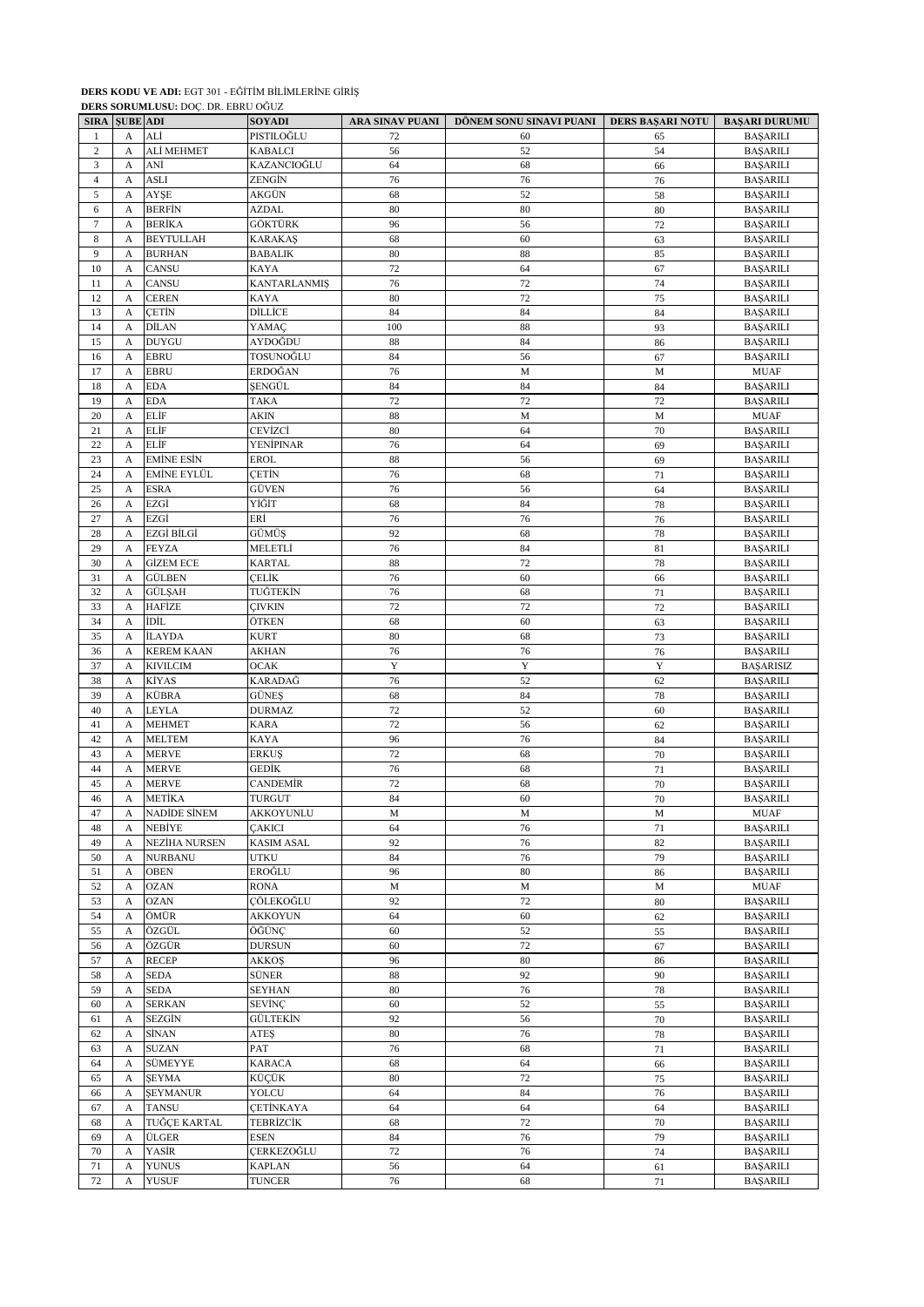|     |                      | <b>DERS SORUMLUSU:</b> DOÇ. DR. EBRU OGUZ |                 |                 |                         |                         |                      |
|-----|----------------------|-------------------------------------------|-----------------|-----------------|-------------------------|-------------------------|----------------------|
|     | <b>SIRA SUBE ADI</b> |                                           | <b>SOYADI</b>   | ARA SINAV PUANI | DÖNEM SONU SINAVI PUANI | <b>DERS BASARI NOTU</b> | <b>BAŞARI DURUMU</b> |
| 73  | $\boldsymbol{B}$     | <b>ALİCAN</b>                             | <b>TEKMEN</b>   | 68              | 48                      | <b>BÜTÜNLEME</b>        | <b>BÜTÜNLEME</b>     |
| 74  | $\mathbf B$          | <b>ASYA SEVDE</b>                         | <b>SARI</b>     | Y               | Y                       | Y                       | <b>BAŞARISIZ</b>     |
| 75  | B                    | BEGÜM                                     | TELCİ           | 76              | 56                      | 64                      | <b>BAŞARILI</b>      |
| 76  | B                    | <b>BELİT</b>                              | <b>SAK</b>      | 96              | 88                      | 91                      | <b>BAŞARILI</b>      |
| 77  | B                    | <b>BERKE</b>                              | <b>BARAMUK</b>  | 68              | 52                      | 58                      | <b>BAŞARILI</b>      |
| 78  | B                    | BETÜL                                     | <b>BOLAT</b>    | 72              | 56                      | 62                      | <b>BAŞARILI</b>      |
| 79  | B                    | <b>BİLGEHAN</b>                           | <b>ERSOY</b>    | 76              | 80                      | 78                      | <b>BAŞARILI</b>      |
|     |                      |                                           |                 |                 |                         |                         | <b>BÜTÜNLEME</b>     |
| 80  | B                    | <b>BİLGEN</b>                             | <b>HERDEM</b>   | 60              | 44                      | <b>BÜTÜNLEME</b>        |                      |
| 81  | $\mathbf B$          | <b>BURCU</b>                              | CETİNTÜRK       | 84              | 68                      | 74                      | <b>BAŞARILI</b>      |
| 82  | B                    | <b>BURCU TUĞÇENAZ</b>                     | ÜLKER           | 56              | 52                      | 54                      | <b>BAŞARILI</b>      |
| 83  | B                    | <b>BURCIN</b>                             | BICIOĞLU        | 0               | 68                      | <b>BÜTÜNLEME</b>        | <b>BÜTÜNLEME</b>     |
| 84  | $\pmb{B}$            | <b>CAĞLAR</b>                             | <b>SARGIN</b>   | 64              | 32                      | <b>BÜTÜNLEME</b>        | <b>BÜTÜNLEME</b>     |
| 85  | $\, {\bf B}$         | <b>DEMET</b>                              | ÖZKARTAL        | 68              | 68                      | 68                      | <b>BAŞARILI</b>      |
| 86  | B                    | DENİZ                                     | ABANA           | 60              | 44                      | <b>BÜTÜNLEME</b>        | <b>BÜTÜNLEME</b>     |
| 87  | $\mathbf B$          | DOĞAN                                     | DOĞANGÜN        | 48              | 60                      | 55                      | <b>BAŞARILI</b>      |
| 88  | B                    | ELÇİN                                     | <b>POYRAZ</b>   | 80              | 80                      | 80                      | <b>BAŞARILI</b>      |
| 89  | B                    | ELİF                                      |                 | 72              | 44                      | <b>BÜTÜNLEME</b>        | <b>BÜTÜNLEME</b>     |
|     |                      |                                           | ŞEN             |                 |                         |                         |                      |
| 90  | B                    | ELİF                                      | AÇIKGÖZ         | 88              | 56                      | 69                      | <b>BAŞARILI</b>      |
| 91  | B                    | EYÜP                                      | <b>CAKMAK</b>   | 56              | 56                      | 56                      | <b>BAŞARILI</b>      |
| 92  | B                    | FATİH                                     | ÖZTÜRK          | 88              | 68                      | 76                      | <b>BAŞARILI</b>      |
| 93  | $\boldsymbol{B}$     | <b>FATMA</b>                              | TURĞUT          | 64              | 48                      | <b>BÜTÜNLEME</b>        | <b>BÜTÜNLEME</b>     |
| 94  | B                    | <b>GAMZE</b>                              | KÜCÜK           | 84              | 72                      | 77                      | <b>BAŞARILI</b>      |
| 95  | B                    | <b>GİZEM</b>                              | <b>TOSUN</b>    | 72              | 56                      | 62                      | <b>BAŞARILI</b>      |
| 96  | B                    | GÜLCE                                     | İNCELER         | 72              | 48                      | <b>BÜTÜNLEME</b>        | <b>BÜTÜNLEME</b>     |
| 97  | B                    | GÜNEŞ                                     | TERKOL          | 72              | 60                      | 65                      | <b>BAŞARILI</b>      |
| 98  | $\mathbf B$          | GÜZİN                                     | ESER            | 64              | 56                      | 59                      | <b>BASARILI</b>      |
|     |                      |                                           |                 |                 |                         |                         |                      |
| 99  | B                    | HANİFE                                    | SÜLÜN           | 76              | 68                      | 71                      | <b>BAŞARILI</b>      |
| 100 | B                    | <b>HASAN</b>                              | EKİNCİ          | 72              | 56                      | 62                      | <b>BAŞARILI</b>      |
| 101 | B                    | HAYRİYE                                   | ÖZCAN           | Y               | Y                       | Y                       | <b>BAŞARISIZ</b>     |
| 102 | B                    | İNCİ                                      | AKKAR           | 56              | 52                      | 54                      | <b>BAŞARILI</b>      |
| 103 | B                    | KÜBRA                                     | KUTAL YAPAR     | 76              | 68                      | 71                      | <b>BAŞARILI</b>      |
| 104 | B                    | <b>LİNDA</b>                              | DEKOHEN         | 72              | 76                      | 74                      | <b>BAŞARILI</b>      |
| 105 | B                    | <b>MEHMET</b>                             | İŞCAN           | 84              | 68                      | 74                      | <b>BAŞARILI</b>      |
| 106 | B                    | MELİS                                     | ÖZTAŞ           | 72              | 68                      | 70                      | <b>BAŞARILI</b>      |
|     |                      |                                           | GÜNDOĞDU        | 84              |                         | <b>BÜTÜNLEME</b>        |                      |
| 107 | B                    | <b>MELTEM</b>                             |                 |                 | 48                      |                         | <b>BÜTÜNLEME</b>     |
| 108 | B                    | <b>MERT</b>                               | ÇINGIR          | 76              | 72                      | 74                      | <b>BAŞARILI</b>      |
| 109 | B                    | <b>MERVE</b>                              | ÖZGÜR           | 64              | 48                      | <b>BÜTÜNLEME</b>        | <b>BÜTÜNLEME</b>     |
| 110 | $\boldsymbol{B}$     | <b>MERVE</b>                              | CELİK           | 64              | 44                      | <b>BÜTÜNLEME</b>        | <b>BÜTÜNLEME</b>     |
| 111 | B                    | <b>MERVE</b>                              | CAN             | 76              | 68                      | 71                      | <b>BAŞARILI</b>      |
| 112 | B                    | <b>MERYEM</b>                             | YAZICI          | 64              | 60                      | 62                      | <b>BAŞARILI</b>      |
| 113 | B                    | MİRAY                                     | <b>DURGUT</b>   | 44              | 64                      | 56                      | <b>BAŞARILI</b>      |
| 114 | B                    | <b>MUKADDES</b>                           | CAN             | 52              | 48                      | <b>BÜTÜNLEME</b>        | <b>BÜTÜNLEME</b>     |
| 115 | B                    | MÜGE                                      | <b>KAYATAŞ</b>  | 76              | 60                      | 66                      | <b>BAŞARILI</b>      |
| 116 | B                    | MÜGE                                      | SARIŞIN ÖZELGE  | 76              | 56                      | 64                      | <b>BAŞARILI</b>      |
|     |                      |                                           |                 |                 |                         |                         |                      |
| 117 | $\, {\bf B}$         | NAGİHAN                                   | HALATLI         | 64              | 56                      | 59                      | <b>BAŞARILI</b>      |
| 118 | $\bf{B}$             | <b>NEVRA</b>                              | <b>KAYA</b>     | 64              | 76                      | 71                      | <b>BAŞARILI</b>      |
| 119 | В                    | NİLÜFER                                   | <b>YILDIZ</b>   | 68              | 68                      | 68                      | <b>BAŞARILI</b>      |
| 120 | В                    | <b>OYA</b>                                | <b>ERSELCAN</b> | Y               | Y                       | Y                       | <b>BAŞARISIZ</b>     |
| 121 | B                    | ÖZGÜR UĞRAŞ                               | ÖZASLAN         | M               | $\mathbf M$             | $\mathbf M$             | <b>MUAF</b>          |
| 122 | $\boldsymbol{B}$     | ÖZKAN                                     | EKİNCİ          | 52              | 40                      | <b>BÜTÜNLEME</b>        | <b>BÜTÜNLEME</b>     |
| 123 | B                    | <b>PINAR</b>                              | ŞENER           | 68              | 64                      | 66                      | <b>BAŞARILI</b>      |
| 124 | B                    | PINAR                                     | BAL ÖZALP       | 76              | 60                      | 66                      | <b>BASARILI</b>      |
| 125 | B                    | <b>SAADET</b>                             | BİLGESÜ         | 56              | 56                      | 56                      | <b>BAŞARILI</b>      |
|     |                      |                                           |                 |                 |                         |                         |                      |
| 126 | B                    | SAFİYE                                    | AKTAŞ           | 64              | 0                       | <b>BÜTÜNLEME</b>        | <b>BÜTÜNLEME</b>     |
| 127 | B                    | <b>SELAHATTİN</b>                         | TOR             | 68              | 52                      | 58                      | <b>BAŞARILI</b>      |
| 128 | B                    | SELEN GÜL                                 | <b>BOZKURT</b>  | Y               | Y                       | Y                       | <b>BAŞARISIZ</b>     |
| 129 | $\boldsymbol{B}$     | <b>SELMA</b>                              | SARIGÜZEL       | $\sqrt{28}$     | $28\,$                  | <b>BÜTÜNLEME</b>        | <b>BÜTÜNLEME</b>     |
| 130 | B                    | <b>SEMA</b>                               | <b>DUMAN</b>    | 60              | 60                      | 60                      | <b>BAŞARILI</b>      |
| 131 | B                    | SENİYE FERDAĞ                             | KIRICI          | 72              | 64                      | 67                      | <b>BAŞARILI</b>      |
| 132 | B                    | <b>SERDAR KEMAL</b>                       | <b>SARAK</b>    | 68              | 40                      | <i><b>BÜTÜNLEME</b></i> | <b>BÜTÜNLEME</b>     |
| 133 | B                    | <b>SERHAT</b>                             | SARIALİOĞLU     | 68              | 52                      | 58                      | <b>BAŞARILI</b>      |
| 134 | B                    | SİBEL                                     | DENİZ           | 52              | 60                      |                         | <b>BAŞARILI</b>      |
|     |                      |                                           |                 |                 |                         | 57                      |                      |
| 135 | B                    | TAYİS                                     | YILDIZCI        | 64              | 72                      | 69                      | <b>BAŞARILI</b>      |
| 136 | B                    | TÜNAY                                     | TUNÇ            | 72              | 52                      | 60                      | <b>BAŞARILI</b>      |
| 137 | B                    | <b>ÜLKER KAAN</b>                         | <b>KAYIM</b>    | 64              | 44                      | <b>BÜTÜNLEME</b>        | <b>BÜTÜNLEME</b>     |
| 138 | B                    | <b>VİLDAN</b>                             | YENTÜRK         | 72              | 44                      | <b>BÜTÜNLEME</b>        | <b>BÜTÜNLEME</b>     |
| 139 | B                    | YASEMİN                                   | ÖZCAN           | 56              | 76                      | 68                      | <b>BAŞARILI</b>      |
| 140 | B                    | YAVUZ                                     | KULU            | M               | М                       | M                       | <b>MUAF</b>          |

**DERS SORUMLUSU:** DOÇ. DR. EBRU OĞUZ

**DERS KODU VE ADI:** EGT 301 - EĞİTİM BİLİMLERİNE GİRİŞ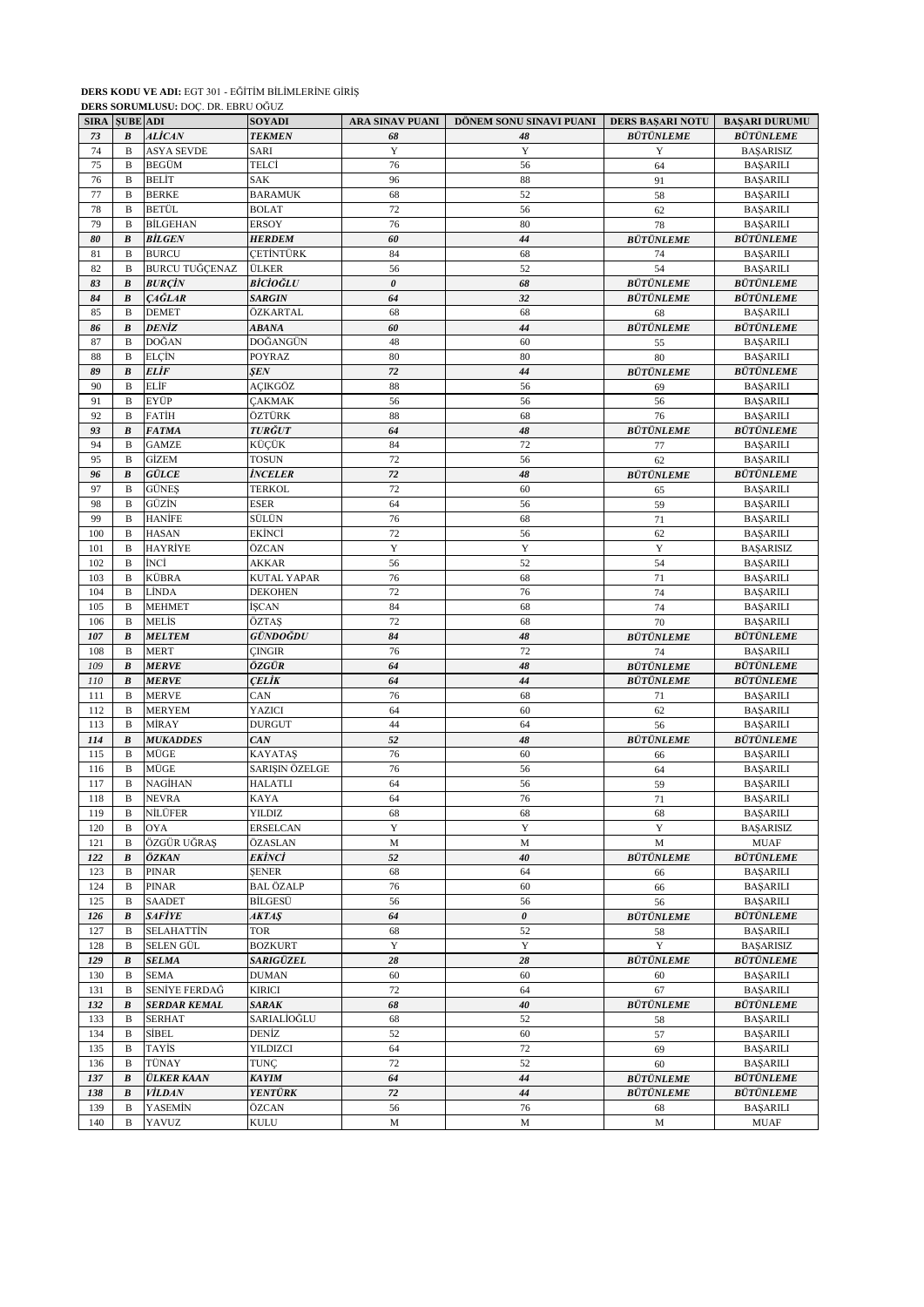|             |                  | <b>DERS SORUMLUSU:</b> DOC. DR. EBRU OGUZ |                   |                 |                         |                  |                         |
|-------------|------------------|-------------------------------------------|-------------------|-----------------|-------------------------|------------------|-------------------------|
| <b>SIRA</b> | <b>SUBE ADI</b>  |                                           | <b>SOYADI</b>     | ARA SINAV PUANI | DÖNEM SONU SINAVI PUANI | DERS BAŞARI NOTU | <b>BAŞARI DURUMU</b>    |
| 141         | $\mathsf{C}$     | ABDULKADİR                                | ÜNSAL             | 72              | 64                      | 67               | <b>BAŞARILI</b>         |
| 142         | $\epsilon$       | <b>ABDULLAH</b>                           | <b>YEŞİLBUDAK</b> | 68              | 52                      | <b>BÜTÜNLEME</b> | <b>BÜTÜNLEME</b>        |
| 143         | $\mathcal{C}$    | ARİFE                                     | KOÇ               | 72              | 52                      | <b>BÜTÜNLEME</b> | <b>BÜTÜNLEME</b>        |
| 144         | C                | <b>ARZU</b>                               | <b>ODABAŞ</b>     | 88              | 76                      | 81               | <b>BAŞARILI</b>         |
| 145         | C                | <b>ASENA</b>                              | <b>ULULAR</b>     | 84              | 72                      | 77               | <b>BAŞARILI</b>         |
| 146         | $\mathbf C$      | <b>ASENA</b>                              | <b>ERENAY</b>     | 80              | 56                      | 66               | <b>BAŞARILI</b>         |
| 147         | $\mathsf{C}$     | <b>ASLI</b>                               | YOLCU             | 88              | 64                      | 74               | <b>BAŞARILI</b>         |
| 148         | $\mathsf{C}$     | <b>ASLI</b>                               | ŞİMŞEK            | 72              | 56                      | 62               | <b>BAŞARILI</b>         |
|             |                  |                                           |                   |                 |                         |                  |                         |
| 149         | $\epsilon$       | <b>AYSU</b>                               | <b>BERBER</b>     | 64              | 44                      | <b>BÜTÜNLEME</b> | <b>BÜTÜNLEME</b>        |
| 150         | $\mathcal{C}$    | <b>AYSUN</b>                              | YILMAZ            | 64              | 52                      | 57               | <b>BAŞARILI</b>         |
| 151         | C                | BETÜL                                     | ÖZKAN             | 64              | 64                      | 64               | <b>BAŞARILI</b>         |
| 152         | $\mathsf{C}$     | <b>BÜSRA</b>                              | YÜCE              | 68              | 56                      | 61               | <b>BAŞARILI</b>         |
| 153         | $\mathsf{C}$     | DENİZ                                     | <b>ESEN</b>       | 80              | 64                      | 70               | <b>BAŞARILI</b>         |
| 154         | $\mathsf{C}$     | <b>DERYA</b>                              | BEKİROĞLU         | 84              | 84                      | 84               | <b>BAŞARILI</b>         |
| 155         | $\mathcal{C}$    | <b>DUYGU</b>                              | <b>SARISIN</b>    | 80              | 64                      | 70               | <b>BAŞARILI</b>         |
| 156         | C                | <b>DUYGUM ASYA</b>                        | BAHÇEKAPILI       | 92              | 72                      | 80               | <b>BAŞARILI</b>         |
| 157         | $\mathsf{C}$     | <b>ECEHAN</b>                             | YILMAZ            | 84              | 84                      | 84               | <b>BAŞARILI</b>         |
| 158         | C                | <b>EGE</b>                                | GÜNER             | 84              | 80                      | 82               | <b>BAŞARILI</b>         |
| 159         | $\mathsf{C}$     | <b>ELIF EVIN</b>                          | ARAS ALBAYRAK     | 84              | 72                      | 77               | <b>BAŞARILI</b>         |
| 160         | $\mathsf{C}$     | <b>EMINE</b>                              | <b>KIRIM</b>      | 84              | 72                      | 77               | <b>BAŞARILI</b>         |
| 161         | $\mathcal C$     | <b>EMİNE</b>                              | ÇELİK             | 76              | 48                      | <b>BÜTÜNLEME</b> | <b>BÜTÜNLEME</b>        |
| 162         | $\mathcal{C}$    | <b>EMRE</b>                               | GÜLEÇ             | 72              | 64                      | 67               | <b>BAŞARILI</b>         |
|             |                  |                                           |                   |                 |                         |                  |                         |
| 163         | C                | <b>EREN</b>                               | <b>ERYOL</b>      | 92              | 80                      | 85               | <b>BAŞARILI</b>         |
| 164         | C                | <b>ERHAN</b>                              | YÜRÜTEN           | 72              | 72                      | 72               | <b>BAŞARILI</b>         |
| 165         | $\mathsf{C}$     | FATMA GÜLSEN                              | GENDİGELEN        | 56              | 64                      | 61               | <b>BAŞARILI</b>         |
| 166         | C                | <b>FERAY</b>                              | BİLGİN DÜDÜKCÜ    | 68              | 64                      | 66               | <b>BAŞARILI</b>         |
| 167         | $\mathsf{C}$     | <b>FIRAT</b>                              | KÖŞKER            | 60              | 64                      | 62               | <b>BAŞARILI</b>         |
| 168         | C                | GİZEM                                     | KOÇAK             | 84              | 56                      | 67               | <b>BAŞARILI</b>         |
| 169         | C                | GÖKSU                                     | DEMİR             | 68              | 56                      | 61               | <b>BASARILI</b>         |
| 170         | $\boldsymbol{C}$ | GÜLSEN                                    | DİRLİK            | 56              | 44                      | <b>BÜTÜNLEME</b> | <b>BÜTÜNLEME</b>        |
| 171         | $\mathcal{C}$    | GÜVEN                                     | <b>GÖCMEN</b>     | 52              | 56                      | 54               | <b>BAŞARILI</b>         |
| 172         | $\mathsf{C}$     | <b>HAKAN</b>                              | ÇAĞLAYAN          | 76              | 76                      | 76               | <b>BAŞARILI</b>         |
| 173         | C                | HALİSE BETÜL                              | KIRMIZI           | 72              | 76                      | 74               | <b>BAŞARILI</b>         |
| 174         | $\mathsf{C}$     | HÜMEYRA                                   | <b>USLU</b>       | 64              | 60                      | 62               | <b>BAŞARILI</b>         |
| 175         | C                | <b>ISIL TUANA</b>                         | AKGÜL             | 64              | 72                      | 69               | <b>BAŞARILI</b>         |
|             |                  |                                           |                   |                 |                         |                  |                         |
| 176         | C                | İBRAHİM AHMET                             | DERİNDERE         | 68              | 68                      | 68               | <b>BAŞARILI</b>         |
| 177         | $\mathsf{C}$     | İHSAN                                     | <b>BAKIRHAN</b>   | 72              | 64                      | 67               | <b>BAŞARILI</b>         |
| 178         | $\mathsf{C}$     | İSMAİL                                    | <b>TARHAN</b>     | 76              | 60                      | 66               | <b>BAŞARILI</b>         |
| 179         | $\mathsf{C}$     | <b>JALE</b>                               | ABİDİNOĞLU        | 84              | 76                      | 79               | <b>BAŞARILI</b>         |
| 180         | C                | KÜBRA                                     | KUŞ               | 84              | 56                      | 67               | <b>BAŞARILI</b>         |
| 181         | C                | LEYLA                                     | <b>TAYMUR</b>     | 68              | 60                      | 63               | <b>BAŞARILI</b>         |
| 182         | C                | <b>MERVE</b>                              | AYAR              | 84              | 56                      | 67               | <b>BAŞARILI</b>         |
| 183         | C                | <b>MUSTAFA</b>                            | DAĞDELEN          | 82              | 52                      | 64               | <b>BAŞARILI</b>         |
| 184         | $\mathsf{C}$     | <b>NEJLA MELIS</b>                        | <b>METE</b>       | 72              | 68                      | 70               | <b>BAŞARILI</b>         |
| 185         | $\mathbf C$      | NERGIS                                    | AYDOĞAN           | 60              | 52                      | 55               | <b>BAŞARILI</b>         |
| 186         | $\mathcal{C}$    | <b>NUR</b>                                | <b>BALCI</b>      | 80              | 44                      | <b>BÜTÜNLEME</b> | <i><b>BÜTÜNLEME</b></i> |
| 187         | $\boldsymbol{C}$ | <b>NURCAN</b>                             | BİLİR             | $72\,$          | 48                      | <b>BÜTÜNLEME</b> | <b>BÜTÜNLEME</b>        |
| 188         | $\mathcal C$     | <b>NURSEDA</b>                            | <i>TATLİ</i>      | 88              | 48                      | <b>BÜTÜNLEME</b> | <b>BÜTÜNLEME</b>        |
| 189         | C                | ÖNDER                                     | <b>KANTARCI</b>   | 80              | 88                      | 85               | <b>BAŞARILI</b>         |
|             |                  |                                           | KÜÇÜKÖZ           |                 |                         |                  |                         |
| 190         | $\mathsf{C}$     | ÖYKÜ ERİNÇ                                |                   | 76              | 84                      | 81               | <b>BAŞARILI</b>         |
| 191         | $\mathbf C$      | RÜYA NUREFSAN                             | <b>BAYRAK</b>     | 84              | 68                      | 74               | <b>BAŞARILI</b>         |
| 192         | $\mathbf C$      | SADEGÜL                                   | <b>BAL</b>        | 60              | 60                      | 60               | <b>BAŞARILI</b>         |
| 193         | $\mathbf C$      | SEÇİL                                     | YONAR             | 84              | 52                      | 65               | <b>BAŞARILI</b>         |
| 194         | $\epsilon$       | <b>SEÇİL</b>                              | SARIOĞLU          | 56              | 44                      | <b>BÜTÜNLEME</b> | <b>BÜTÜNLEME</b>        |
| 195         | $\mathsf{C}$     | <b>SEDEN</b>                              | <b>ERSEN</b>      | 80              | 88                      | 85               | <b>BAŞARILI</b>         |
| 196         | $\mathsf{C}$     | SEVGİ                                     | <b>TURHAN</b>     | 72              | 80                      | 77               | <b>BAŞARILI</b>         |
| 197         | $\mathsf{C}$     | ŞADAN GÜNER                               | ORHON             | 64              | 68                      | 66               | <b>BAŞARILI</b>         |
| 198         | $\mathsf{C}$     | ŞİMAL ŞÜKRAN                              | BİLGİÇ            | 64              | 72                      | 69               | <b>BAŞARILI</b>         |
| 199         | $\mathsf{C}$     | <b>TUBA</b>                               | ERCAN             | 68              | 80                      | 75               | <b>BAŞARILI</b>         |
| 200         | $\mathsf{C}$     | TUĞBA                                     | KARACA            | 68              | 64                      | 66               | <b>BAŞARILI</b>         |
|             |                  |                                           |                   |                 |                         |                  |                         |
| 201         | C                | <b>UMUT</b>                               | OĞUZ              | 88              | 64                      | 74               | <b>BAŞARILI</b>         |
| 202         | $\mathsf{C}$     | <b>YAKUP</b>                              | <b>BOZAN</b>      | 64              | 72                      | 69               | <b>BAŞARILI</b>         |
| 203         | C                | YEKBUN                                    | KAYA              | 76              | 76                      | 76               | <b>BAŞARILI</b>         |
| 204         | C                | ZEYNEP ŞENAY                              | KIZMAZ            | 84              | 80                      | 82               | <b>BAŞARILI</b>         |
|             |                  | MUAF: M / YOKLAMASIZ: Y                   |                   |                 |                         |                  |                         |

**DERS KODU VE ADI:** EGT 301 - EĞİTİM BİLİMLERİNE GİRİŞ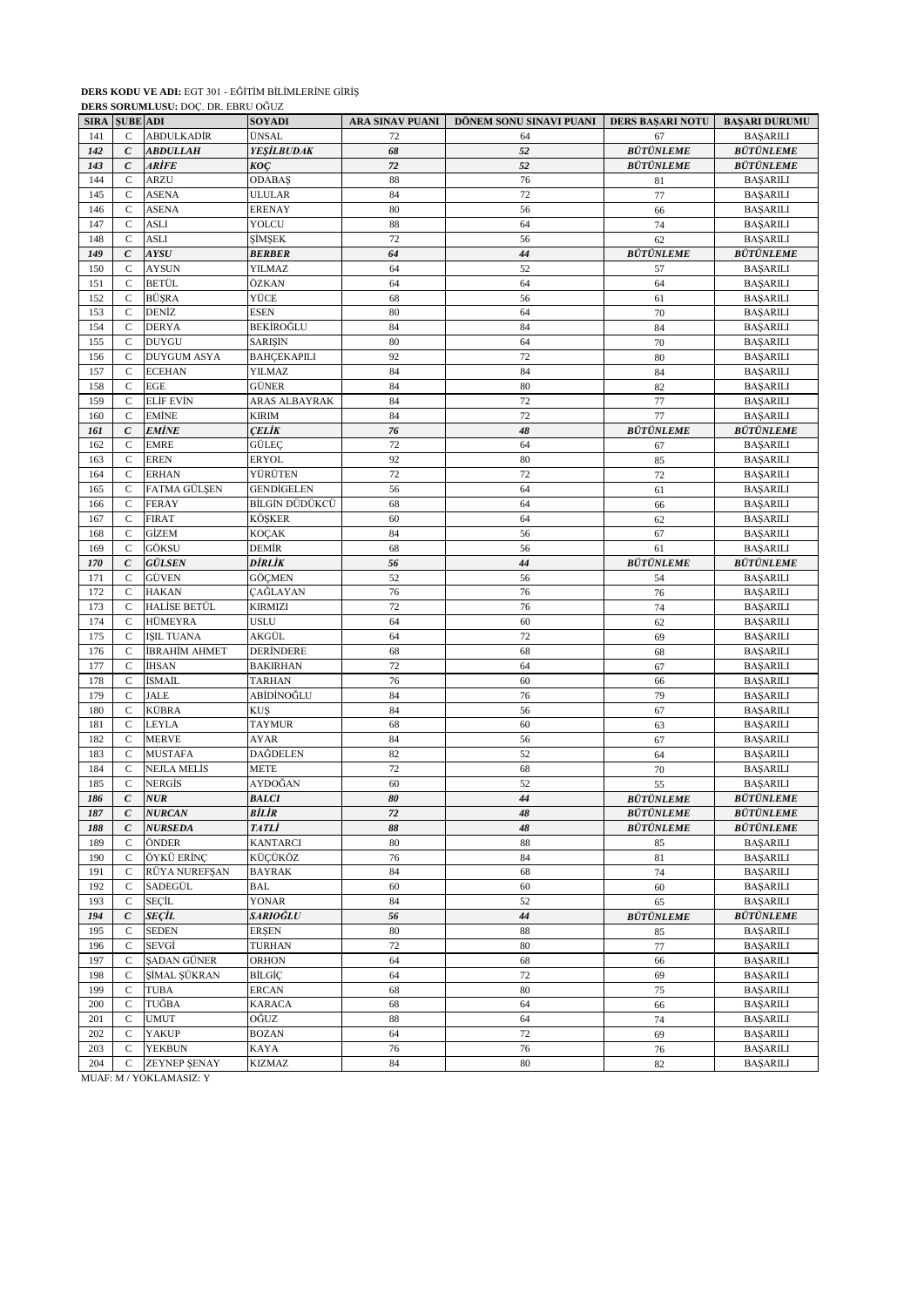|                |                       | DERS SORUMLUSU: YRD. DOÇ. DR. GOKSU GOZEN |                     |                 |                         |                         |                       |
|----------------|-----------------------|-------------------------------------------|---------------------|-----------------|-------------------------|-------------------------|-----------------------|
| <b>SIRA</b>    | <b>SUBE ADI</b>       |                                           | <b>SOYADI</b>       | ARA SINAV PUANI | DÖNEM SONU SINAVI PUANI | <b>DERS BAŞARI NOTU</b> | <b>BAŞARI DURUMU</b>  |
| 1              | A                     | ALİ                                       | PISTILOĞLU          | 65              | 83                      | 76                      | <b>BASARILI</b>       |
| $\mathbf{2}$   | $\mathbf{A}$          | ALİ MEHMET                                | <b>KABALCI</b>      | 50              | 80                      | 68                      | <b>BAŞARILI</b>       |
| 3              | A                     | ANİ                                       | KAZANCIOĞLU         | 55              | 72                      | 65                      | <b>BAŞARILI</b>       |
| $\overline{4}$ | A                     | <b>ASLI</b>                               | ZENGİN              | 80              | 95                      | 89                      | <b>BAŞARILI</b>       |
|                |                       |                                           |                     |                 |                         |                         |                       |
| 5              | $\boldsymbol{A}$      | AYŞE                                      | AKGÜN               | 40              | 22                      | <b>BÜTÜNLEME</b>        | <b>BÜTÜNLEME</b>      |
| 6              | A                     | <b>BERFIN</b>                             | <b>AZDAL</b>        | 75              | 80                      | 78                      | <b>BAŞARILI</b>       |
| $\overline{7}$ | A                     | <b>BERİKA</b>                             | GÖKTÜRK             | 70              | 78                      | 75                      | <b>BAŞARILI</b>       |
| 8              | A                     | <b>BEYTULLAH</b>                          | <b>KARAKAS</b>      | 70              | 80                      | 76                      | <b>BAŞARILI</b>       |
| 9              | A                     | <b>BURHAN</b>                             | <b>BABALIK</b>      | 75              | 90                      | 84                      | <b>BAŞARILI</b>       |
|                |                       |                                           |                     | 55              |                         |                         |                       |
| 10             | A                     | CANSU                                     | <b>KAYA</b>         |                 | 90                      | 76                      | <b>BAŞARILI</b>       |
| 11             | A                     | CANSU                                     | <b>KANTARLANMIŞ</b> | 60              | 77                      | 70                      | <b>BAŞARILI</b>       |
| 12             | A                     | <b>CEREN</b>                              | <b>KAYA</b>         | 75              | 70                      | 72                      | <b>BAŞARILI</b>       |
| 13             | A                     | CETİN                                     | DİLLİCE             | 65              | 57                      | 60                      | <b>BAŞARILI</b>       |
| 14             | A                     | DİLAN                                     | YAMAC               | 85              | 95                      | 91                      | <b>BAŞARILI</b>       |
| 15             | A                     | <b>DUYGU</b>                              | AYDOĞDU             | 75              | 100                     | 90                      | <b>BAŞARILI</b>       |
|                |                       |                                           | TOSUNOĞLU           | 65              | 86                      | 78                      |                       |
| 16             | A                     | <b>EBRU</b>                               |                     |                 |                         |                         | <b>BAŞARILI</b>       |
| 17             | A                     | <b>EBRU</b>                               | ERDOĞAN             | M               | M                       | M                       | $\operatorname{MUAF}$ |
| 18             | А                     | <b>EDA</b>                                | <b>SENGÜL</b>       | 85              | 85                      | 85                      | <b>BASARILI</b>       |
| 19             | A                     | <b>EDA</b>                                | <b>TAKA</b>         | 65              | 67                      | 66                      | <b>BAŞARILI</b>       |
| 20             | A                     | ELİF                                      | AKIN                | M               | M                       | M                       | <b>MUAF</b>           |
| 21             | A                     | ELİF                                      | CEVİZCİ             | 75              | 75                      | 75                      |                       |
|                |                       |                                           |                     |                 |                         |                         | <b>BAŞARILI</b>       |
| 22             | A                     | ELİF                                      | <b>YENİPINAR</b>    | 70              | 68                      | 69                      | <b>BAŞARILI</b>       |
| 23             | A                     | <b>EMINE ESIN</b>                         | <b>EROL</b>         | 85              | 55                      | 67                      | <b>BAŞARILI</b>       |
| 24             | A                     | <b>EMİNE EYLÜL</b>                        | CETIN               | 80              | 95                      | 89                      | <b>BAŞARILI</b>       |
| 25             | A                     | <b>ESRA</b>                               | GÜVEN               | 70              | 67                      | 68                      | <b>BASARILI</b>       |
| 26             | A                     | EZGİ                                      | YİĞİT               | 85              | 72                      | 77                      | <b>BAŞARILI</b>       |
|                |                       | EZGİ                                      | ERİ                 | 70              |                         |                         |                       |
| 27             | A                     |                                           |                     |                 | 95                      | 85                      | <b>BAŞARILI</b>       |
| 28             | A                     | EZGİ BİLGİ                                | GÜMÜŞ               | 80              | 76                      | 78                      | <b>BAŞARILI</b>       |
| 29             | A                     | <b>FEYZA</b>                              | MELETLİ             | 85              | 95                      | 91                      | <b>BAŞARILI</b>       |
| 30             | A                     | <b>GİZEM ECE</b>                          | <b>KARTAL</b>       | 60              | 85                      | 75                      | <b>BAŞARILI</b>       |
| 31             | A                     | <b>GÜLBEN</b>                             | CELİK               | 45              | 57                      | 52                      | <b>BAŞARILI</b>       |
| 32             | A                     | GÜLŞAH                                    | TUĞTEKİN            | 75              | 100                     | 90                      | <b>BAŞARILI</b>       |
|                |                       |                                           |                     |                 |                         |                         |                       |
| 33             | A                     | HAFİZE                                    | <b>CIVKIN</b>       | 80              | 85                      | 83                      | <b>BAŞARILI</b>       |
| 34             | $\mathbf{A}$          | İDİL                                      | ÖTKEN               | 65              | 85                      | 77                      | <b>BAŞARILI</b>       |
| 35             | A                     | İLAYDA                                    | <b>KURT</b>         | 75              | 85                      | 81                      | <b>BAŞARILI</b>       |
| 36             | A                     | <b>KEREM KAAN</b>                         | <b>AKHAN</b>        | 75              | 95                      | 87                      | <b>BAŞARILI</b>       |
| 37             | А                     | <b>KIVILCIM</b>                           | <b>OCAK</b>         | Y               | Y                       | Y                       | <b>BAŞARISIZ</b>      |
|                |                       |                                           |                     | 60              |                         |                         |                       |
| 38             | A                     | KİYAS                                     | KARADAĞ             |                 | 51                      | 55                      | <b>BAŞARILI</b>       |
| 39             | A                     | KÜBRA                                     | <b>GÜNES</b>        | 50              | 80                      | 68                      | <b>BAŞARILI</b>       |
| 40             | A                     | <b>LEYLA</b>                              | <b>DURMAZ</b>       | 50              | 65                      | 59                      | <b>BAŞARILI</b>       |
| 41             | $\boldsymbol{A}$      | <b>MEHMET</b>                             | <b>KARA</b>         | 35              | 56                      | <b>BÜTÜNLEME</b>        | <b>BÜTÜNLEME</b>      |
| 42             | A                     | <b>MELTEM</b>                             | <b>KAYA</b>         | 70              | 85                      | 79                      | <b>BAŞARILI</b>       |
| 43             | A                     | <b>MERVE</b>                              | <b>ERKUS</b>        | 80              | 81                      | 81                      | <b>BAŞARILI</b>       |
|                |                       |                                           |                     |                 |                         |                         |                       |
| 44             | A                     | <b>MERVE</b>                              | GEDİK               | 70              | 66                      | 68                      | <b>BAŞARILI</b>       |
| 45             | A                     | MERVE                                     | <b>CANDEMIR</b>     | 65              | 56                      | 60                      | <b>BAŞARILI</b>       |
| 46             | A                     | <b>METİKA</b>                             | <b>TURGUT</b>       | 55              | 76                      | 68                      | <b>BASARILI</b>       |
| 47             | А                     | NADİDE SİNEM                              | AKKOYUNLU           | 95              | 86                      | 90                      | <b>BAŞARILI</b>       |
| 48             | A                     | NEBİYE                                    | <b>CAKICI</b>       | 90              | 85                      | 87                      | <b>BAŞARILI</b>       |
| 49             | A                     | NEZİHA NURSEN                             | <b>KASIM ASAL</b>   | 75              | 75                      | 75                      | <b>BAŞARILI</b>       |
|                |                       |                                           |                     |                 |                         |                         |                       |
| 50             | A                     | <b>NURBANU</b>                            | <b>UTKU</b>         | 80              | 75                      | 77                      | <b>BAŞARILI</b>       |
| 51             | A                     | <b>OBEN</b>                               | EROĞLU              | 85              | 90                      | 88                      | <b>BAŞARILI</b>       |
| 52             | A                     | <b>OZAN</b>                               | <b>RONA</b>         | $\mathbf M$     | $\mathbf M$             | $\mathbf M$             | <b>MUAF</b>           |
| 53             | $\boldsymbol{A}$      | <b>OZAN</b>                               | ÇÖLEKOĞLU           | 65              | 73                      | 70                      | <b>BAŞARILI</b>       |
| 54             | А                     | ÖMÜR                                      | <b>AKKOYUN</b>      | 60              | 75                      | 69                      | <b>BAŞARILI</b>       |
| 55             | A                     | ÖZGÜL                                     | ÖĞÜNÇ               | 45              | 58                      | 53                      | <b>BAŞARILI</b>       |
|                |                       |                                           |                     |                 |                         |                         |                       |
| 56             | A                     | ÖZGÜR                                     | <b>DURSUN</b>       | 40              | 61                      | 53                      | <b>BAŞARILI</b>       |
| 57             | A                     | <b>RECEP</b>                              | AKKOŞ               | 90              | 80                      | 84                      | <b>BAŞARILI</b>       |
| 58             | $\boldsymbol{\rm{A}}$ | <b>SEDA</b>                               | SÜNER               | $80\,$          | 90                      | 86                      | <b>BAŞARILI</b>       |
| 59             | A                     | SEDA                                      | <b>SEYHAN</b>       | 75              | 85                      | 81                      | <b>BAŞARILI</b>       |
| 60             | A                     | <b>SERKAN</b>                             | <b>SEVİNÇ</b>       | 60              | 76                      | $70\,$                  | <b>BAŞARILI</b>       |
| 61             | A                     | SEZGİN                                    | GÜLTEKİN            | 60              | 67                      | 64                      | <b>BAŞARILI</b>       |
|                |                       |                                           |                     |                 |                         |                         |                       |
| 62             | A                     | SİNAN                                     | <b>ATES</b>         | 60              | 66                      | 64                      | <b>BAŞARILI</b>       |
| 63             | A                     | <b>SUZAN</b>                              | PAT                 | 45              | 72                      | 61                      | <b>BAŞARILI</b>       |
| 64             | A                     | SÜMEYYE                                   | <b>KARACA</b>       | 65              | 66                      | 66                      | <b>BAŞARILI</b>       |
| 65             | $\mathbf{A}$          | <b>SEYMA</b>                              | KÜÇÜK               | 80              | 90                      | 86                      | <b>BAŞARILI</b>       |
| 66             | A                     | <b>ŞEYMANUR</b>                           | YOLCU               | $75\,$          | 70                      | $72\,$                  | <b>BAŞARILI</b>       |
|                |                       | <b>TANSU</b>                              | <b>CETINKAYA</b>    | 70              | $70\,$                  | 70                      |                       |
| 67             | А                     |                                           |                     |                 |                         |                         | <b>BAŞARILI</b>       |
| 68             | A                     | TUĞÇE KARTAL                              | <b>TEBRİZCİK</b>    | $70\,$          | 57                      | 62                      | <b>BAŞARILI</b>       |
| 69             | A                     | ÜLGER                                     | <b>ESEN</b>         | 60              | 75                      | 69                      | <b>BAŞARILI</b>       |
| 70             | A                     | YASİR                                     | CERKEZOĞLU          | 60              | 75                      | 69                      | <b>BAŞARILI</b>       |
| 71             | A                     | <b>YUNUS</b>                              | <b>KAPLAN</b>       | 60              | 68                      | 65                      | <b>BAŞARILI</b>       |
| 72             | A                     | <b>YUSUF</b>                              | <b>TUNCER</b>       | 75              | 80                      | $78\,$                  | <b>BAŞARILI</b>       |
|                |                       |                                           |                     |                 |                         |                         |                       |

**DERS KODU VE ADI:** EGT 305 - EĞİTİMDE ÖLÇME VE DEĞERLENDİRME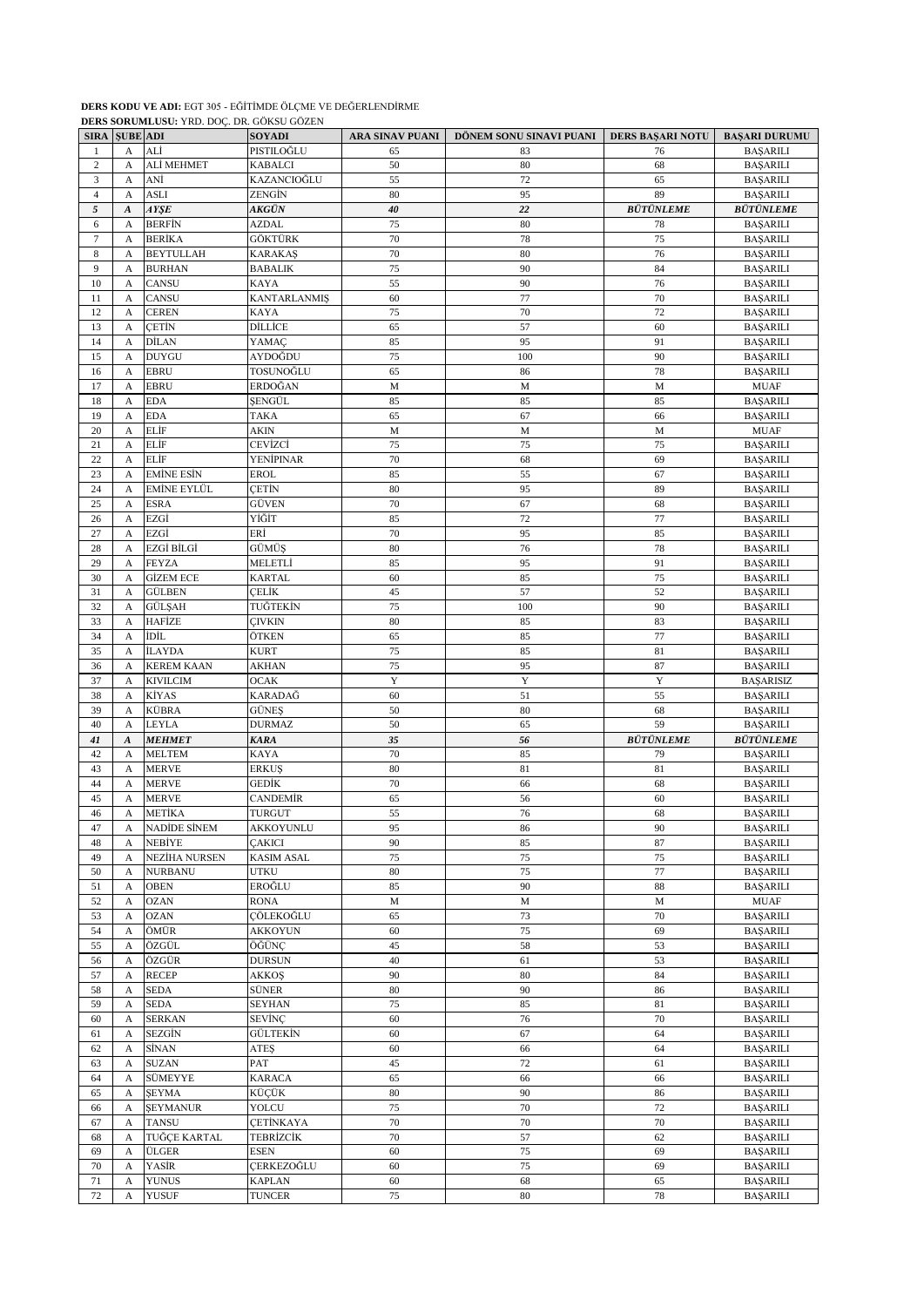|     | <b>SIRA SUBE ADI</b> |                       | <b>SOYADI</b>      | <b>ARA SINAV PUANI</b> | DÖNEM SONU SINAVI PUANI   DERS BAŞARI NOTU |                  | <b>BAŞARI DURUMU</b> |
|-----|----------------------|-----------------------|--------------------|------------------------|--------------------------------------------|------------------|----------------------|
| 73  | B                    | <b>ALİCAN</b>         | <b>TEKMEN</b>      | 85                     | 72                                         | 77               | <b>BAŞARILI</b>      |
| 74  | B                    | <b>ASYA SEVDE</b>     | SARI               | Y                      | Y                                          | $\mathbf Y$      | <b>BAŞARISIZ</b>     |
| 75  | B                    | <b>BEGÜM</b>          | TELCİ              | 85                     | 70                                         | 76               | <b>BAŞARILI</b>      |
| 76  | B                    | <b>BELİT</b>          | SAK                | 85                     | 85                                         | 85               | <b>BAŞARILI</b>      |
| 77  | B                    | <b>BERKE</b>          | <b>BARAMUK</b>     | 55                     | 61                                         | 59               | <b>BAŞARILI</b>      |
| 78  | B                    | BETÜL                 | <b>BOLAT</b>       | 65                     | 50                                         | 56               | <b>BAŞARILI</b>      |
| 79  | B                    | <b>BİLGEHAN</b>       | <b>ERSOY</b>       | 70                     | 90                                         | 82               | <b>BAŞARILI</b>      |
| 80  | B                    | <b>BILGEN</b>         | <b>HERDEM</b>      | 70                     | 72                                         | 71               | <b>BAŞARILI</b>      |
| 81  | $\, {\bf B}$         | <b>BURCU</b>          | <b>CETINTÜRK</b>   | 75                     | 91                                         | 85               | <b>BAŞARILI</b>      |
| 82  | $\, {\bf B}$         | <b>BURCU TUĞÇENAZ</b> | ÜLKER              | 55                     | 72                                         | 65               | <b>BAŞARILI</b>      |
| 83  | B                    | <b>BURÇİN</b>         | BİCİOĞLU           | 0                      | 60                                         | <b>BÜTÜNLEME</b> | <b>BÜTÜNLEME</b>     |
| 84  | B                    | ÇAĞLAR                | SARGIN             | 85                     | 80                                         | 82               | <b>BAŞARILI</b>      |
| 85  | $\, {\bf B}$         | <b>DEMET</b>          | ÖZKARTAL           | 60                     | 62                                         | 61               | <b>BAŞARILI</b>      |
| 86  | B                    | DENİZ                 | ABANA              | 45                     | 59                                         | 53               | <b>BAŞARILI</b>      |
| 87  | $\, {\bf B}$         | DOĞAN                 | DOĞANGÜN           | 45                     | $71\,$                                     | 61               | <b>BAŞARILI</b>      |
| 88  | $\mathbf B$          | <b>ELCIN</b>          | POYRAZ             | 85                     | 95                                         | 91               | <b>BAŞARILI</b>      |
| 89  | B                    | ELİF                  | ŞEN                | 50                     | 50                                         | 50               | <b>BAŞARILI</b>      |
| 90  | $\, {\bf B}$         | ELİF                  | AÇIKGÖZ            | 85                     | 85                                         | 85               | <b>BAŞARILI</b>      |
| 91  | $\boldsymbol{B}$     | EYÜP                  | <b>ÇAKMAK</b>      | 35                     | 50                                         | <b>BÜTÜNLEME</b> | <b>BÜTÜNLEME</b>     |
| 92  | B                    | <b>FATIH</b>          | ÖZTÜRK             | 65                     | 75                                         | 71               | <b>BAŞARILI</b>      |
| 93  | B                    | <b>FATMA</b>          | TURĞUT             | 45                     | 62                                         | 55               | <b>BAŞARILI</b>      |
| 94  | B                    | <b>GAMZE</b>          | KÜÇÜK              | 75                     | 76                                         | 76               | <b>BASARILI</b>      |
| 95  | В                    | GİZEM                 | <b>TOSUN</b>       | 80                     | 50                                         | 62               | <b>BAŞARILI</b>      |
| 96  | B                    | GÜLCE                 | <b>İNCELER</b>     | 65                     | 53                                         | 58               | <b>BAŞARILI</b>      |
| 97  | B                    | <b>GÜNES</b>          | <b>TERKOL</b>      | 65                     | 72                                         | 69               | <b>BAŞARILI</b>      |
| 98  | $\, {\bf B}$         | GÜZİN                 | ESER               | 75                     | 53                                         | 62               | <b>BAŞARILI</b>      |
| 99  | $\, {\bf B}$         | HANİFE                | SÜLÜN              | 70                     | 66                                         | 68               | <b>BAŞARILI</b>      |
| 100 | B                    | <b>HASAN</b>          | EKİNCİ             | 65                     | 75                                         | 71               | <b>BAŞARILI</b>      |
| 101 | B                    | HAYRİYE               | ÖZCAN              | Y                      | Y                                          | Y                | <b>BAŞARISIZ</b>     |
| 102 | B                    | İNCİ                  | AKKAR              | 75                     | 53                                         | 62               | <b>BAŞARILI</b>      |
| 103 | B                    | KÜBRA                 | <b>KUTAL YAPAR</b> | 65                     | 80                                         | 74               | <b>BAŞARILI</b>      |
| 104 | $\, {\bf B}$         | LÌNDA                 | <b>DEKOHEN</b>     | $80\,$                 | 90                                         | 86               | <b>BAŞARILI</b>      |
| 105 | B                    | <b>MEHMET</b>         | İŞCAN              | 90                     | 81                                         | 85               | <b>BAŞARILI</b>      |
| 106 | B                    | MELİS                 | ÖZTAŞ              | 80                     | 80                                         | 80               | <b>BAŞARILI</b>      |
| 107 | B                    | <b>MELTEM</b>         | GÜNDOĞDU           | 65                     | 95                                         | 83               | <b>BAŞARILI</b>      |
| 108 | B                    | <b>MERT</b>           | ÇINGIR             | 95                     | 95                                         | 95               | <b>BAŞARILI</b>      |
| 109 | B                    | <b>MERVE</b>          | ÖZGÜR              | 50                     | 50                                         | 50               | <b>BAŞARILI</b>      |
| 110 | B                    | <b>MERVE</b>          | ÇELİK              | 65                     | 70                                         | 68               | <b>BAŞARILI</b>      |
| 111 | B                    | <b>MERVE</b>          | CAN                | 75                     | 90                                         | 84               | <b>BAŞARILI</b>      |
| 112 | B                    | <b>MERYEM</b>         | YAZICI             | 60                     | 66                                         | 64               | <b>BAŞARILI</b>      |
| 113 | B                    | MİRAY                 | <b>DURGUT</b>      | 80                     | 52                                         | 63               | <b>BAŞARILI</b>      |
| 114 | В                    | <b>MUKADDES</b>       | CAN                | 70                     | 62                                         | 65               | <b>BAŞARILI</b>      |
| 115 | B                    | MÜGE                  | KAYATAŞ            | 70                     | 50                                         | 58               | <b>BAŞARILI</b>      |
| 116 | B                    | MÜGE                  | SARIŞIN ÖZELGE     | 90                     | 85                                         | 87               | <b>BAŞARILI</b>      |
| 117 | B                    | NAGİHAN               | HALATLI            | 65                     | 62                                         | 63               | <b>BAŞARILI</b>      |
| 118 | B                    | <b>NEVRA</b>          | <b>KAYA</b>        | 70                     | 80                                         | 76               | <b>BAŞARILI</b>      |
| 119 | В                    | NİLÜFER               | <b>YILDIZ</b>      | 60                     | 77                                         | 70               | <b>BAŞARILI</b>      |
| 120 | B                    | OYA                   | <b>ERSELCAN</b>    | Y                      | Y                                          | Y                | <b>BAŞARISIZ</b>     |
| 121 | B                    | ÖZGÜR UĞRAŞ           | ÖZASLAN            | $\mathbf M$            | M                                          | $\mathbf M$      | <b>MUAF</b>          |
| 122 | B                    | ÖZKAN                 | EKİNCİ             | 65                     | 71                                         | 69               | <b>BAŞARILI</b>      |
| 123 | B                    | PINAR                 | <b>SENER</b>       | $70\,$                 | 67                                         | 68               | <b>BAŞARILI</b>      |
| 124 | B                    | <b>PINAR</b>          | BAL ÖZALP          | 70                     | 0                                          | <b>BÜTÜNLEME</b> | <b>BÜTÜNLEME</b>     |
| 125 | B                    | <b>SAADET</b>         | <b>BİLGESÜ</b>     | 55                     | 67                                         | 62               | <b>BAŞARILI</b>      |
| 126 | B                    | <b>SAFIYE</b>         | <b>AKTAŞ</b>       | 55                     | 0                                          | <b>BÜTÜNLEME</b> | <b>BÜTÜNLEME</b>     |
| 127 | B                    | <b>SELAHATTİN</b>     | TOR                | 65                     | 50                                         | 56               | <b>BAŞARILI</b>      |
| 128 | B                    | SELEN GÜL             | <b>BOZKURT</b>     | Y                      | Y                                          | Y                | <b>BAŞARISIZ</b>     |
| 129 | B                    | <b>SELMA</b>          | SARIGÜZEL          | ${\bf 40}$             | 41                                         | <b>BÜTÜNLEME</b> | <b>BÜTÜNLEME</b>     |
| 130 | B                    | <b>SEMA</b>           | <b>DUMAN</b>       | 75                     | 66                                         | 70               | <b>BAŞARILI</b>      |
| 131 | B                    | SENİYE FERDAĞ         | KIRICI             | 45                     | 77                                         | 64               | <b>BAŞARILI</b>      |
| 132 | B                    | SERDAR KEMAL          | SARAK              | 55                     | 67                                         | 62               | <b>BAŞARILI</b>      |
| 133 | B                    | SERHAT                | SARIALİOĞLU        | 70                     | 80                                         | 76               | <b>BAŞARILI</b>      |
| 134 | B                    | SİBEL                 | DENİZ              | 55                     | 52                                         | 53               | <b>BAŞARILI</b>      |
| 135 | B                    | TAYİS                 | YILDIZCI           | 85                     | 67                                         | 74               | <b>BAŞARILI</b>      |
| 136 | B                    | TÜNAY                 | TUNÇ               | 65                     | 77                                         | 72               | <b>BAŞARILI</b>      |
| 137 | B                    | ÜLKER KAAN            | <b>KAYIM</b>       | 60                     | 65                                         | 63               | <b>BAŞARILI</b>      |
| 138 | B                    | VİLDAN                | YENTÜRK            | 65                     | 57                                         | 60               | <b>BAŞARILI</b>      |
| 139 | B                    | YASEMİN               | ÖZCAN              | 65                     | 59                                         | 61               | <b>BAŞARILI</b>      |
| 140 | B                    | YAVUZ                 | KULU               | M                      | M                                          | $\mathbf M$      | <b>MUAF</b>          |

**DERS SORUMLUSU:** YRD. DOÇ. DR. GÖKSU GÖZEN

**DERS KODU VE ADI:** EGT 305 - EĞİTİMDE ÖLÇME VE DEĞERLENDİRME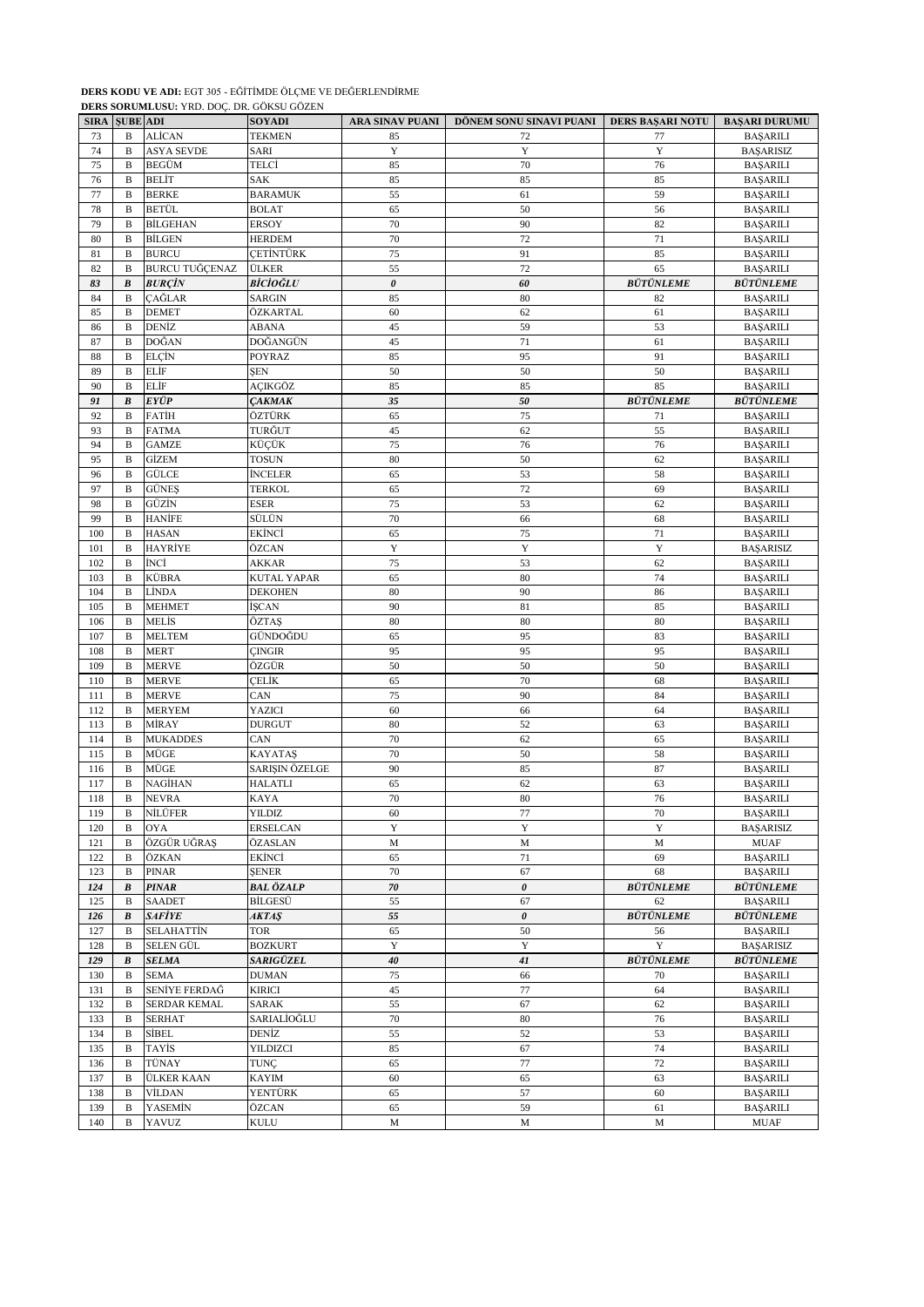|     | <b>SIRA SUBE ADI</b> |                         | <b>SOYADI</b>      | ARA SINAV PUANI | DÖNEM SONU SINAVI PUANI | <b>DERS BAŞARI NOTU</b> | <b>BAŞARI DURUMU</b> |
|-----|----------------------|-------------------------|--------------------|-----------------|-------------------------|-------------------------|----------------------|
| 141 | C                    | ABDULKADİR              | ÜNSAL              | 50              | 75                      | 65                      | <b>BAŞARILI</b>      |
| 142 | C                    | <b>ABDULLAH</b>         | YEŞİLBUDAK         | 65              | $70\,$                  | 68                      | <b>BAŞARILI</b>      |
| 143 | $\mathcal{C}$        | ARİFE                   | KOÇ                | 55              | 72                      | 65                      | <b>BAŞARILI</b>      |
| 144 | C                    | <b>ARZU</b>             | <b>ODABAŞ</b>      | 80              | 85                      | 83                      | <b>BAŞARILI</b>      |
| 145 | $\mathsf{C}$         | <b>ASENA</b>            | <b>ULULAR</b>      | 80              | 82                      | 81                      | <b>BAŞARILI</b>      |
| 146 | $\mathsf{C}$         | <b>ASENA</b>            | ERENAY             | 80              | 95                      | 89                      | <b>BAŞARILI</b>      |
| 147 | $\mathsf{C}$         | <b>ASLI</b>             | YOLCU              | 90              | 90                      | 90                      | <b>BAŞARILI</b>      |
| 148 | $\mathsf{C}$         | <b>ASLI</b>             | SİMŞEK             | 50              | 52                      | 51                      | <b>BAŞARILI</b>      |
| 149 | $\mathsf{C}$         | AYSU                    | <b>BERBER</b>      | 75              | 71                      | 73                      | <b>BAŞARILI</b>      |
| 150 | $\boldsymbol{C}$     | <b>AYSUN</b>            | <b>YILMAZ</b>      | 50              | 33                      | <b>BÜTÜNLEME</b>        | <b>BÜTÜNLEME</b>     |
| 151 | $\mathsf{C}$         | BETÜL                   | ÖZKAN              | 65              | 80                      | 74                      | <b>BAŞARILI</b>      |
| 152 | $\mathsf{C}$         | <b>BÜŞRA</b>            | YÜCE               | 70              | $77\,$                  | 74                      | <b>BAŞARILI</b>      |
| 153 | $\mathsf{C}$         | DENİZ                   | <b>ESEN</b>        | 90              | 78                      | 83                      | <b>BAŞARILI</b>      |
| 154 | $\mathsf{C}$         | <b>DERYA</b>            | BEKİROĞLU          | 85              | 80                      | 82                      | <b>BAŞARILI</b>      |
| 155 | $\mathsf{C}$         | <b>DUYGU</b>            | <b>SARIŞIN</b>     | 85              | 85                      | 85                      | <b>BAŞARILI</b>      |
| 156 | C                    | <b>DUYGUM ASYA</b>      | <b>BAHÇEKAPILI</b> | 85              | 90                      | 88                      | <b>BAŞARILI</b>      |
| 157 | $\mathsf{C}$         | <b>ECEHAN</b>           | <b>YILMAZ</b>      | 80              | 82                      | 81                      | <b>BAŞARILI</b>      |
| 158 | $\mathsf{C}$         | <b>EGE</b>              | GÜNER              | 55              | 87                      | 74                      | <b>BAŞARILI</b>      |
| 159 | $\mathsf{C}$         | <b>ELIF EVIN</b>        | ARAS ALBAYRAK      | 75              | 56                      | 64                      | <b>BAŞARILI</b>      |
| 160 | $\mathsf{C}$         | <b>EMİNE</b>            | <b>KIRIM</b>       | 65              | 85                      | 77                      | <b>BAŞARILI</b>      |
| 161 | C                    | EMİNE                   | CELİK              | 65              | 95                      | 83                      | <b>BAŞARILI</b>      |
| 162 | $\mathsf{C}$         | <b>EMRE</b>             | GÜLEÇ              | 55              | 60                      | 58                      | <b>BAŞARILI</b>      |
| 163 | $\mathsf{C}$         | <b>EREN</b>             | <b>ERYOL</b>       | 65              | 90                      | 80                      | <b>BAŞARILI</b>      |
| 164 | $\mathbf C$          | <b>ERHAN</b>            | YÜRÜTEN            | 40              | 61                      | 53                      | <b>BAŞARILI</b>      |
| 165 | $\mathsf{C}$         | FATMA GÜLŞEN            | <b>GENDIGELEN</b>  | 45              | 85                      | 69                      | <b>BAŞARILI</b>      |
| 166 | $\mathsf{C}$         | <b>FERAY</b>            | BİLGİN DÜDÜKCÜ     | 65              | 85                      | 77                      | <b>BAŞARILI</b>      |
| 167 | C                    | <b>FIRAT</b>            | KÖŞKER             | 75              | 80                      | 78                      | <b>BAŞARILI</b>      |
| 168 | C                    | GİZEM                   | <b>KOÇAK</b>       | 85              | $77\,$                  | 80                      | <b>BAŞARILI</b>      |
| 169 | $\mathsf{C}$         | GÖKSU                   | DEMİR              | 80              | 80                      | 80                      | <b>BAŞARILI</b>      |
| 170 | $\mathsf{C}$         | GÜLSEN                  | DİRLİK             | 65              | 72                      | 69                      | <b>BAŞARILI</b>      |
| 171 | $\mathsf{C}$         | GÜVEN                   | GÖÇMEN             | 40              | 75                      | 61                      | <b>BAŞARILI</b>      |
| 172 | $\mathsf{C}$         | <b>HAKAN</b>            | ÇAĞLAYAN           | 80              | 80                      | 80                      | <b>BAŞARILI</b>      |
| 173 | C                    | HALİSE BETÜL            | KIRMIZI            | 80              | 90                      | 86                      | <b>BAŞARILI</b>      |
| 174 | $\mathsf{C}$         | HÜMEYRA                 | <b>USLU</b>        | 75              | 50                      | 60                      | <b>BAŞARILI</b>      |
| 175 | C                    | <b>ISIL TUANA</b>       | AKGÜL              | 50              | 75                      | 65                      | <b>BAŞARILI</b>      |
| 176 | $\mathsf{C}$         | İBRAHİM AHMET           | DERİNDERE          | 80              | 60                      | 68                      | <b>BAŞARILI</b>      |
| 177 | $\mathsf{C}$         | İHSAN                   | <b>BAKIRHAN</b>    | 75              | 82                      | 79                      | <b>BAŞARILI</b>      |
| 178 | $\mathsf{C}$         | İSMAİL                  | <b>TARHAN</b>      | 55              | 76                      | 68                      | <b>BAŞARILI</b>      |
| 179 | $\mathsf{C}$         | <b>JALE</b>             | ABİDİNOĞLU         | $70\,$          | 82                      | 77                      | <b>BAŞARILI</b>      |
| 180 | C                    | KÜBRA                   | KUŞ                | 75              | 85                      | 81                      | <b>BAŞARILI</b>      |
| 181 | $\mathsf{C}$         | <b>LEYLA</b>            | <b>TAYMUR</b>      | 60              | 50                      | 54                      | <b>BAŞARILI</b>      |
| 182 | $\mathsf{C}$         | <b>MERVE</b>            | <b>AYAR</b>        | 75              | 71                      | 73                      | <b>BAŞARILI</b>      |
| 183 | $\boldsymbol{C}$     | <b>MUSTAFA</b>          | DAĞDELEN           | 30              | 43                      | <b>BÜTÜNLEME</b>        | <b>BÜTÜNLEME</b>     |
| 184 | $\mathsf{C}$         | NEJLA MELİS             | <b>METE</b>        | 65              | 85                      | 77                      | <b>BAŞARILI</b>      |
| 185 | $\mathsf{C}$         | NERGİS                  | AYDOĞAN            | 60              | 76                      | 70                      | <b>BAŞARILI</b>      |
| 186 | C                    | <b>NUR</b>              | <b>BALCI</b>       | 60              | 86                      | 76                      | <b>BAŞARILI</b>      |
| 187 | C                    | <b>NURCAN</b>           | BİLİR              | 60              | 64                      | 62                      | <b>BAŞARILI</b>      |
| 188 | $\mathsf{C}$         | <b>NURSEDA</b>          | TATLİ              | 75              | 82                      | 79                      | <b>BAŞARILI</b>      |
| 189 | $\mathsf{C}$         | ÖNDER                   | <b>KANTARCI</b>    | 80              | 90                      | 86                      | <b>BAŞARILI</b>      |
| 190 | $\mathbf C$          | ÖYKÜ ERİNÇ              | KÜÇÜKÖZ            | 75              | 85                      | 81                      | <b>BAŞARILI</b>      |
| 191 | $\mathsf{C}$         | RÜYA NUREFSAN           | <b>BAYRAK</b>      | $80\,$          | 90                      | 86                      | <b>BAŞARILI</b>      |
| 192 | C                    | SADEGÜL                 | BAL                | 65              | 61                      | 63                      | <b>BAŞARILI</b>      |
| 193 | $\mathbf C$          | SEÇİL                   | <b>YONAR</b>       | 50              | 60                      | 56                      | <b>BASARILI</b>      |
| 194 | $\mathsf{C}$         | SEÇİL                   | SARIOĞLU           | 40              | 57                      | 50                      | <b>BAŞARILI</b>      |
| 195 | $\mathsf{C}$         | <b>SEDEN</b>            | <b>ERŞEN</b>       | 65              | 82                      | 75                      | <b>BAŞARILI</b>      |
| 196 | $\mathbf C$          | SEVGİ                   | <b>TURHAN</b>      | $80\,$          | 82                      | 81                      | <b>BAŞARILI</b>      |
| 197 | $\mathsf{C}$         | ŞADAN GÜNER             | <b>ORHON</b>       | 75              | 85                      | $81\,$                  | <b>BAŞARILI</b>      |
| 198 | $\mathsf{C}$         | ŞİMAL ŞÜKRAN            | BİLGİÇ             | 40              | 56                      | 50                      | <b>BAŞARILI</b>      |
| 199 | $\mathbf C$          | <b>TUBA</b>             | <b>ERCAN</b>       | 75              | 72                      | 73                      | <b>BAŞARILI</b>      |
| 200 | $\mathsf{C}$         | TUĞBA                   | KARACA             | 80              | 86                      | 84                      | <b>BAŞARILI</b>      |
| 201 | $\mathsf{C}$         | <b>UMUT</b>             | OĞUZ               | 75              | 77                      | 76                      | <b>BAŞARILI</b>      |
| 202 | $\mathsf{C}$         | YAKUP                   | <b>BOZAN</b>       | 55              | 72                      | 65                      | <b>BAŞARILI</b>      |
| 203 | $\mathsf{C}$         | <b>YEKBUN</b>           | KAYA               | 70              | 85                      | 79                      | <b>BAŞARILI</b>      |
| 204 | C                    | ZEYNEP ŞENAY            | KIZMAZ             | 80              | 85                      | 83                      | <b>BAŞARILI</b>      |
|     |                      | MUAF: M / YOKLAMASIZ: Y |                    |                 |                         |                         |                      |

**DERS SORUMLUSU:** YRD. DOÇ. DR. GÖKSU GÖZEN

**DERS KODU VE ADI:** EGT 305 - EĞİTİMDE ÖLÇME VE DEĞERLENDİRME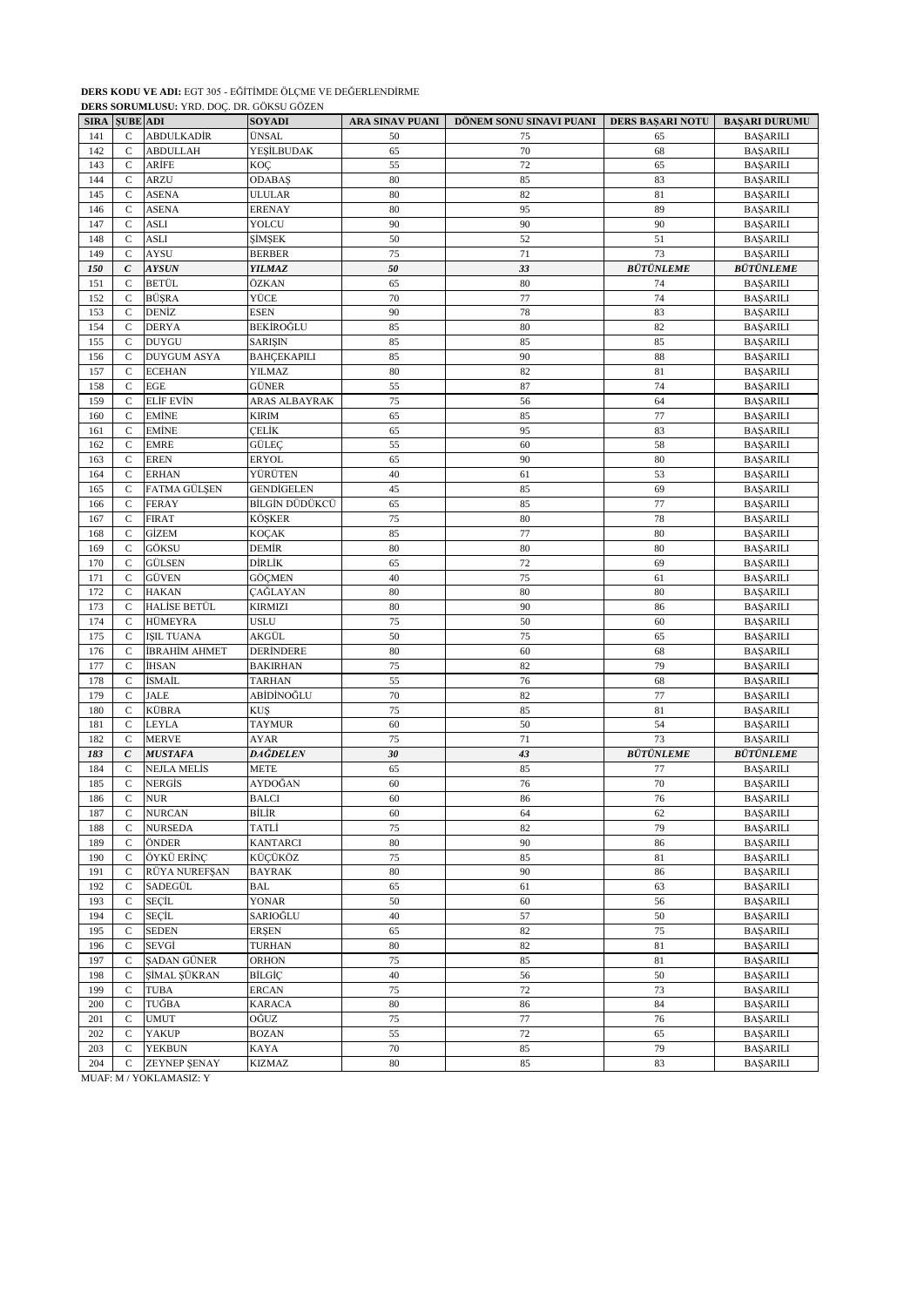|                |                      |                   | DERS SORUMLUSU: YRD. DOC. DR. BENGISU KOYUNCU |                 |                         |                  |                      |
|----------------|----------------------|-------------------|-----------------------------------------------|-----------------|-------------------------|------------------|----------------------|
|                | <b>SIRA SUBE ADI</b> |                   | <b>SOYADI</b>                                 | ARA SINAV PUANI | DÖNEM SONU SINAVI PUANI | DERS BAŞARI NOTU | <b>BAŞARI DURUMU</b> |
| 1              | A                    | ALİ               | PISTILOĞLU                                    | 68              | 66                      | 67               | <b>BAŞARILI</b>      |
| $\mathbf{2}$   | А                    | ALİ MEHMET        | <b>KABALCI</b>                                | 80              | 58                      | 67               | <b>BAŞARILI</b>      |
| 3              |                      | ANİ               | KAZANCIOĞLU                                   | 72              | 87                      | 81               |                      |
|                | A                    |                   |                                               |                 |                         |                  | <b>BAŞARILI</b>      |
| $\overline{4}$ | А                    | <b>ASLI</b>       | ZENGÍN                                        | 80              | 56                      | 66               | <b>BAŞARILI</b>      |
| 5              | A                    | <b>AYSE</b>       | AKGÜN                                         | 56              | 70                      | 64               | <b>BASARILI</b>      |
| 6              | А                    | <b>BERFIN</b>     | <b>AZDAL</b>                                  | 88              | 83                      | 85               | <b>BAŞARILI</b>      |
| $\overline{7}$ | А                    | BERİKA            | GÖKTÜRK                                       | 80              | 77                      | 78               | <b>BAŞARILI</b>      |
| 8              | A                    | <b>BEYTULLAH</b>  | <b>KARAKAS</b>                                | 76              | 64                      | 69               | <b>BAŞARILI</b>      |
| 9              | A                    | <b>BURHAN</b>     | <b>BABALIK</b>                                | 80              | 94                      | 88               | <b>BAŞARILI</b>      |
| 10             | А                    | CANSU             | <b>KAYA</b>                                   | 84              | 77                      | 80               |                      |
|                |                      |                   |                                               |                 |                         |                  | <b>BAŞARILI</b>      |
| 11             | А                    | CANSU             | <b>KANTARLANMIS</b>                           | 80              | 67                      | 72               | <b>BAŞARILI</b>      |
| 12             | A                    | <b>CEREN</b>      | <b>KAYA</b>                                   | 84              | 84                      | 84               | <b>BAŞARILI</b>      |
| 13             | A                    | ÇETİN             | <b>DİLLİCE</b>                                | 84              | 70                      | 76               | <b>BAŞARILI</b>      |
| 14             | А                    | DİLAN             | YAMAC                                         | 92              | 82                      | 86               | <b>BAŞARILI</b>      |
| 15             | A                    | <b>DUYGU</b>      | AYDOĞDU                                       | 88              | 91                      | 90               | <b>BAŞARILI</b>      |
| 16             | A                    | <b>EBRU</b>       | TOSUNOĞLU                                     | 72              | 85                      | 80               | <b>BAŞARILI</b>      |
| 17             |                      | <b>EBRU</b>       | ERDOĞAN                                       | ${\bf M}$       | M                       | M                | <b>MUAF</b>          |
|                | А                    |                   |                                               |                 |                         |                  |                      |
| 18             | A                    | <b>EDA</b>        | SENGÜL                                        | 88              | 86                      | 87               | <b>BAŞARILI</b>      |
| 19             | А                    | <b>EDA</b>        | TAKA                                          | 76              | 70                      | 72               | <b>BAŞARILI</b>      |
| 20             | A                    | ELİF              | AKIN                                          | 88              | 80                      | 83               | <b>BAŞARILI</b>      |
| 21             | A                    | ELİF              | CEVİZCİ                                       | 80              | 80                      | 80               | <b>BASARILI</b>      |
| 22             | А                    | ELİF              | <b>YENİPINAR</b>                              | 92              | 77                      | 83               | <b>BAŞARILI</b>      |
| 23             | А                    | <b>EMİNE ESİN</b> | <b>EROL</b>                                   | 92              | 84                      | 87               | <b>BAŞARILI</b>      |
|                |                      |                   |                                               |                 |                         |                  |                      |
| 24             | А                    | EMİNE EYLÜL       | CETİN                                         | 80              | 67                      | 72               | <b>BAŞARILI</b>      |
| 25             | А                    | <b>ESRA</b>       | <b>GÜVEN</b>                                  | 80              | $77 \,$                 | 78               | <b>BAŞARILI</b>      |
| 26             | A                    | EZGİ              | YİĞİT                                         | 84              | 77                      | 80               | <b>BAŞARILI</b>      |
| 27             | A                    | EZGİ              | ERİ                                           | 72              | 92                      | 84               | <b>BAŞARILI</b>      |
| 28             | А                    | EZGİ BİLGİ        | <b>GÜMÜS</b>                                  | 84              | 77                      | 80               | <b>BAŞARILI</b>      |
| 29             | А                    | <b>FEYZA</b>      | MELETLİ                                       | 84              | 81                      | 82               | <b>BAŞARILI</b>      |
|                |                      |                   |                                               |                 |                         |                  |                      |
| 30             | А                    | <b>GİZEM ECE</b>  | <b>KARTAL</b>                                 | 88              | 74                      | 80               | <b>BAŞARILI</b>      |
| 31             | А                    | <b>GÜLBEN</b>     | CELİK                                         | 60              | 70                      | 66               | <b>BAŞARILI</b>      |
| 32             | A                    | GÜLŞAH            | TUĞTEKİN                                      | 84              | 82                      | 83               | <b>BAŞARILI</b>      |
| 33             | А                    | HAFİZE            | ÇIVKIN                                        | 88              | 60                      | 71               | <b>BAŞARILI</b>      |
| 34             | A                    | İDİL              | ÖTKEN                                         | 64              | 64                      | 64               | <b>BAŞARILI</b>      |
| 35             | A                    | İLAYDA            | <b>KURT</b>                                   | 96              | 96                      | 96               | <b>BAŞARILI</b>      |
| 36             |                      | <b>KEREM KAAN</b> |                                               | 76              | 85                      | 81               |                      |
|                | А                    |                   | AKHAN                                         |                 |                         |                  | <b>BAŞARILI</b>      |
| 37             | А                    | <b>KIVILCIM</b>   | <b>OCAK</b>                                   | Y               | Y                       | Y                | <b>BAŞARISIZ</b>     |
| 38             | А                    | KİYAS             | KARADAĞ                                       | 68              | 62                      | 64               | <b>BAŞARILI</b>      |
| 39             | А                    | KÜBRA             | GÜNEŞ                                         | 88              | 91                      | 90               | <b>BAŞARILI</b>      |
| 40             | A                    | <b>LEYLA</b>      | <b>DURMAZ</b>                                 | 72              | 70                      | 71               | <b>BAŞARILI</b>      |
| 41             | A                    | <b>MEHMET</b>     | <b>KARA</b>                                   | 60              | 66                      | 64               | <b>BAŞARILI</b>      |
| 42             | А                    | <b>MELTEM</b>     | <b>KAYA</b>                                   | 84              | 82                      | 83               | <b>BAŞARILI</b>      |
|                |                      |                   |                                               |                 |                         |                  |                      |
| 43             | A                    | <b>MERVE</b>      | <b>ERKUS</b>                                  | 72              | 62                      | 66               | <b>BAŞARILI</b>      |
| 44             | A                    | <b>MERVE</b>      | GEDİK                                         | M               | M                       | M                | <b>MUAF</b>          |
| 45             | A                    | <b>MERVE</b>      | CANDEMİR                                      | 84              | 80                      | 82               | <b>BAŞARILI</b>      |
| 46             | A                    | <b>METİKA</b>     | <b>TURGUT</b>                                 | 88              | 86                      | 87               | <b>BAŞARILI</b>      |
| 47             | A                    | NADİDE SİNEM      | AKKOYUNLU                                     | 76              | 95                      | 87               | <b>BAŞARILI</b>      |
| 48             | A                    | NEBİYE            | <b>ÇAKICI</b>                                 | 92              | 82                      | 86               | <b>BAŞARILI</b>      |
| 49             | А                    | NEZİHA NURSEN     | <b>KASIM ASAL</b>                             | 92              | 72                      | 80               | <b>BAŞARILI</b>      |
|                |                      |                   |                                               |                 |                         |                  |                      |
| 50             | A                    | <b>NURBANU</b>    | <b>UTKU</b>                                   | 84              | 77                      | 80               | <b>BAŞARILI</b>      |
| 51             | A                    | <b>OBEN</b>       | EROĞLU                                        | 84              | 90                      | 88               | <b>BAŞARILI</b>      |
| 52             | A                    | <b>OZAN</b>       | <b>RONA</b>                                   | M               | M                       | M                | <b>MUAF</b>          |
| 53             | A                    | <b>OZAN</b>       | ÇÖLEKOĞLU                                     | 88              | 87                      | 87               | <b>BAŞARILI</b>      |
| 54             | А                    | ÖMÜR              | AKKOYUN                                       | 72              | 60                      | 65               | <b>BAŞARILI</b>      |
| 55             | A                    | ÖZGÜL             | ÖĞÜNÇ                                         | 64              | 64                      | 64               | <b>BAŞARILI</b>      |
|                |                      | ÖZGÜR             |                                               |                 |                         |                  |                      |
| 56             | A                    |                   | <b>DURSUN</b>                                 | 56              | 60                      | 58               | <b>BAŞARILI</b>      |
| 57             | A                    | <b>RECEP</b>      | AKKOŞ                                         | 92              | 97                      | 95               | <b>BAŞARILI</b>      |
| 58             | A                    | <b>SEDA</b>       | SÜNER                                         | 92              | 82                      | 86               | <b>BAŞARILI</b>      |
| 59             | А                    | <b>SEDA</b>       | SEYHAN                                        | 84              | 67                      | 74               | <b>BAŞARILI</b>      |
| 60             | А                    | <b>SERKAN</b>     | SEVİNÇ                                        | 84              | 72                      | 77               | <b>BAŞARILI</b>      |
| 61             | A                    | <b>SEZGİN</b>     | GÜLTEKİN                                      | $80\,$          | 75                      | 77               | <b>BAŞARILI</b>      |
|                |                      |                   |                                               | 76              |                         |                  |                      |
| 62             | A                    | SİNAN             | ATEŞ                                          |                 | 60                      | 66               | <b>BAŞARILI</b>      |
| 63             | A                    | <b>SUZAN</b>      | PAT                                           | 76              | 72                      | 74               | <b>BAŞARILI</b>      |
| 64             | А                    | SÜMEYYE           | <b>KARACA</b>                                 | $72\,$          | 75                      | 74               | <b>BAŞARILI</b>      |
| 65             | A                    | <b>SEYMA</b>      | KÜÇÜK                                         | 88              | 64                      | 74               | <b>BAŞARILI</b>      |
| 66             | А                    | <b>ŞEYMANUR</b>   | YOLCU                                         | 84              | 64                      | 72               | <b>BAŞARILI</b>      |
| 67             | А                    | <b>TANSU</b>      | <b>CETINKAYA</b>                              | 84              | 74                      | 78               | <b>BAŞARILI</b>      |
|                |                      |                   |                                               |                 |                         |                  |                      |
| 68             | А                    | TUĞÇE KARTAL      | <b>TEBRIZCIK</b>                              | 60              | 80                      | $72\,$           | <b>BAŞARILI</b>      |
| 69             | A                    | ÜLGER             | ESEN                                          | 80              | 85                      | 83               | <b>BAŞARILI</b>      |
| $70\,$         | A                    | YASİR             | CERKEZOĞLU                                    | 76              | 75                      | 75               | <b>BAŞARILI</b>      |
| $71\,$         | A                    | <b>YUNUS</b>      | <b>KAPLAN</b>                                 | 64              | 58                      | 60               | <b>BAŞARILI</b>      |
| 72             | A                    | <b>YUSUF</b>      | <b>TUNCER</b>                                 | 92              | $77\,$                  | 83               | <b>BAŞARILI</b>      |

**DERS KODU VE ADI:** EGT 306 - SINIF YÖNETİMİ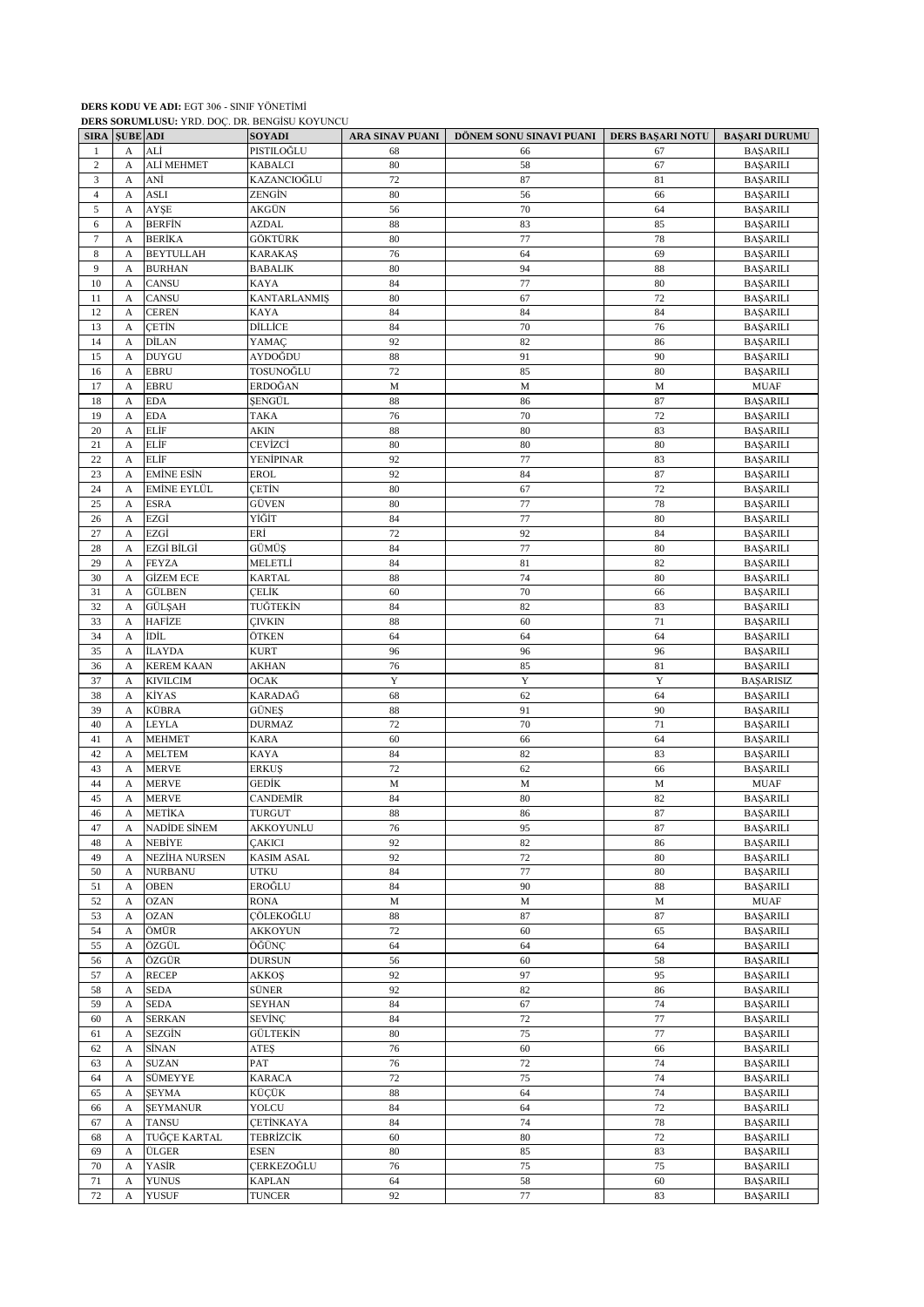|     |                      | DERS SURUMEUSU: TRD. DOÇ. DR. BENUISU KUTUNCU |                  |                 |                         |                  |                         |
|-----|----------------------|-----------------------------------------------|------------------|-----------------|-------------------------|------------------|-------------------------|
|     | <b>SIRA SUBE ADI</b> |                                               | <b>SOYADI</b>    | ARA SINAV PUANI | DÖNEM SONU SINAVI PUANI | DERS BAŞARI NOTU | <b>BAŞARI DURUMU</b>    |
| 73  | B                    | ALİCAN                                        | <b>TEKMEN</b>    | 84              | 71                      | 76               | <b>BAŞARILI</b>         |
| 74  | B                    | <b>ASYA SEVDE</b>                             | SARI             | $\mathbf Y$     | $\mathbf Y$             | $\mathbf Y$      | <b>BAŞARISIZ</b>        |
| 75  | B                    | BEGÜM                                         | TELCİ            | 84              | 72                      | 77               | <b>BAŞARILI</b>         |
|     |                      | BELİT                                         | SAK              | 84              | 88                      | 86               |                         |
| 76  | B                    |                                               |                  |                 |                         |                  | <b>BAŞARILI</b>         |
| 77  | B                    | <b>BERKE</b>                                  | <b>BARAMUK</b>   | 48              | 68                      | 60               | <b>BASARILI</b>         |
| 78  | B                    | <b>BETÜL</b>                                  | <b>BOLAT</b>     | 72              | 70                      | 71               | <b>BAŞARILI</b>         |
| 79  | B                    | BİLGEHAN                                      | <b>ERSOY</b>     | 76              | 93                      | 86               | <b>BAŞARILI</b>         |
| 80  | B                    | <b>BİLGEN</b>                                 | <b>HERDEM</b>    | 88              | 87                      | 87               | <b>BAŞARILI</b>         |
|     |                      |                                               |                  |                 |                         |                  |                         |
| 81  | B                    | <b>BURCU</b>                                  | <b>CETINTÜRK</b> | 92              | 85                      | 88               | <b>BAŞARILI</b>         |
| 82  | $\, {\bf B}$         | <b>BURCU TUĞÇENAZ</b>                         | <b>ÜLKER</b>     | 65              | 73                      | $70\,$           | <b>BAŞARILI</b>         |
| 83  | $\pmb{B}$            | <b>BURCIN</b>                                 | BİCİOĞLU         | $\pmb{\theta}$  | 75                      | <b>BÜTÜNLEME</b> | <i><b>BÜTÜNLEME</b></i> |
| 84  | B                    | ÇAĞLAR                                        | <b>SARGIN</b>    | 80              | 75                      | 77               | <b>BAŞARILI</b>         |
|     |                      |                                               |                  | 80              |                         |                  |                         |
| 85  | B                    | <b>DEMET</b>                                  | ÖZKARTAL         |                 | 82                      | 81               | <b>BAŞARILI</b>         |
| 86  | B                    | DENİZ                                         | ABANA            | 76              | 75                      | 75               | <b>BAŞARILI</b>         |
| 87  | $\, {\bf B}$         | DOĞAN                                         | DOĞANGÜN         | 72              | 60                      | 65               | BAŞARILI                |
| 88  | $\mathbf B$          | ELCİN                                         | POYRAZ           | 92              | 97                      | 95               | <b>BAŞARILI</b>         |
| 89  | B                    | ELİF                                          | ŞEN              | 76              | 56                      | 64               | <b>BAŞARILI</b>         |
|     |                      |                                               |                  |                 |                         |                  |                         |
| 90  | $\, {\bf B}$         | ELİF                                          | AÇIKGÖZ          | 88              | 91                      | 90               | <b>BAŞARILI</b>         |
| 91  | B                    | EYÜP                                          | <b>ÇAKMAK</b>    | 84              | 70                      | 76               | <b>BAŞARILI</b>         |
| 92  | B                    | FATİH                                         | ÖZTÜRK           | 68              | 64                      | 66               | <b>BAŞARILI</b>         |
| 93  | B                    | <b>FATMA</b>                                  | TURĞUT           | 48              | 54                      | 52               | <b>BAŞARILI</b>         |
|     |                      |                                               |                  |                 |                         |                  |                         |
| 94  | B                    | <b>GAMZE</b>                                  | KÜÇÜK            | 92              | 97                      | 95               | <b>BAŞARILI</b>         |
| 95  | B                    | GİZEM                                         | <b>TOSUN</b>     | 76              | 72                      | 74               | <b>BAŞARILI</b>         |
| 96  | B                    | GÜLCE                                         | İNCELER          | 80              | 67                      | 72               | <b>BASARILI</b>         |
| 97  | B                    | <b>GÜNES</b>                                  | <b>TERKOL</b>    | 80              | 82                      | 81               | <b>BAŞARILI</b>         |
| 98  | B                    | GÜZİN                                         | <b>ESER</b>      | 68              | 85                      | 78               |                         |
|     |                      |                                               |                  |                 |                         |                  | <b>BAŞARILI</b>         |
| 99  | B                    | <b>HANİFE</b>                                 | SÜLÜN            | 80              | 87                      | 84               | <b>BAŞARILI</b>         |
| 100 | B                    | HASAN                                         | EKİNCİ           | 72              | 60                      | 65               | <b>BAŞARILI</b>         |
| 101 | B                    | HAYRİYE                                       | ÖZCAN            | Y               | Y                       | Y                | <b>BAŞARISIZ</b>        |
| 102 | B                    | İNCİ                                          | AKKAR            | 88              | 95                      | 92               | <b>BAŞARILI</b>         |
|     |                      |                                               |                  |                 |                         |                  |                         |
| 103 | B                    | KÜBRA                                         | KUTAL YAPAR      | 84              | 96                      | 91               | <b>BAŞARILI</b>         |
| 104 | B                    | LÌNDA                                         | <b>DEKOHEN</b>   | 72              | 82                      | 78               | <b>BAŞARILI</b>         |
| 105 | B                    | <b>MEHMET</b>                                 | İŞCAN            | 76              | 85                      | 81               | <b>BAŞARILI</b>         |
| 106 | B                    | MELİS                                         | ÖZTAŞ            | 88              | 87                      | 87               | <b>BAŞARILI</b>         |
| 107 | B                    |                                               | GÜNDOĞDU         | 60              | 85                      | 75               |                         |
|     |                      | <b>MELTEM</b>                                 |                  |                 |                         |                  | <b>BAŞARILI</b>         |
| 108 | B                    | <b>MERT</b>                                   | <b>CINGIR</b>    | 92              | 85                      | 88               | <b>BAŞARILI</b>         |
| 109 | B                    | <b>MERVE</b>                                  | ÖZGÜR            | 80              | 80                      | 80               | BAŞARILI                |
| 110 | B                    | <b>MERVE</b>                                  | ÇELİK            | 84              | 82                      | 83               | <b>BAŞARILI</b>         |
| 111 | B                    | <b>MERVE</b>                                  | CAN              | 92              | 95                      | 94               |                         |
|     |                      |                                               |                  |                 |                         |                  | <b>BAŞARILI</b>         |
| 112 | B                    | <b>MERYEM</b>                                 | YAZICI           | 80              | 74                      | 76               | <b>BAŞARILI</b>         |
| 113 | B                    | MİRAY                                         | <b>DURGUT</b>    | 88              | 72                      | 78               | <b>BAŞARILI</b>         |
| 114 | B                    | <b>MUKADDES</b>                               | CAN              | 68              | 64                      | 66               | <b>BAŞARILI</b>         |
| 115 | B                    | MÜGE                                          | <b>KAYATAS</b>   | 72              | 64                      | 67               | <b>BAŞARILI</b>         |
|     |                      |                                               |                  |                 |                         |                  |                         |
| 116 | B                    | MÜGE                                          | SARIŞIN ÖZELGE   | 76              | 77                      | 77               | <b>BAŞARILI</b>         |
| 117 | B                    | NAGİHAN                                       | <b>HALATLI</b>   | 80              | 82                      | 81               | <b>BAŞARILI</b>         |
| 118 | B                    | <b>NEVRA</b>                                  | <b>KAYA</b>      | 80              | 96                      | 90               | <b>BAŞARILI</b>         |
| 119 | B                    | NİLÜFER                                       | <b>YILDIZ</b>    | 84              | 72                      | 77               | <b>BAŞARILI</b>         |
| 120 | B                    | <b>OYA</b>                                    | <b>ERSELCAN</b>  | Y               | $\mathbf Y$             | $\mathbf Y$      | <b>BAŞARISIZ</b>        |
|     |                      |                                               |                  |                 |                         |                  |                         |
| 121 | B                    | ÖZGÜR UĞRAS                                   | ÖZASLAN          | Y               | Y                       | Y                | <b>BAŞARISIZ</b>        |
| 122 | B                    | ÖZKAN                                         | EKİNCİ           | 84              | 82                      | 83               | <b>BASARILI</b>         |
| 123 | B                    | PINAR                                         | <b>SENER</b>     | 80              | $77\,$                  | 78               | <b>BAŞARILI</b>         |
| 124 | B                    | <b>PINAR</b>                                  | BAL ÖZALP        | 80              | $\pmb{o}$               | <b>BÜTÜNLEME</b> | <b>BÜTÜNLEME</b>        |
|     |                      |                                               |                  |                 |                         |                  |                         |
| 125 | B                    | <b>SAADET</b>                                 | <b>BİLGESÜ</b>   | 84              | 82                      | 83               | <b>BAŞARILI</b>         |
| 126 | B                    | SAFİYE                                        | AKTAŞ            | 64              | $\pmb{\theta}$          | <b>BÜTÜNLEME</b> | <b>BÜTÜNLEME</b>        |
| 127 | B                    | <b>SELAHATTİN</b>                             | <b>TOR</b>       | 80              | 88                      | 85               | <b>BAŞARILI</b>         |
| 128 | B                    | SELEN GÜL                                     | <b>BOZKURT</b>   | Y               | Y                       | $\mathbf Y$      | <b>BAŞARISIZ</b>        |
| 129 | B                    | <b>SELMA</b>                                  | SARIGÜZEL        | 64              | 62                      | 63               | <b>BAŞARILI</b>         |
|     |                      |                                               |                  |                 |                         |                  |                         |
| 130 | B                    | SEMA                                          | <b>DUMAN</b>     | 76              | $80\,$                  | $78\,$           | <b>BAŞARILI</b>         |
| 131 | B                    | SENİYE FERDAĞ                                 | <b>KIRICI</b>    | 64              | 0                       | <b>BÜTÜNLEME</b> | <i><b>BÜTÜNLEME</b></i> |
| 132 | B                    | SERDAR KEMAL                                  | SARAK            | 80              | 77                      | 78               | <b>BAŞARILI</b>         |
| 133 | B                    | <b>SERHAT</b>                                 | SARIALİOĞLU      | 68              | 67                      | 67               | <b>BAŞARILI</b>         |
|     |                      |                                               |                  |                 |                         |                  |                         |
| 134 | В                    | SİBEL                                         | DENİZ            | 68              | 74                      | 72               | <b>BAŞARILI</b>         |
| 135 | B                    | TAYİS                                         | YILDIZCI         | 80              | 91                      | 90               | <b>BAŞARILI</b>         |
| 136 | B                    | TÜNAY                                         | <b>TUNC</b>      | $72\,$          | 68                      | $70\,$           | <b>BAŞARILI</b>         |
| 137 | B                    | ÜLKER KAAN                                    | KAYIM            | 72              | 70                      | 71               | <b>BAŞARILI</b>         |
|     |                      |                                               |                  | 72              | 61                      | 65               |                         |
| 138 | B                    | VİLDAN                                        | YENTÜRK          |                 |                         |                  | <b>BAŞARILI</b>         |
| 139 | B                    | YASEMİN                                       | ÖZCAN            | 80              | 75                      | 77               | <b>BAŞARILI</b>         |
| 140 | $\, {\bf B}$         | YAVUZ                                         | KULU             | $\mathbf M$     | M                       | M                | <b>MUAF</b>             |

**DERS SORUMLUSU:** YRD. DOÇ. DR. BENGİSU KOYUNCU

**DERS KODU VE ADI:** EGT 306 - SINIF YÖNETİMİ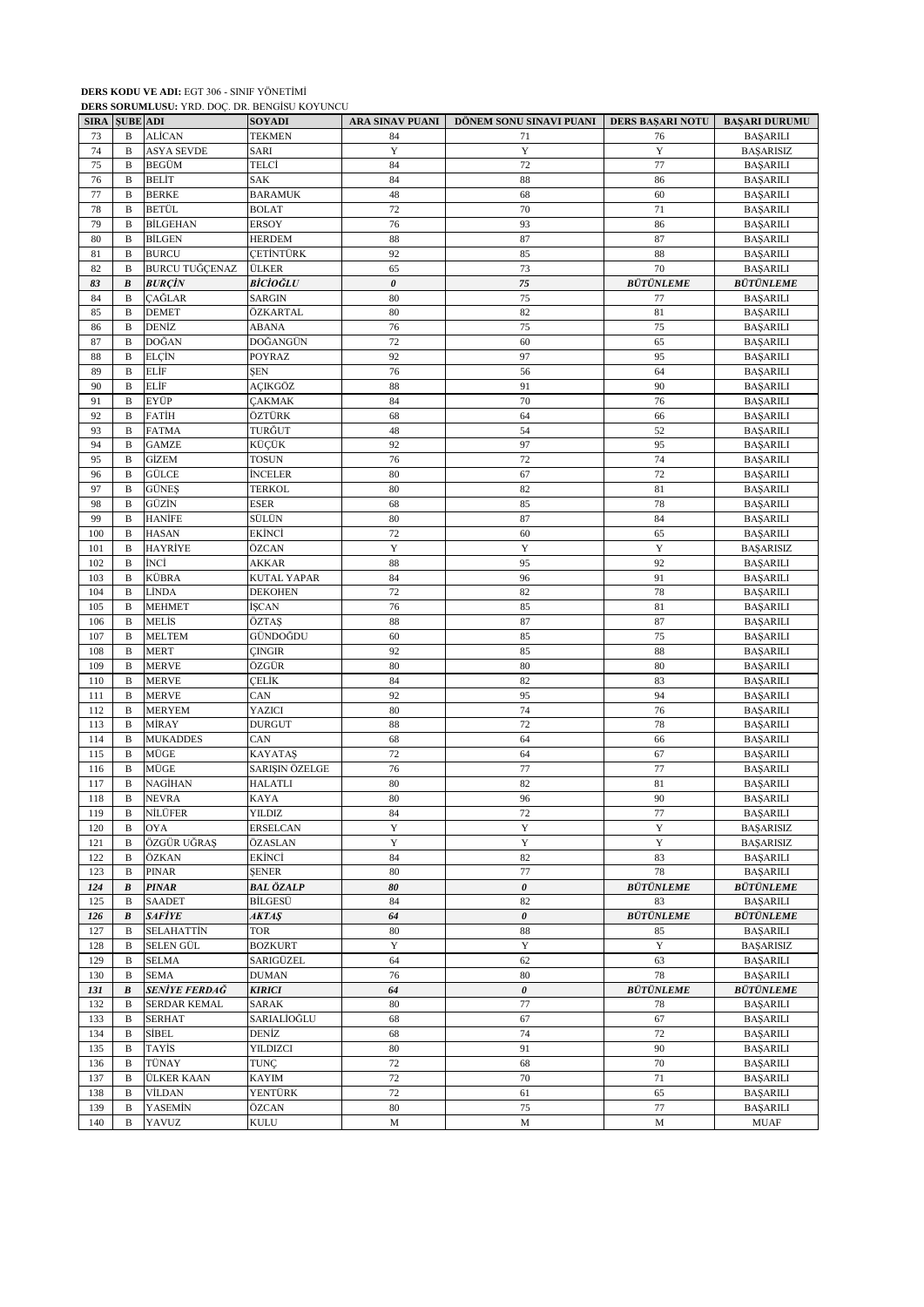|                       |                      | <b>DERS SORUMLUSU:</b> YRD. DOÇ. DR. BENGISU KOYUNCU |                    |                 |                                            |          |                      |
|-----------------------|----------------------|------------------------------------------------------|--------------------|-----------------|--------------------------------------------|----------|----------------------|
|                       | <b>SIRA SUBE ADI</b> |                                                      | <b>SOYADI</b>      | ARA SINAV PUANI | DÖNEM SONU SINAVI PUANI   DERS BAŞARI NOTU |          | <b>BAŞARI DURUMU</b> |
| 141                   | $\mathsf{C}$         | <b>ABDULKADİR</b>                                    | ÜNSAL              | 60<br>92        | 71                                         | 67       | <b>BAŞARILI</b>      |
| 142                   | $\mathcal{C}$        | <b>ABDULLAH</b>                                      | YEŞİLBUDAK         |                 | 63                                         | 75       | <b>BAŞARILI</b>      |
| 143                   | C                    | ARİFE                                                | KOÇ                | 72              | 82                                         | 78       | <b>BAŞARILI</b>      |
| 144                   | $\mathsf{C}$         | <b>ARZU</b>                                          | <b>ODABAŞ</b>      | 88              | 84                                         | 86       | <b>BAŞARILI</b>      |
| 145                   | C                    | <b>ASENA</b>                                         | ULULAR             | 76              | 75                                         | 75       | <b>BAŞARILI</b>      |
| 146                   | C                    | <b>ASENA</b>                                         | <b>ERENAY</b>      | 84              | 70                                         | 76       | <b>BAŞARILI</b>      |
| 147                   | $\mathsf{C}$         | <b>ASLI</b>                                          | YOLCU              | 88              | 95                                         | 92       | <b>BAŞARILI</b>      |
| 148                   | C                    | <b>ASLI</b>                                          | ŞİMŞEK             | 76              | 82                                         | 80       | <b>BAŞARILI</b>      |
| 149                   | $\mathsf{C}$         | <b>AYSU</b>                                          | <b>BERBER</b>      | 80              | 72                                         | 75       | <b>BAŞARILI</b>      |
| 150                   | $\mathsf{C}$         | <b>AYSUN</b>                                         | YILMAZ             | 60              | 66                                         | 64       | <b>BAŞARILI</b>      |
| 151                   | $\mathsf{C}$         | BETÜL                                                | ÖZKAN              | 76              | 70                                         | 72       | <b>BAŞARILI</b>      |
| 152                   | $\mathsf{C}$         | BÜŞRA                                                | YÜCE               | 72              | 77                                         | 75       | <b>BAŞARILI</b>      |
| 153                   | $\mathsf{C}$         | DENİZ                                                | <b>ESEN</b>        | 72              | 80                                         | 77       | BAŞARILI             |
| 154                   | C                    | <b>DERYA</b>                                         | BEKİROĞLU          | 88              | 82                                         | 86       | <b>BAŞARILI</b>      |
| 155                   | C                    | <b>DUYGU</b>                                         | <b>SARIŞIN</b>     | 72              | 75                                         | 74       | <b>BAŞARILI</b>      |
| 156                   | $\mathsf{C}$         | <b>DUYGUM ASYA</b>                                   | <b>BAHÇEKAPILI</b> | 80              | 82                                         | 81       | <b>BAŞARILI</b>      |
| 157                   | $\mathsf{C}$         | <b>ECEHAN</b>                                        | YILMAZ             | 88              | 82                                         | 84       | BAŞARILI             |
| 158                   | C                    | EGE                                                  | GÜNER              | 84              | 85                                         | 85       | <b>BAŞARILI</b>      |
| 159                   | $\mathsf{C}$         | ELİF EVİN                                            | ARAS ALBAYRAK      | 68              | $77 \,$                                    | 73       | <b>BAŞARILI</b>      |
| 160                   | C                    | EMİNE                                                | <b>KIRIM</b>       | 76              | 72                                         | 74       | <b>BAŞARILI</b>      |
| 161                   | $\mathsf{C}$         | <b>EMİNE</b>                                         | CELİK              | 92              | 80                                         | 85       | <b>BAŞARILI</b>      |
| 162                   | $\mathsf{C}$         | <b>EMRE</b>                                          | GÜLEÇ              | 72              | 68                                         | 70       | <b>BAŞARILI</b>      |
| 163                   | $\mathsf{C}$         | <b>EREN</b>                                          | <b>ERYOL</b>       | 84              | 80                                         | 82       | <b>BAŞARILI</b>      |
| 164                   | $\mathsf{C}$         | <b>ERHAN</b>                                         | YÜRÜTEN            | 80              | 72                                         | 75       | <b>BAŞARILI</b>      |
| 165                   | C                    | FATMA GÜLŞEN                                         | <b>GENDIGELEN</b>  | 76              | 85                                         | 81       | <b>BAŞARILI</b>      |
| 166                   | $\mathsf{C}$         | <b>FERAY</b>                                         | BİLGİN DÜDÜKCÜ     | 64              | 77                                         | 72       | <b>BAŞARILI</b>      |
| 167                   | C                    | <b>FIRAT</b>                                         | KÖŞKER             | 60              | $70\,$                                     | 66       | <b>BAŞARILI</b>      |
| 168                   | $\mathsf{C}$         | GİZEM                                                | <b>KOÇAK</b>       | 68              | 80                                         | 75       | <b>BAŞARILI</b>      |
|                       |                      | GÖKSU                                                | DEMİR              | 76              |                                            |          |                      |
| 169                   | C                    |                                                      | DİRLİK             | 84              | 74<br>72                                   | 75       | <b>BAŞARILI</b>      |
| 170                   | C                    | GÜLSEN                                               |                    |                 |                                            | 77       | <b>BAŞARILI</b>      |
| 171                   | $\mathsf{C}$         | GÜVEN                                                | <b>GÖÇMEN</b>      | 52              | 78                                         | 68       | <b>BAŞARILI</b>      |
| 172                   | C                    | HAKAN                                                | ÇAĞLAYAN           | 72              | 72                                         | 72       | <b>BAŞARILI</b>      |
| 173                   | C                    | HALİSE BETÜL                                         | <b>KIRMIZI</b>     | 64              | 67                                         | 66       | <b>BAŞARILI</b>      |
| 174                   | C                    | HÜMEYRA                                              | <b>USLU</b>        | 80              | 80                                         | 80       | <b>BAŞARILI</b>      |
| 175                   | $\mathsf{C}$         | <b>ISIL TUANA</b>                                    | AKGÜL              | 80              | 72                                         | 75       | <b>BAŞARILI</b>      |
| 176                   | C                    | İBRAHİM AHMET                                        | DERINDERE          | 76              | 82                                         | 80       | <b>BAŞARILI</b>      |
| 177                   | C                    | İHSAN                                                | <b>BAKIRHAN</b>    | 60              | 76                                         | 70       | <b>BAŞARILI</b>      |
| 178                   | $\mathsf{C}$         | İSMAİL                                               | <b>TARHAN</b>      | 80              | 90                                         | 86       | <b>BAŞARILI</b>      |
| 179                   | C                    | <b>JALE</b>                                          | ABİDİNOĞLU         | 80              | 86                                         | 84       | <b>BAŞARILI</b>      |
| 180                   | $\mathsf{C}$         | KÜBRA                                                | <b>KUS</b>         | 76              | 95                                         | 87       | <b>BAŞARILI</b>      |
| 181                   | C                    | LEYLA                                                | <b>TAYMUR</b>      | 84              | 64                                         | 72       | <b>BAŞARILI</b>      |
| 182                   | $\mathsf{C}$         | <b>MERVE</b>                                         | AYAR               | 80              | 82                                         | 81       | <b>BAŞARILI</b>      |
| 183                   | C                    | <b>MUSTAFA</b>                                       | DAĞDELEN           | 60              | 56                                         | 58       | <b>BAŞARILI</b>      |
| 184                   | $\mathsf{C}$         | NEJLA MELİS                                          | <b>METE</b>        | 84              | 82                                         | 83       | <b>BAŞARILI</b>      |
| 185                   | $\mathsf{C}$         | NERGİS                                               | AYDOĞAN            | 76              | 80                                         | 78       | <b>BAŞARILI</b>      |
| 186                   | $\mathbf C$          | <b>NUR</b>                                           | <b>BALCI</b>       | 80              | 87                                         | 84       | <b>BAŞARILI</b>      |
| 187                   | C                    | <b>NURCAN</b>                                        | BİLİR              | 84              | 80                                         | 82       | <b>BAŞARILI</b>      |
| 188                   | $\mathsf{C}$         | <b>NURSEDA</b>                                       | TATLİ              | 76              | 77                                         | 77       | <b>BAŞARILI</b>      |
| 189                   | $\mathsf{C}$         | ÖNDER                                                | <b>KANTARCI</b>    | 80              | 90                                         | 86       | <b>BAŞARILI</b>      |
| 190                   | $\mathsf{C}$         | ÖYKÜ ERİNC                                           | KÜÇÜKÖZ            | 92              | 90                                         | 91       | <b>BAŞARILI</b>      |
| 191                   | C                    | RÜYA NUREFŞAN                                        | <b>BAYRAK</b>      | 92              | $77\,$                                     | 83       | <b>BAŞARILI</b>      |
| 192                   | $\mathbf C$          | SADEGÜL                                              | <b>BAL</b>         | 80              | 72                                         | 75       | <b>BAŞARILI</b>      |
| 193                   | $\mathsf{C}$         | <b>SEÇİL</b>                                         | <b>YONAR</b>       | 84              | 72                                         | $77 \,$  | <b>BAŞARILI</b>      |
| 194                   | $\mathbf C$          | SEÇİL                                                | SARIOĞLU           | 68              | 72                                         | 70       | <b>BAŞARILI</b>      |
| 195                   | $\mathbf C$          | <b>SEDEN</b>                                         | <b>ERSEN</b>       | 84              | 90                                         | 88       | <b>BAŞARILI</b>      |
| 196                   | $\mathsf{C}$         | SEVGİ                                                | <b>TURHAN</b>      | 88              | 91                                         | 90       | <b>BAŞARILI</b>      |
| 197                   | $\mathbf C$          | <b>SADAN GÜNER</b>                                   | <b>ORHON</b>       | 80              | 85                                         | 83       | <b>BAŞARILI</b>      |
|                       | $\mathsf{C}$         | SİMAL SÜKRAN                                         | <b>BİLGİC</b>      | 76              | 74                                         |          |                      |
| 198                   |                      |                                                      | <b>ERCAN</b>       | 64              |                                            | 75<br>72 | <b>BAŞARILI</b>      |
| 199                   | $\mathsf{C}$         | <b>TUBA</b>                                          |                    |                 | 77                                         |          | <b>BAŞARILI</b>      |
| 200                   | $\mathsf{C}$         | TUĞBA                                                | <b>KARACA</b>      | 88              | 82                                         | 84       | <b>BAŞARILI</b>      |
| 201                   | $\mathsf{C}$         | <b>UMUT</b>                                          | OĞUZ               | 88              | 83                                         | 85       | <b>BAŞARILI</b>      |
| 202                   | $\mathsf{C}$         | YAKUP                                                | <b>BOZAN</b>       | 80              | 54                                         | 64       | <b>BAŞARILI</b>      |
| 203                   | $\mathsf{C}$         | <b>YEKBUN</b>                                        | <b>KAYA</b>        | 84              | 77                                         | 80       | <b>BAŞARILI</b>      |
| 204<br>$\overline{H}$ | C                    | ZEYNEP ŞENAY<br>(1120177, 1311, 077, 3)              | <b>KIZMAZ</b>      | 84              | $72\,$                                     | 77       | <b>BAŞARILI</b>      |

MUAF: M / YOKLAMASIZ: Y

**DERS SORUMLUSU:** YRD. DOÇ. DR. BENGİSU KOYUNCU

**DERS KODU VE ADI:** EGT 306 - SINIF YÖNETİMİ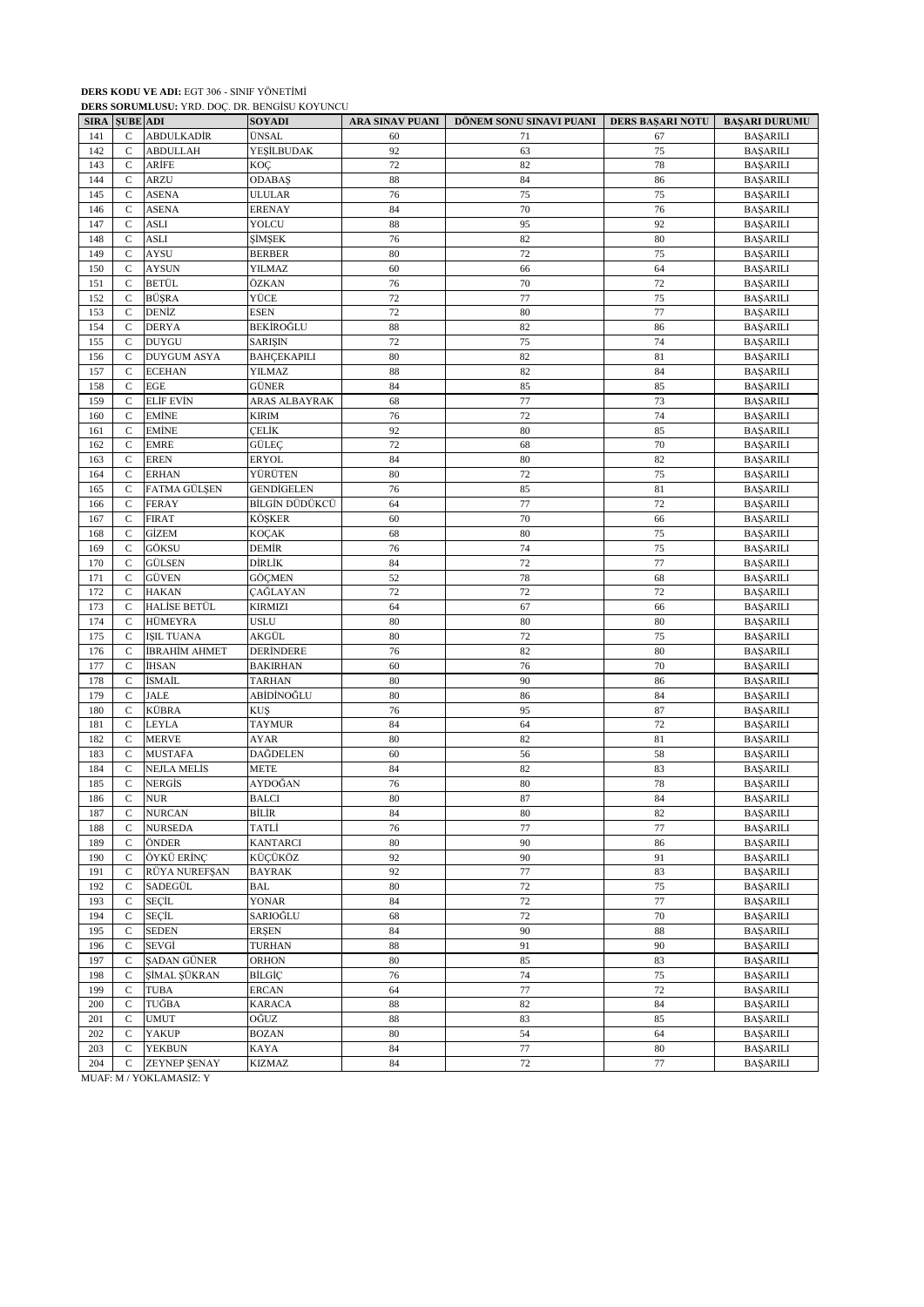## **DERS KODU VE ADI:** EGT 304 - EĞİTİMDE PROGRAM GELİŞTİRME

|                | DERS SORUMLUSU: YRD. DOC. DR. İLKER CIRIK |                              |                         |                        |                         |                         |                                |  |  |  |
|----------------|-------------------------------------------|------------------------------|-------------------------|------------------------|-------------------------|-------------------------|--------------------------------|--|--|--|
| <b>SIRA</b>    | <b>SUBE ADI</b>                           |                              | <b>SOYADI</b>           | <b>ARA SINAV PUANI</b> | DÖNEM SONU SINAVI PUANI | <b>DERS BASARI NOTU</b> | <b>BASARI DURUMU</b>           |  |  |  |
| 1              | $\boldsymbol{A}$                          | ALİ                          | PISTILOĞLU              | 64                     | 45                      | <b>BÜTÜNLEME</b>        | <b>BÜTÜNLEME</b>               |  |  |  |
| $\overline{c}$ | A                                         | ALİ MEHMET                   | <b>KABALCI</b>          | 54                     | 55                      | 55                      | <b>BAŞARILI</b>                |  |  |  |
| 3              | A                                         | ANİ                          | KAZANCIOĞLU             | 64                     | 55                      | 59                      | <b>BAŞARILI</b>                |  |  |  |
| $\overline{4}$ | A                                         | <b>ASLI</b>                  | ZENGİN                  | 53                     | 70                      | 63                      | <b>BAŞARILI</b>                |  |  |  |
| 5              | A                                         | <b>AYSE</b>                  | AKGÜN                   | 58                     | 60                      | 59                      | <b>BASARILI</b>                |  |  |  |
| 6              | A                                         | <b>BERFIN</b>                | <b>AZDAL</b>            | 71                     | 90                      | 82                      | <b>BAŞARILI</b>                |  |  |  |
| $\overline{7}$ | A                                         | <b>BERİKA</b>                | GÖKTÜRK                 | 94                     | 70                      | 80                      | <b>BAŞARILI</b>                |  |  |  |
| 8              | $\boldsymbol{A}$                          | <b>BEYTULLAH</b>             | <b>KARAKAŞ</b>          | 65                     | 45                      | <b>BÜTÜNLEME</b>        | <b>BÜTÜNLEME</b>               |  |  |  |
| 9              | A                                         | <b>BURHAN</b>                | <b>BABALIK</b>          | 64                     | 75                      | 71                      | <b>BAŞARILI</b>                |  |  |  |
| 10             | A                                         | <b>CANSU</b>                 | KAYA                    | 82                     | 65                      | 72                      | <b>BAŞARILI</b>                |  |  |  |
| 11             | A                                         | CANSU                        | <b>KANTARLANMIŞ</b>     | 59                     | 65                      | 63                      | <b>BAŞARILI</b>                |  |  |  |
| 12             | A                                         | <b>CEREN</b>                 | <b>KAYA</b>             | 88                     | 80                      | 83                      | <b>BAŞARILI</b>                |  |  |  |
| 13             | $\boldsymbol{A}$                          | <b>CETIN</b>                 | DİLLİCE                 | 65                     | 45                      | <b>BÜTÜNLEME</b>        | <b>BÜTÜNLEME</b>               |  |  |  |
| 14             | A                                         | <b>DİLAN</b><br><b>DUYGU</b> | YAMAÇ                   | 82                     | 80                      | 81                      | <b>BAŞARILI</b>                |  |  |  |
| 15             | A                                         | <b>EBRU</b>                  | AYDOĞDU<br>TOSUNOĞLU    | 100                    | 100                     | 100<br>85               | <b>BAŞARILI</b>                |  |  |  |
| 16<br>17       | A                                         | <b>EBRU</b>                  | ERDOĞAN                 | 100<br>M               | 75                      | M                       | <b>BAŞARILI</b><br><b>MUAF</b> |  |  |  |
| 18             | A<br>$\mathbf A$                          | <b>EDA</b>                   | ŞENGÜL                  | 88                     | M<br>80                 | 83                      | <b>BAŞARILI</b>                |  |  |  |
| 19             | A                                         | <b>EDA</b>                   | TAKA                    | 66                     | 60                      | 62                      | <b>BAŞARILI</b>                |  |  |  |
| 20             | A                                         | <b>ELIF</b>                  | AKIN                    | 89                     | 85                      | 87                      | <b>BAŞARILI</b>                |  |  |  |
| 21             | A                                         | ELİF                         | CEVİZCİ                 | 71                     | 75                      | 73                      | <b>BAŞARILI</b>                |  |  |  |
| 22             | A                                         | <b>ELIF</b>                  | YENİPINAR               | 76                     | 75                      | 75                      | <b>BAŞARILI</b>                |  |  |  |
| 23             | $\mathbf{A}$                              | <b>EMİNE ESİN</b>            | EROL                    | 59                     | 70                      | 66                      | <b>BAŞARILI</b>                |  |  |  |
| 24             | A                                         | <b>EMİNE EYLÜL</b>           | ÇETİN                   | 70                     | 70                      | 70                      | <b>BAŞARILI</b>                |  |  |  |
| 25             | A                                         | <b>ESRA</b>                  | GÜVEN                   | 82                     | 60                      | 69                      | <b>BAŞARILI</b>                |  |  |  |
| 26             | A                                         | EZGİ                         | YİĞİT                   | 88                     | 60                      | 71                      | <b>BAŞARILI</b>                |  |  |  |
| 27             | A                                         | EZGİ                         | ERİ                     | 70                     | 65                      | 67                      | <b>BAŞARILI</b>                |  |  |  |
| 28             | A                                         | EZGİ BİLGİ                   | GÜMÜŞ                   | 76                     | 80                      | 78                      | <b>BAŞARILI</b>                |  |  |  |
| 29             | A                                         | <b>FEYZA</b>                 | MELETLİ                 | 84                     | 85                      | 85                      | <b>BAŞARILI</b>                |  |  |  |
| 30             | A                                         | <b>GİZEM ECE</b>             | <b>KARTAL</b>           | 89                     | 60                      | 72                      | <b>BAŞARILI</b>                |  |  |  |
| 31             | A                                         | <b>GÜLBEN</b>                | ÇELİK                   | 53                     | 75                      | 66                      | <b>BAŞARILI</b>                |  |  |  |
| 32             | A                                         | <b>GÜLSAH</b>                | TUĞTEKİN                | 83                     | 85                      | 84                      | <b>BAŞARILI</b>                |  |  |  |
| 33             | A                                         | HAFİZE                       | <b>CIVKIN</b>           | 65                     | 75                      | 71                      | <b>BAŞARILI</b>                |  |  |  |
| 34             | A                                         | <b>İDİL</b>                  | ÖTKEN                   | 53                     | 55                      | 54                      | <b>BAŞARILI</b>                |  |  |  |
| 35             | A                                         | <b>İLAYDA</b>                | <b>KURT</b>             | 89                     | 75                      | 81                      | <b>BAŞARILI</b>                |  |  |  |
| 36             | A                                         | <b>KEREM KAAN</b>            | AKHAN                   | 72                     | 75                      | 74                      | <b>BAŞARILI</b>                |  |  |  |
| 37             | A                                         | <b>KIVILCIM</b>              | <b>OCAK</b>             | Y                      | Y                       | Y                       | <b>BASARISIZ</b>               |  |  |  |
| 38             | A                                         | KİYAS                        | KARADAĞ                 | 59                     | 60                      | 60                      | <b>BAŞARILI</b>                |  |  |  |
| 39             | A                                         | <b>KÜBRA</b>                 | GÜNEŞ                   | 95                     | 65                      | 77                      | <b>BAŞARILI</b>                |  |  |  |
| 40             | $\boldsymbol{A}$                          | <b>LEYLA</b>                 | <b>DURMAZ</b>           | 36                     | 40                      | <b>BÜTÜNLEME</b>        | <b>BÜTÜNLEME</b>               |  |  |  |
| 41             | A                                         | <b>MEHMET</b>                | <b>KARA</b>             | 41                     | 56                      | 50                      | <b>BAŞARILI</b>                |  |  |  |
| 42             | A                                         | <b>MELTEM</b>                | KAYA                    | 88                     | 95                      | 92                      | <b>BASARILI</b>                |  |  |  |
| 43             | A                                         | <b>MERVE</b>                 | <b>ERKUS</b>            | 78                     | 75                      | 76                      | <b>BAŞARILI</b>                |  |  |  |
| 44             | $\boldsymbol{A}$                          | <b>MERVE</b>                 | GEDİK                   | 77                     | 40                      | <b>BÜTÜNLEME</b>        | <b>BÜTÜNLEME</b>               |  |  |  |
| 45             | A                                         | <b>MERVE</b>                 | <b>CANDEMİR</b>         | $30\,$                 | 65                      | 51                      | <b>BAŞARILI</b>                |  |  |  |
| 46             | A                                         | METİKA                       | TURGUT                  | 58                     | 55                      | 56                      | <b>BAŞARILI</b>                |  |  |  |
| 47             | A                                         | <b>NADİDE SİNEM</b>          | AKKOYUNLU               | 100                    | 80                      | 88                      | <b>BASARILI</b>                |  |  |  |
| 48             | A                                         | NEBİYE                       | <b>ÇAKICI</b>           | 88                     | 60                      | 71                      | <b>BAŞARILI</b>                |  |  |  |
| 49             | A                                         | <b>NEZİHA NURSEN</b>         | <b>KASIM ASAL</b>       | 100                    | $80\,$                  | 88                      | <b>BAŞARILI</b>                |  |  |  |
| 50             | A                                         | <b>NURBANU</b>               | <b>UTKU</b>             | 76                     | 75                      | 75                      | <b>BAŞARILI</b>                |  |  |  |
| 51             | A                                         | <b>OBEN</b>                  | EROĞLU                  | 94                     | 80                      | 86                      | <b>BAŞARILI</b>                |  |  |  |
| 52             | A                                         | <b>OZAN</b>                  | RONA                    | $\mathbf M$            | $\mathbf M$             | M                       | <b>MUAF</b>                    |  |  |  |
| 53             | $\mathbf{A}$                              | <b>OZAN</b>                  | ÇÖLEKOĞLU               | 53                     | 75                      | 66                      | <b>BAŞARILI</b>                |  |  |  |
| 54             | A                                         | ÖMÜR                         | AKKOYUN                 | 58                     | 55                      | 56                      | <b>BAŞARILI</b>                |  |  |  |
| 55             | A                                         | ÖZGÜL                        | ÖĞÜNÇ                   | 40                     | $75\,$                  | 61                      | <b>BAŞARILI</b>                |  |  |  |
| 56             | $\boldsymbol{A}$                          | ÖZGÜR                        | DURSUN                  | 41                     | 45                      | <b>BÜTÜNLEME</b>        | <b>BÜTÜNLEME</b>               |  |  |  |
| 57             | A                                         | <b>RECEP</b>                 | <b>AKKOS</b>            | 82                     | 70                      | 75                      | <b>BAŞARILI</b>                |  |  |  |
| 58             | A                                         | <b>SEDA</b>                  | SÜNER                   | 77                     | 75                      | 76                      | <b>BAŞARILI</b>                |  |  |  |
| 59             | A                                         | <b>SEDA</b>                  | SEYHAN                  | 83                     | 75                      | 78                      | <b>BAŞARILI</b>                |  |  |  |
| 60             | $\boldsymbol{A}$                          | <b>SERKAN</b>                | SEVİNÇ                  | 36                     | 45                      | <b>BÜTÜNLEME</b>        | <b>BÜTÜNLEME</b>               |  |  |  |
| 61             | A                                         | <b>SEZGİN</b>                | GÜLTEKİN                | $71\,$                 | 50                      | 58                      | <b>BAŞARILI</b>                |  |  |  |
| 62             | A                                         | <b>SİNAN</b>                 | <b>ATES</b>             | 71                     | 55                      | 61                      | <b>BAŞARILI</b>                |  |  |  |
| 63             | $\boldsymbol{A}$                          | <b>SUZAN</b>                 | PAT                     | ${\bf 70}$             | 45                      | <b>BÜTÜNLEME</b>        | <b>BÜTÜNLEME</b>               |  |  |  |
| 64             | $\boldsymbol{A}$                          | <b>SÜMEYYE</b>               | KARACA                  | 36                     | 55                      | <b>BÜTÜNLEME</b>        | <b>BÜTÜNLEME</b>               |  |  |  |
| 65             | $\boldsymbol{\mathsf{A}}$                 | <b>SEYMA</b>                 | KÜÇÜK                   | $77\,$                 | $75\,$                  | 76                      | <b>BAŞARILI</b>                |  |  |  |
| 66             | A                                         | <b>ŞEYMANUR</b>              | YOLCU                   | $47\,$                 | 75                      | 64                      | <b>BAŞARILI</b>                |  |  |  |
| 67             | $\boldsymbol{A}$                          | <b>TANSU</b>                 | <i><b>ÇETİNKAYA</b></i> | 71                     | 45                      | <b>BÜTÜNLEME</b>        | <b>BÜTÜNLEME</b>               |  |  |  |
| 68             | $\mathbf{A}$                              | <b>TUĞÇE KARTAL</b>          | TEBRİZCİK               | 53                     | 60                      | 57                      | <b>BAŞARILI</b>                |  |  |  |
| 69             | A                                         | ÜLGER                        | ESEN                    | 59                     | 60                      | 60                      | <b>BAŞARILI</b>                |  |  |  |
| $70\,$         | A                                         | YASİR                        | CERKEZOĞLU              | $70\,$                 | 65                      | 67                      | <b>BAŞARILI</b>                |  |  |  |
| 71             | $\boldsymbol{A}$                          | <b>YUNUS</b>                 | <b>KAPLAN</b>           | 40                     | 50                      | <b>BÜTÜNLEME</b>        | <b>BÜTÜNLEME</b>               |  |  |  |
| 72             | A                                         | <b>YUSUF</b>                 | <b>TUNCER</b>           | 60                     | 60                      | 60                      | <b>BAŞARILI</b>                |  |  |  |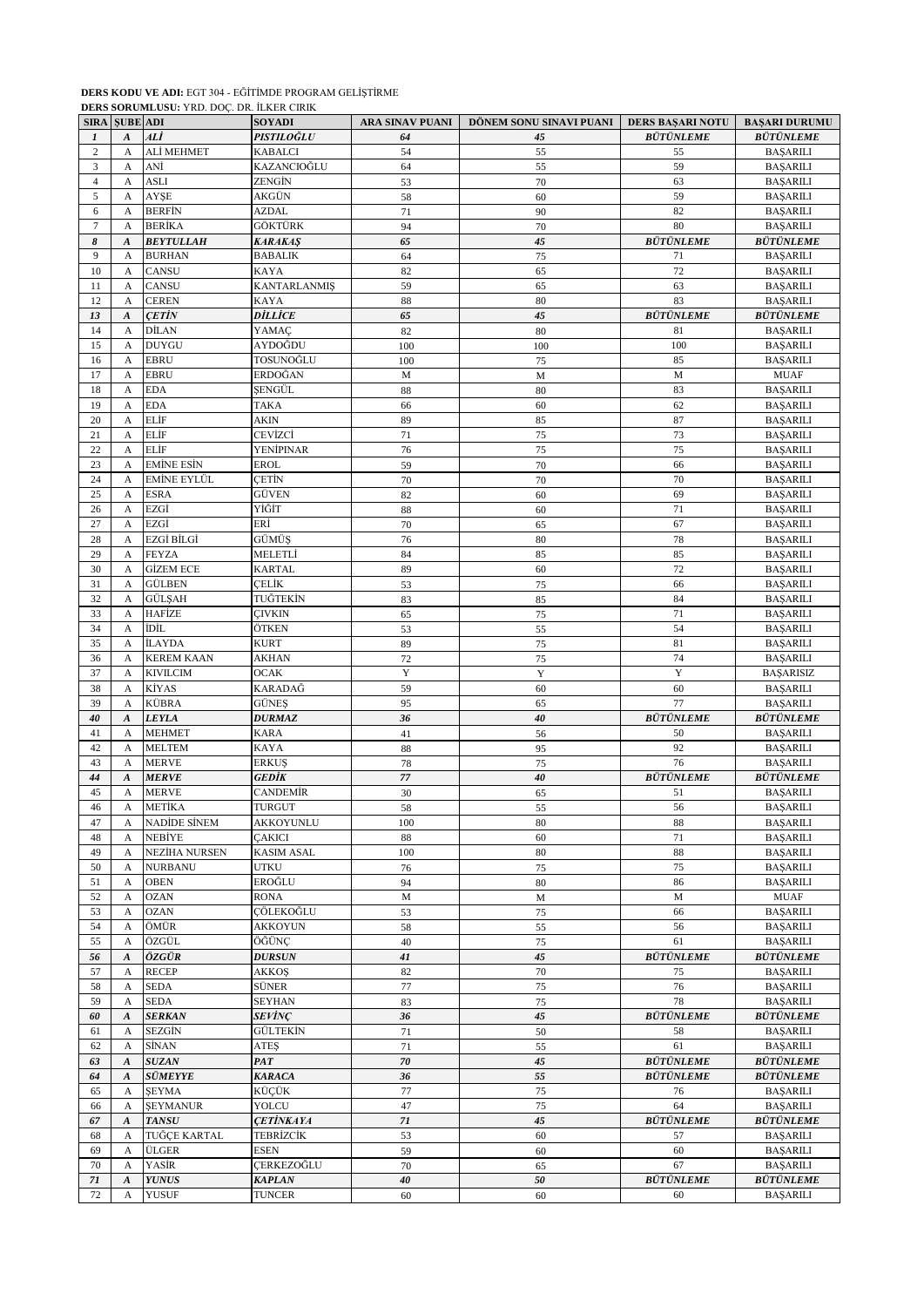## **DERS KODU VE ADI:** EGT 304 - EĞİTİMDE PROGRAM GELİŞTİRME

|             | DERS SORUMLUSU: YRD. DOÇ. DR. İLKER CIRIK |                       |                    |                        |                         |                         |                       |  |  |  |
|-------------|-------------------------------------------|-----------------------|--------------------|------------------------|-------------------------|-------------------------|-----------------------|--|--|--|
| <b>SIRA</b> | <b>SUBE ADI</b>                           |                       | <b>SOYADI</b>      | <b>ARA SINAV PUANI</b> | DÖNEM SONU SINAVI PUANI | <b>DERS BAŞARI NOTU</b> | <b>BAŞARI DURUMU</b>  |  |  |  |
| 73          | $\boldsymbol{B}$                          | <i><b>ALİCAN</b></i>  | <b>TEKMEN</b>      | 59                     | 40                      | <b>BÜTÜNLEME</b>        | <b>BÜTÜNLEME</b>      |  |  |  |
| 74          | B                                         | <b>ASYA SEVDE</b>     | <b>SARI</b>        | Y                      | Y                       | Y                       | <b>BASARISIZ</b>      |  |  |  |
| 75          | B                                         | <b>BEGÜM</b>          | TELCİ              | 66                     | 65                      | 65                      | <b>BAŞARILI</b>       |  |  |  |
| 76          | B                                         | <b>BELIT</b>          | SAK                | 71                     | 85                      | 79                      | <b>BAŞARILI</b>       |  |  |  |
| 77          | B                                         | <b>BERKE</b>          | <b>BARAMUK</b>     | $77 \,$                | 50                      | 61                      | <b>BAŞARILI</b>       |  |  |  |
| 78          | B                                         | <b>BETÜL</b>          | <b>BOLAT</b>       | 59                     | 65                      | 63                      | <b>BAŞARILI</b>       |  |  |  |
| 79          | B                                         | <b>BİLGEHAN</b>       | <b>ERSOY</b>       | 71                     | 95                      | 85                      | <b>BAŞARILI</b>       |  |  |  |
| 80          | B                                         | <b>BİLGEN</b>         | <b>HERDEM</b>      | 76                     | 50                      | 60                      | <b>BAŞARILI</b>       |  |  |  |
| 81          | B                                         | <b>BURCU</b>          | <b>CETINTÜRK</b>   | 83                     | 80                      | 81                      | <b>BAŞARILI</b>       |  |  |  |
|             |                                           |                       |                    |                        |                         | <b>BÜTÜNLEME</b>        |                       |  |  |  |
| 82          | $\boldsymbol{B}$                          | <b>BURCU TUĞÇENAZ</b> | <b>ÜLKER</b>       | 64                     | 30                      |                         | <b>BÜTÜNLEME</b>      |  |  |  |
| 83          | $\pmb{B}$                                 | <b>BURCIN</b>         | BİCİOĞLU           | $\pmb{\theta}$         | 60                      | <b>BÜTÜNLEME</b>        | <b>BÜTÜNLEME</b>      |  |  |  |
| 84          | $\mathbf B$                               | CAĞLAR                | <b>SARGIN</b>      | 70                     | 80                      | 76                      | <b>BAŞARILI</b>       |  |  |  |
| 85          | B                                         | <b>DEMET</b>          | ÖZKARTAL           | 88                     | 80                      | 83                      | <b>BASARILI</b>       |  |  |  |
| 86          | B                                         | <b>DENİZ</b>          | ABANA              | 65                     | 45                      | <b>BÜTÜNLEME</b>        | <b>BUTUNLEME</b>      |  |  |  |
| 87          | $\boldsymbol{B}$                          | DOĞAN                 | DOĞANGÜN           | 88                     | 40                      | <b>BÜTÜNLEME</b>        | <b>BÜTÜNLEME</b>      |  |  |  |
| 88          | B                                         | ELÇİN                 | POYRAZ             | 94                     | 100                     | 98                      | <b>BAŞARILI</b>       |  |  |  |
| 89          | $\mathbf B$                               | <b>ELIF</b>           | SEN                | 64                     | 50                      | 56                      | <b>BAŞARILI</b>       |  |  |  |
| 90          | B                                         | ELİF                  | AÇIKGÖZ            | 77                     | 90                      | 85                      | <b>BAŞARILI</b>       |  |  |  |
| 91          | $\pmb{B}$                                 | <b>EYÜP</b>           | <b>CAKMAK</b>      | 48                     | 45                      | <b>BÜTÜNLEME</b>        | <b>BÜTÜNLEME</b>      |  |  |  |
| 92          | B                                         | <b>FATIH</b>          | ÖZTÜRK             | 48                     | 55                      | 52                      | <b>BAŞARILI</b>       |  |  |  |
| 93          | B                                         | <b>FATMA</b>          | TURĞUT             | 82                     | 55                      | 66                      | <b>BAŞARILI</b>       |  |  |  |
| 94          | $\mathbf B$                               | <b>GAMZE</b>          | KÜCÜK              | 94                     | 95                      | 95                      | <b>BAŞARILI</b>       |  |  |  |
| 95          | B                                         | <b>GİZEM</b>          | <b>TOSUN</b>       |                        | 80                      | 67                      | <b>BAŞARILI</b>       |  |  |  |
|             |                                           |                       |                    | 47                     |                         | <b>BÜTÜNLEME</b>        | <b>BÜTÜNLEME</b>      |  |  |  |
| 96          | $\pmb{B}$                                 | GÜLCE                 | İNCELER            | 59                     | 40                      |                         |                       |  |  |  |
| 97          | B                                         | <b>GÜNES</b>          | <b>TERKOL</b>      | 58                     | 60                      | 59                      | <b>BAŞARILI</b>       |  |  |  |
| 98          | B                                         | GÜZİN                 | ESER               | 66                     | 65                      | 65                      | <b>BAŞARILI</b>       |  |  |  |
| 99          | B                                         | <b>HANİFE</b>         | SÜLÜN              | 70                     | 80                      | 76                      | <b>BAŞARILI</b>       |  |  |  |
| 100         | B                                         | <b>HASAN</b>          | EKİNCİ             | 54                     | 55                      | 55                      | <b>BAŞARILI</b>       |  |  |  |
| 101         | B                                         | HAYRİYE               | ÖZCAN              | Y                      | Y                       | $\mathbf Y$             | <b>BAŞARISIZ</b>      |  |  |  |
| 102         | B                                         | İNCİ                  | AKKAR              | 71                     | 65                      | 67                      | <b>BAŞARILI</b>       |  |  |  |
| 103         | B                                         | KÜBRA                 | <b>KUTAL YAPAR</b> | 77                     | 50                      | 61                      | <b>BAŞARILI</b>       |  |  |  |
| 104         | $\mathbf B$                               | LİNDA                 | <b>DEKOHEN</b>     | 65                     | 75                      | 71                      | <b>BAŞARILI</b>       |  |  |  |
| 105         | B                                         | <b>MEHMET</b>         | İŞCAN              | 65                     | 75                      | 71                      | <b>BAŞARILI</b>       |  |  |  |
| 106         | B                                         | MELİS                 | ÖZTAŞ              | 84                     | 65                      | 73                      | <b>BAŞARILI</b>       |  |  |  |
| 107         | B                                         | <b>MELTEM</b>         | GÜNDOĞDU           | 64                     | 80                      | 74                      | <b>BAŞARILI</b>       |  |  |  |
| 108         | B                                         | <b>MERT</b>           | <b>CINGIR</b>      | 88                     | 85                      | 86                      | <b>BAŞARILI</b>       |  |  |  |
| 109         | $\boldsymbol{B}$                          | <b>MERVE</b>          | ÖZGÜR              | 59                     | 40                      | <b>BÜTÜNLEME</b>        | <b>BUTUNLEME</b>      |  |  |  |
| 110         | B                                         | <b>MERVE</b>          | ÇELİK              |                        | 60                      | 69                      | <b>BAŞARILI</b>       |  |  |  |
|             |                                           |                       |                    | 83                     |                         | 83                      |                       |  |  |  |
| 111         | B                                         | <b>MERVE</b>          | CAN                | 88                     | 80                      |                         | <b>BAŞARILI</b>       |  |  |  |
| 112         | B                                         | <b>MERYEM</b>         | YAZICI             | 65                     | 70                      | 68                      | <b>BAŞARILI</b>       |  |  |  |
| 113         | B                                         | MİRAY                 | <b>DURGUT</b>      | 65                     | 70                      | 68                      | <b>BAŞARILI</b>       |  |  |  |
| 114         | $\boldsymbol{B}$                          | <b>MUKADDES</b>       | CAN                | 76                     | 45                      | <b>BÜTÜNLEME</b>        | <b>BÜTÜNLEME</b>      |  |  |  |
| 115         | $\boldsymbol{B}$                          | <b>MÜGE</b>           | <b>KAYATAŞ</b>     | 35                     | 45                      | <b>BÜTÜNLEME</b>        | <b>BÜTÜNLEME</b>      |  |  |  |
| 116         | B                                         | MÜGE                  | SARIŞIN ÖZELGE     | 82                     | 60                      | 69                      | <b>BAŞARILI</b>       |  |  |  |
| 117         | $\overline{B}$                            | NAGİHAN               | <b>HALATLI</b>     | 52                     | 65                      | $60\,$                  | <b>BAŞARILI</b>       |  |  |  |
| 118         | B                                         | <b>NEVRA</b>          | KAYA               | 60                     | 65                      | 63                      | <b>BASARILI</b>       |  |  |  |
| 119         | В                                         | NİLÜFER               | YILDIZ             | 59                     | 85                      | 75                      | <b>BAŞARILI</b>       |  |  |  |
| 120         | B                                         | <b>OYA</b>            | <b>ERSELCAN</b>    | Y                      | Y                       | $\mathbf Y$             | <b>BAŞARISIZ</b>      |  |  |  |
| 121         | B                                         | ÖZGÜR UĞRAŞ           | ÖZASLAN            | $\mathbf M$            | M                       | $\mathbf M$             | <b>MUAF</b>           |  |  |  |
| 122         | B                                         | ÖZKAN                 | EKİNCİ             | 41                     | 60                      | 52                      | <b>BAŞARILI</b>       |  |  |  |
| 123         | B                                         | <b>PINAR</b>          | <b>ŞENER</b>       | $71\,$                 | 65                      | 67                      | <b>BAŞARILI</b>       |  |  |  |
| 124         | B                                         | <b>PINAR</b>          | <b>BAL ÖZALP</b>   | $72\,$                 | 85                      | 80                      | <b>BAŞARILI</b>       |  |  |  |
| 125         | B                                         | <b>SAADET</b>         | BİLGESÜ            | 82                     | 45                      | <b>BÜTÜNLEME</b>        | <b>BÜTÜNLEME</b>      |  |  |  |
|             |                                           |                       |                    |                        |                         |                         |                       |  |  |  |
| 126         | B                                         | <b>SAFİYE</b>         | <b>AKTAS</b>       | 65                     | 0                       | <b>BÜTÜNLEME</b>        | <b>BÜTÜNLEME</b>      |  |  |  |
| 127         | B                                         | <b>SELAHATTİN</b>     | <b>TOR</b>         | 59                     | 65                      | 63                      | <b>BAŞARILI</b>       |  |  |  |
| 128         | B                                         | SELEN GÜL             | <b>BOZKURT</b>     | $\mathbf Y$            | Y                       | Y                       | <b>BAŞARISIZ</b>      |  |  |  |
| 129         | $\boldsymbol{B}$                          | <b>SELMA</b>          | SARIGÜZEL          | 59                     | 40                      | <b>BÜTÜNLEME</b>        | <b>BÜTÜNLEME</b>      |  |  |  |
| 130         | B                                         | <b>SEMA</b>           | <b>DUMAN</b>       | 46                     | 60                      | 54                      | <b>BAŞARILI</b>       |  |  |  |
| 131         | B                                         | SENİYE FERDAĞ         | <b>KIRICI</b>      | $70\,$                 | 65                      | 67                      | <b>BAŞARILI</b>       |  |  |  |
| 132         | B                                         | SERDAR KEMAL          | SARAK              | 59                     | 50                      | 54                      | <b>BAŞARILI</b>       |  |  |  |
| 133         | B                                         | <b>SERHAT</b>         | SARIALIOĞLU        | 65                     | 80                      | 74                      | <b>BAŞARILI</b>       |  |  |  |
| 134         | B                                         | <b>SİBEL</b>          | DENİZ              | 52                     | 50                      | 51                      | <b>BAŞARILI</b>       |  |  |  |
| 135         | B                                         | TAYİS                 | YILDIZCI           | 77                     | 65                      | $70\,$                  | <b>BAŞARILI</b>       |  |  |  |
| 136         | B                                         | TÜNAY                 | TUNÇ               | $70\,$                 | 65                      | 67                      | <b>BAŞARILI</b>       |  |  |  |
| 137         | $\pmb{B}$                                 | <b>ÜLKER KAAN</b>     | KAYIM              | 54                     | 40                      | <b>BÜTÜNLEME</b>        | <b>BÜTÜNLEME</b>      |  |  |  |
| 138         | B                                         | VİLDAN                | YENTÜRK            | $77\,$                 | 80                      | 79                      | <b>BAŞARILI</b>       |  |  |  |
| 139         | B                                         | YASEMİN               | ÖZCAN              | 52                     |                         | 54                      | <b>BAŞARILI</b>       |  |  |  |
|             |                                           |                       |                    |                        | 55                      |                         |                       |  |  |  |
| 140         | B                                         | YAVUZ                 | KULU               | М                      | М                       | M                       | $\operatorname{MUAF}$ |  |  |  |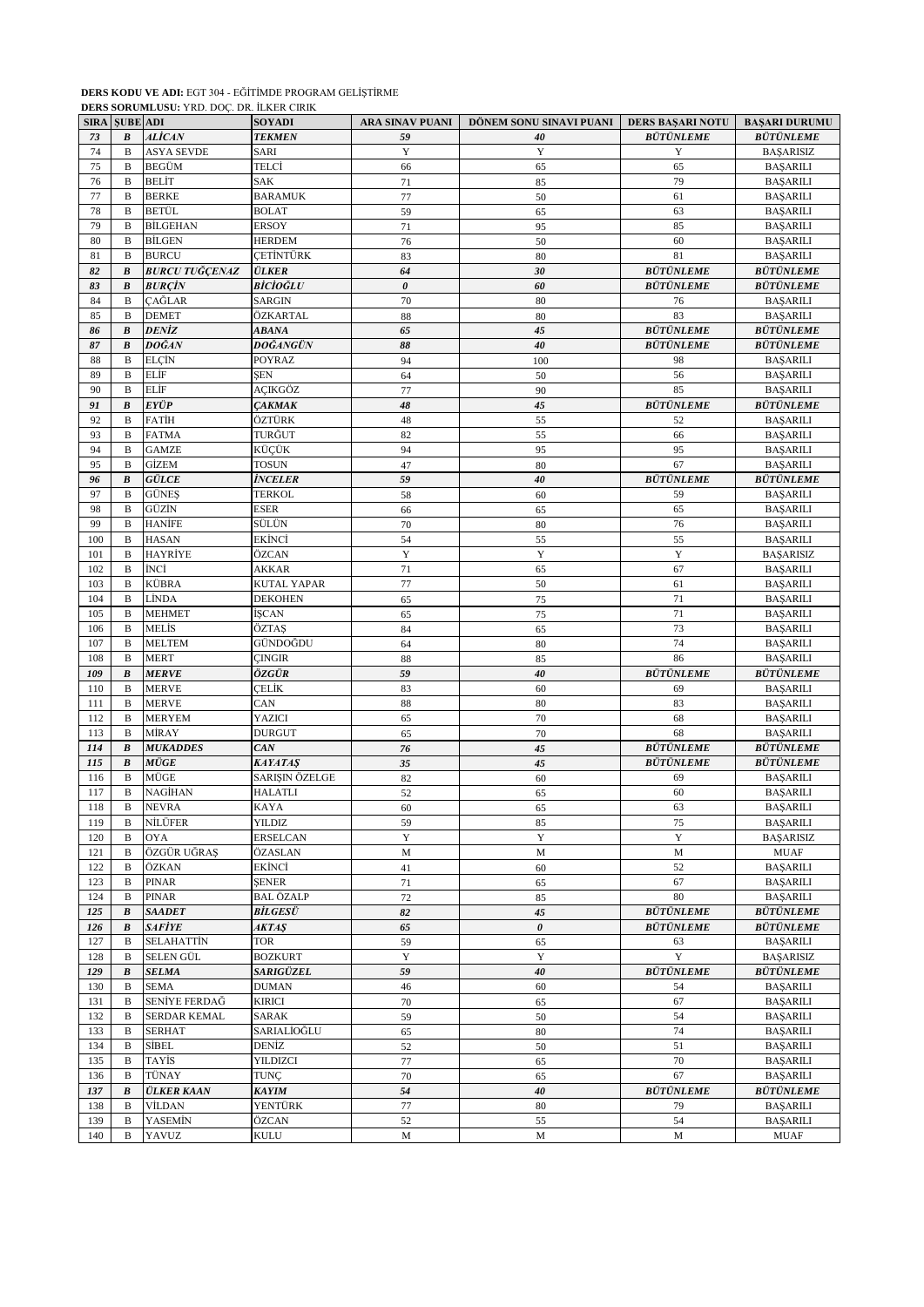#### **DERS KODU VE ADI:** EGT 304 - EĞİTİMDE PROGRAM GELİŞTİRME **DERS SORUMLUSU:** YRD. DOÇ. DR. İLKER CIRIK

|     | <b>SIRA SUBE ADI</b>        |                         | <b>SOYADI</b>      | ARA SINAV PUANI | DÖNEM SONU SINAVI PUANI | DERS BAŞARI NOTU | <b>BAŞARI DURUMU</b> |
|-----|-----------------------------|-------------------------|--------------------|-----------------|-------------------------|------------------|----------------------|
| 141 | $\mathcal{C}$               | <b>ABDULKADİR</b>       | ÜNSAL              | 30              | 65                      | 51               | <b>BAŞARILI</b>      |
| 142 | $\mathcal{C}$               | <b>ABDULLAH</b>         | YEŞİLBUDAK         | 71              | 60                      | 64               | <b>BAŞARILI</b>      |
| 143 | $\mathsf C$                 | ARİFE                   | KOÇ                | 48              | 80                      | 67               | <b>BAŞARILI</b>      |
| 144 | $\mathsf{C}$                | <b>ARZU</b>             | <b>ODABAŞ</b>      | 71              | 80                      | 76               | <b>BAŞARILI</b>      |
| 145 | C                           | <b>ASENA</b>            | ULULAR             | 76              | 75                      | 75               | <b>BAŞARILI</b>      |
| 146 | $\mathsf{C}$                | <b>ASENA</b>            | ERENAY             | 82              | 75                      | 78               | <b>BAŞARILI</b>      |
| 147 | $\mathcal{C}$               | <b>ASLI</b>             | YOLCU              | 82              | 95                      | 90               | <b>BAŞARILI</b>      |
| 148 | $\mathsf C$                 | <b>ASLI</b>             | ŞİMŞEK             | 71              | 55                      | 61               | <b>BAŞARILI</b>      |
| 149 | $\mathbf{C}$                | <b>AYSU</b>             | <b>BERBER</b>      | 77              | 80                      | 79               | <b>BAŞARILI</b>      |
| 150 | C                           | <b>AYSUN</b>            | YILMAZ             | 47              | 65                      | 58               | <b>BAŞARILI</b>      |
| 151 | $\mathsf C$                 | BETÜL                   | ÖZKAN              | 76              | 60                      | 66               | <b>BAŞARILI</b>      |
| 152 | $\mathcal{C}$               | <b>BÜŞRA</b>            | YÜCE               | 76              | 60                      | 66               | <b>BAŞARILI</b>      |
| 153 | $\mathsf C$                 | DENİZ                   | <b>ESEN</b>        | 70              | 80                      | 76               | <b>BAŞARILI</b>      |
| 154 | $\mathsf{C}$                | <b>DERYA</b>            | BEKİROĞLU          | M               | M                       | M                | <b>MUAF</b>          |
| 155 | C                           | <b>DUYGU</b>            | SARIŞIN            | 88              | 60                      | 71               | <b>BAŞARILI</b>      |
| 156 | $\mathsf{C}$                | <b>DUYGUM ASYA</b>      | <b>BAHÇEKAPILI</b> | 94              | 90                      | 92               | <b>BAŞARILI</b>      |
| 157 | $\mathcal{C}$               | <b>ECEHAN</b>           | YILMAZ             | 70              | 65                      | 67               | <b>BAŞARILI</b>      |
| 158 | $\mathsf C$                 | <b>EGE</b>              | GÜNER              | 89              | 80                      | 84               | <b>BAŞARILI</b>      |
| 159 | $\mathbf{C}$                | <b>ELIF EVIN</b>        | ARAS ALBAYRAK      | 53              | 85                      | 72               | <b>BAŞARILI</b>      |
| 160 | C                           | EMİNE                   | KIRIM              | 88              | 75                      | 80               | <b>BAŞARILI</b>      |
| 161 | $\mathcal{C}$               | <b>EMİNE</b>            | ÇELİK              | 94              | 75                      | 83               | <b>BAŞARILI</b>      |
| 162 | $\mathcal{C}$               | <b>EMRE</b>             | GÜLEÇ              | 76              | 50                      | 60               | <b>BAŞARILI</b>      |
| 163 | $\mathsf C$                 | <b>EREN</b>             | <b>ERYOL</b>       | 70              | 95                      | 85               | <b>BAŞARILI</b>      |
| 164 | $\mathcal{C}$               | <b>ERHAN</b>            | YÜRÜTEN            | 54              | 45                      | <b>BÜTÜNLEME</b> | <b>BÜTÜNLEME</b>     |
| 165 | C                           | FATMA GÜLŞEN            | GENDİGELEN         | 76              | 55                      | 63               | <b>BAŞARILI</b>      |
| 166 | $\mathsf{C}$                | <b>FERAY</b>            | BİLGİN DÜDÜKCÜ     | 82              | 60                      | 69               | <b>BAŞARILI</b>      |
| 167 | $\mathcal{C}$               | <b>FIRAT</b>            | KÖŞKER             |                 |                         | 70               | <b>BAŞARILI</b>      |
| 168 | $\mathsf C$                 | <b>GİZEM</b>            | KOÇAK              | 78<br>65        | 65<br>65                | 65               | <b>BAŞARILI</b>      |
| 169 | $\mathcal{C}$               | GÖKSU                   | DEMİR              |                 |                         | <b>BÜTÜNLEME</b> | <b>BÜTÜNLEME</b>     |
|     |                             |                         |                    | 60              | 45                      |                  |                      |
| 170 | C<br>$\mathsf C$            | <b>GÜLSEN</b>           | DİRLİK             | 60              | 60                      | 60<br>60         | <b>BAŞARILI</b>      |
| 171 |                             | GÜVEN                   | GÖÇMEN             | 53              | 65                      |                  | <b>BAŞARILI</b>      |
| 172 | $\mathcal{C}$               | <b>HAKAN</b>            | ÇAĞLAYAN           | 66              | 55                      | 59<br>63         | <b>BAŞARILI</b>      |
| 173 | $\mathsf{C}$                | <b>HALISE BETÜL</b>     | KIRMIZI            | 52              | 70                      |                  | <b>BAŞARILI</b>      |
| 174 | $\mathcal{C}$               | <b>HÜMEYRA</b>          | <b>USLU</b>        | 58              | 40                      | <b>BÜTÜNLEME</b> | <b>BÜTÜNLEME</b>     |
| 175 | C                           | <b>ISIL TUANA</b>       | AKGÜL              | 64              | 55                      | 59               | <b>BAŞARILI</b>      |
| 176 | $\mathsf{C}$                | <b>İBRAHİM AHMET</b>    | DERİNDERE          | 76              | 55                      | 63               | <b>BAŞARILI</b>      |
| 177 | $\mathcal{C}$               | <b>İHSAN</b>            | <b>BAKIRHAN</b>    | 71              | 75                      | 73               | <b>BAŞARILI</b>      |
| 178 | $\mathsf C$                 | İSMAİL                  | TARHAN             | 47              | 65                      | 58               | <b>BAŞARILI</b>      |
| 179 | $\mathsf{C}$                | <b>JALE</b>             | ABİDİNOĞLU         | 71              | 65                      | 67               | <b>BAŞARILI</b>      |
| 180 | C                           | KÜBRA                   | <b>KUŞ</b>         | 83              | 100                     | 93               | <b>BAŞARILI</b>      |
| 181 | $\mathsf{C}$                | <b>LEYLA</b>            | TAYMUR             | 52              | 55                      | 54               | <b>BAŞARILI</b>      |
| 182 | $\mathcal{C}$               | <b>MERVE</b>            | <b>AYAR</b>        | 71              | 85                      | 79               | <b>BAŞARILI</b>      |
| 183 | $\mathcal{C}_{\mathcal{C}}$ | <b>MUSTAFA</b>          | DAĞDELEN           | 30              | 20                      | <b>BÜTÜNLEME</b> | <b>BÜTÜNLEME</b>     |
| 184 | $\mathbf{C}$                | <b>NEJLA MELIS</b>      | METE               | 65              | 60                      | 62               | <b>BAŞARILI</b>      |
| 185 | $\mathbf C$                 | NERGIS                  | AYDOĞAN            | 59              | 50                      | 54               | <b>BAŞARILI</b>      |
| 186 | $\mathbf C$                 | <b>NUR</b>              | <b>BALCI</b>       | 82              | $75\,$                  | 78               | <b>BAŞARILI</b>      |
| 187 | $\mathsf{C}$                | <b>NURCAN</b>           | BİLİR              | 64              | 65                      | 65               | <b>BAŞARILI</b>      |
| 188 | C                           | <b>NURSEDA</b>          | TATLİ              | 82              | 80                      | 81               | <b>BAŞARILI</b>      |
| 189 | $\mathbf{C}$                | ÖNDER                   | <b>KANTARCI</b>    | 60              | 100                     | 84               | <b>BAŞARILI</b>      |
| 190 | C                           | ÖYKÜ ERİNÇ              | KÜÇÜKÖZ            | 100             | 70                      | 82               | <b>BAŞARILI</b>      |
| 191 | $\mathsf{C}$                | RÜYA NUREFŞAN           | <b>BAYRAK</b>      | $88\,$          | 75                      | $80\,$           | <b>BAŞARILI</b>      |
| 192 | $\mathsf C$                 | SADEGÜL                 | <b>BAL</b>         | 66              | 65                      | 65               | <b>BAŞARILI</b>      |
| 193 | $\mathsf{C}$                | <b>SECIL</b>            | YONAR              | 83              | 70                      | $75\,$           | <b>BAŞARILI</b>      |
| 194 | $\mathsf{C}$                | <b>SECIL</b>            | SARIOĞLU           | 76              | $70\,$                  | $72\,$           | <b>BAŞARILI</b>      |
| 195 | C                           | <b>SEDEN</b>            | <b>ERŞEN</b>       | 53              | 90                      | 75               | <b>BAŞARILI</b>      |
| 196 | $\mathbf C$                 | SEVGİ                   | TURHAN             | 71              | 65                      | 67               | <b>BAŞARILI</b>      |
| 197 | $\mathbf C$                 | <b>SADAN GÜNER</b>      | ORHON              | 64              | $75\,$                  | 71               | <b>BAŞARILI</b>      |
| 198 | $\mathsf{C}$                | ŞİMAL ŞÜKRAN            | <b>BİLGİÇ</b>      | $77\,$          | 55                      | 64               | <b>BAŞARILI</b>      |
| 199 | $\mathsf{C}$                | <b>TUBA</b>             | ERCAN              | 52              | $70\,$                  | 63               | <b>BAŞARILI</b>      |
| 200 | C                           | TUĞBA                   | KARACA             | 71              | 100                     | $88\,$           | <b>BAŞARILI</b>      |
| 201 | $\mathbf C$                 | <b>UMUT</b>             | OĞUZ               | 83              | 65                      | $72\,$           | <b>BAŞARILI</b>      |
| 202 | $\mathsf{C}$                | <b>YAKUP</b>            | BOZAN              | $70\,$          | 70                      | $70\,$           | <b>BAŞARILI</b>      |
| 203 | $\mathsf{C}$                | <b>YEKBUN</b>           | KAYA               | $70\,$          | 60                      | 64               | <b>BAŞARILI</b>      |
| 204 | $\mathbf{C}$                | <b>ZEYNEP ŞENAY</b>     | KIZMAZ             | 88              | 75                      | $80\,$           | <b>BAŞARILI</b>      |
|     |                             | MUAF: M / YOKLAMASIZ: Y |                    |                 |                         |                  |                      |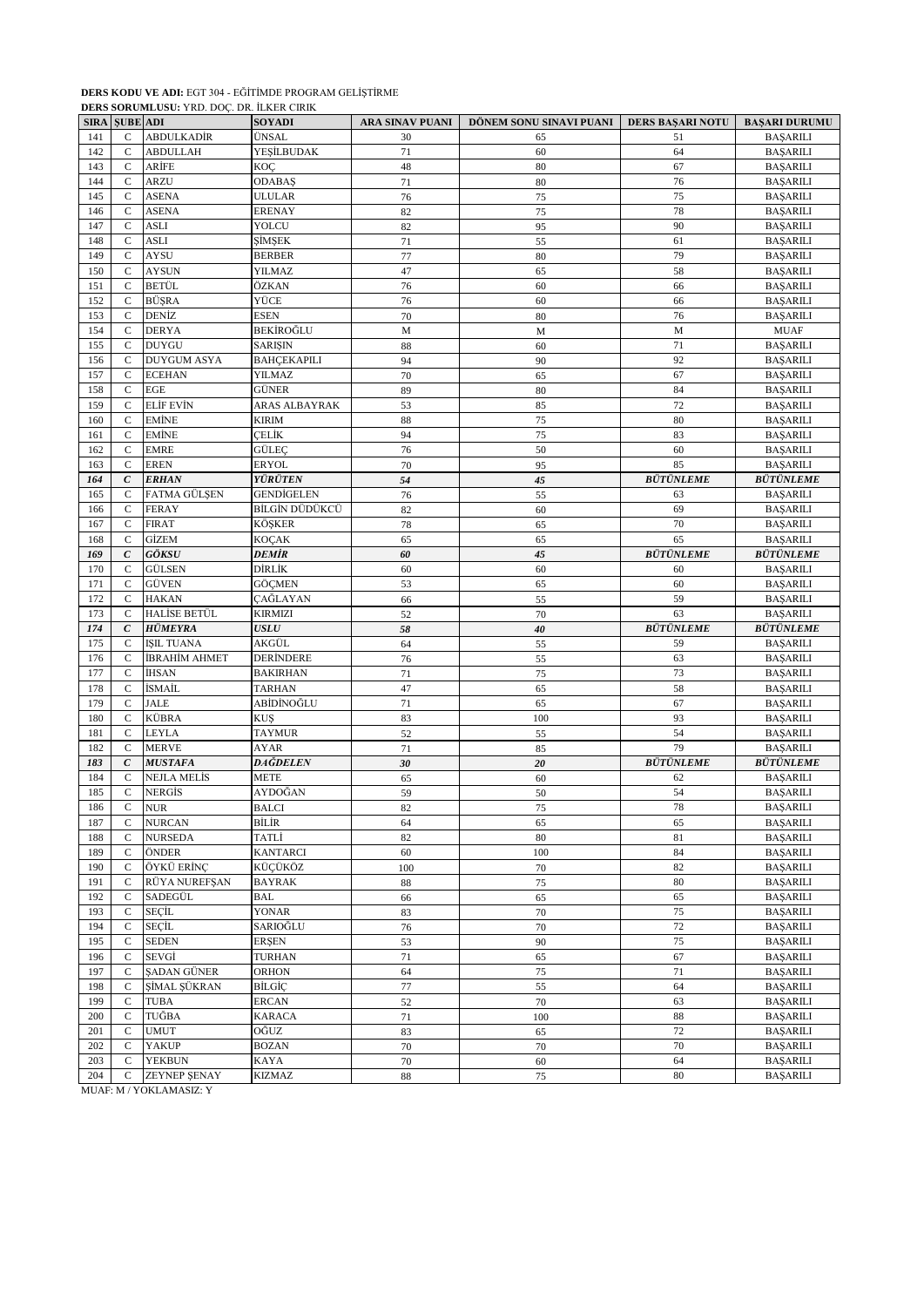## **DERS KODU VE ADI:** EGT 309 - EĞİTİM PSİKOLOJİSİ

**DERS SORUMLUSU:** YRD. DOÇ. DR. EZGİ ÖZEKE KOCABAŞ

|                | <b>SIRA SUBE ADI</b> |                              | <b>SOYADI</b>             | ARA SINAV PUANI | DÖNEM SONU SINAVI PUANI | DERS BAŞARI NOTU | <b>BAŞARI DURUMU</b>               |
|----------------|----------------------|------------------------------|---------------------------|-----------------|-------------------------|------------------|------------------------------------|
| 1              | $\boldsymbol{A}$     | ALİ                          | PISTILOĞLU                | 64              | 44                      | <b>BÜTÜNLEME</b> | <b>BÜTÜNLEME</b>                   |
| $\overline{c}$ | A                    | ALİ MEHMET                   | <b>KABALCI</b>            | 40              | 64                      | 54               | <b>BAŞARILI</b>                    |
| 3              | A                    | ANİ                          | KAZANCIOĞLU               | 36              | 68                      | 55               | <b>BAŞARILI</b>                    |
| $\overline{4}$ | A                    | <b>ASLI</b>                  | ZENGİN                    | 76              | 68                      | 71               | <b>BAŞARILI</b>                    |
| 5              | A                    | AYŞE                         | AKGÜN                     | $\mathbf M$     | M                       | M                | <b>MUAF</b>                        |
| 6              | A                    | <b>BERFIN</b>                | <b>AZDAL</b>              | 88              | 72                      | 78               | <b>BAŞARILI</b>                    |
| $\tau$         | A                    | <b>BERİKA</b>                | GÖKTÜRK                   | $\mathbf M$     | M                       | $\mathbf M$      | <b>MUAF</b>                        |
| 8              | A                    | <b>BEYTULLAH</b>             | KARAKAŞ                   | 48              | 64                      | 58               | <b>BAŞARILI</b>                    |
| 9              | A                    | <b>BURHAN</b>                | <b>BABALIK</b>            | 80              | 76                      | 78               | <b>BAŞARILI</b>                    |
| 10             | A                    | <b>CANSU</b>                 | KAYA                      | 84              | 68                      | 74               | <b>BAŞARILI</b>                    |
| 11             | A                    | <b>CANSU</b>                 | <b>KANTARLANMIŞ</b>       | 60              | 52                      | 55               | <b>BAŞARILI</b>                    |
| 12             | A                    | <b>CEREN</b>                 | KAYA                      | 84              | 80                      | 82               | <b>BAŞARILI</b>                    |
| 13             | A                    | <b>CETIN</b>                 | DİLLİCE                   | $\mathbf M$     | M                       | $\mathbf M$      | <b>MUAF</b>                        |
| 14<br>15       | A<br>A               | <b>DİLAN</b><br><b>DUYGU</b> | YAMAC<br>AYDOĞDU          | 80<br>80        | 76<br>88                | 78<br>85         | <b>BAŞARILI</b>                    |
| 16             | A                    | <b>EBRU</b>                  | TOSUNOĞLU                 | 76              | 84                      | 81               | <b>BAŞARILI</b><br><b>BAŞARILI</b> |
| 17             | A                    | <b>EBRU</b>                  | ERDOĞAN                   | 96              | 92                      | 94               | <b>BAŞARILI</b>                    |
| 18             | A                    | <b>EDA</b>                   | ŞENGÜL                    | $\mathbf{0}$    | 92                      | 55               | <b>BAŞARILI</b>                    |
| 19             | A                    | <b>EDA</b>                   | <b>TAKA</b>               | 68              | 72                      | 70               | <b>BAŞARILI</b>                    |
| 20             | A                    | <b>ELIF</b>                  | <b>AKIN</b>               | M               | M                       | M                | <b>MUAF</b>                        |
| 21             | $\mathbf{A}$         | <b>ELIF</b>                  | CEVİZCİ                   | $\mathbf M$     | M                       | M                | <b>MUAF</b>                        |
| 22             | A                    | <b>ELIF</b>                  | YENİPINAR                 | 72              | 56                      | 62               | <b>BAŞARILI</b>                    |
| 23             | A                    | <b>EMİNE ESİN</b>            | <b>EROL</b>               | 60              | 60                      | 60               | <b>BAŞARILI</b>                    |
| 24             | A                    | <b>EMİNE EYLÜL</b>           | <b>CETIN</b>              | 56              | 80                      | 70               | <b>BAŞARILI</b>                    |
| 25             | A                    | <b>ESRA</b>                  | GÜVEN                     | 72              | 68                      | 70               | <b>BAŞARILI</b>                    |
| 26             | A                    | EZGİ                         | YİĞİT                     | $\mathbf M$     | M                       | M                | <b>MUAF</b>                        |
| 27             | A                    | EZGİ                         | ERİ                       | $88\,$          | 72                      | 78               | <b>BAŞARILI</b>                    |
| 28             | A                    | EZGİ BİLGİ                   | GÜMÜS                     | 80              | 52                      | 63               | <b>BAŞARILI</b>                    |
| 29             | A                    | <b>FEYZA</b>                 | MELETLİ                   | 88              | 88                      | 88               | <b>BAŞARILI</b>                    |
| 30             | A                    | <b>GİZEM ECE</b>             | <b>KARTAL</b>             | 76              | 76                      | 76               | <b>BAŞARILI</b>                    |
| 31             | A                    | <b>GÜLBEN</b>                | ÇELİK                     | 56              | 64                      | 61               | <b>BAŞARILI</b>                    |
| 32             | A                    | GÜLŞAH                       | TUĞTEKİN                  | 84              | 84                      | 84               | <b>BAŞARILI</b>                    |
| 33             | A                    | <b>HAFİZE</b>                | <b>CIVKIN</b>             | 88              | 76                      | 81               | <b>BAŞARILI</b>                    |
| 34             | A                    | <b>İDİL</b>                  | ÖTKEN                     | M               | М                       | M                | <b>MUAF</b>                        |
| 35             | A                    | <b>İLAYDA</b>                | <b>KURT</b>               | 76              | 88                      | 83               | <b>BAŞARILI</b>                    |
| 36             | A                    | <b>KEREM KAAN</b>            | AKHAN                     | 80              | 72                      | 75               | <b>BAŞARILI</b>                    |
| 37             | A                    | <b>KIVILCIM</b>              | <b>OCAK</b>               | $\mathbf Y$     | $\mathbf Y$             | $\mathbf Y$      | <b>BAŞARISIZ</b>                   |
| 38             | A                    | KİYAS                        | KARADAĞ                   | 60              | 60                      | 60               | <b>BAŞARILI</b>                    |
| 39             | A                    | <b>KÜBRA</b>                 | GÜNEŞ                     | 76              | 68                      | 71               | <b>BAŞARILI</b>                    |
| 40             | A                    | <b>LEYLA</b>                 | <b>DURMAZ</b>             | 72              | 56                      | 62               | <b>BAŞARILI</b>                    |
| 41             | A                    | <b>MEHMET</b>                | KARA                      | $\mathbf M$     | M                       | $\mathbf M$      | <b>MUAF</b>                        |
| 42             | A                    | <b>MELTEM</b>                | KAYA                      | $\mathbf M$     | M                       | $\mathbf M$      | <b>MUAF</b>                        |
| 43             | A                    | <b>MERVE</b>                 | <b>ERKUS</b>              | 80              | 68                      | 73               | <b>BAŞARILI</b>                    |
| 44<br>45       | A                    | <b>MERVE</b><br><b>MERVE</b> | <b>GEDİK</b>              | 52<br>80        | 84<br>64                | 71<br>70         | <b>BAŞARILI</b><br><b>BAŞARILI</b> |
| 46             | A<br>A               | <b>METİKA</b>                | CANDEMİR<br><b>TURGUT</b> | 80              | 64                      | 70               | <b>BASARILI</b>                    |
| 47             |                      | <b>NADIDE SINEM</b>          | AKKOYUNLU                 | M               | М                       | M                | <b>MUAF</b>                        |
| 48             | A<br>A               | NEBİYE                       | <b>CAKICI</b>             | 88              | 80                      | 83               | <b>BAŞARILI</b>                    |
| 49             | A                    | <b>NEZİHA NURSEN</b>         | <b>KASIM ASAL</b>         | 80              | 60                      | 68               | <b>BAŞARILI</b>                    |
| 50             | A                    | <b>NURBANU</b>               | <b>UTKU</b>               | 96              | 92                      | 94               | <b>BAŞARILI</b>                    |
| 51             | A                    | <b>OBEN</b>                  | EROĞLU                    | 100             | 100                     | 100              | <b>BAŞARILI</b>                    |
| 52             | A                    | <b>OZAN</b>                  | RONA                      | $\mathbf M$     | $\mathbf M$             | $\mathbf M$      | <b>MUAF</b>                        |
| 53             | $\boldsymbol{A}$     | <b>OZAN</b>                  | <b>ÇÖLEKOĞLU</b>          | 72              | 36                      | <b>BÜTÜNLEME</b> | <b>BÜTÜNLEME</b>                   |
| 54             | A                    | ÖMÜR                         | <b>AKKOYUN</b>            | 48              | 56                      | 53               | <b>BAŞARILI</b>                    |
| 55             | A                    | ÖZGÜL                        | ÖĞÜNÇ                     | 44              | 64                      | 56               | <b>BAŞARILI</b>                    |
| 56             | A                    | ÖZGÜR                        | DURSUN                    | $80\,$          | 52                      | 63               | <b>BAŞARILI</b>                    |
| 57             | A                    | <b>RECEP</b>                 | AKKOŞ                     | $\mathbf M$     | $\mathbf M$             | $\mathbf M$      | MUAF                               |
| 58             | A                    | <b>SEDA</b>                  | SÜNER                     | 80              | 92                      | 87               | <b>BAŞARILI</b>                    |
| 59             | A                    | <b>SEDA</b>                  | <b>SEYHAN</b>             | 72              | 72                      | 72               | <b>BAŞARILI</b>                    |
| 60             | A                    | <b>SERKAN</b>                | SEVİNÇ                    | 56              | 52                      | 54               | <b>BAŞARILI</b>                    |
| 61             | A                    | SEZGİN                       | GÜLTEKİN                  | 68              | 68                      | 68               | <b>BAŞARILI</b>                    |
| 62             | A                    | <b>SİNAN</b>                 | ATES                      | 68              | 64                      | 66               | <b>BAŞARILI</b>                    |
| 63             | A                    | <b>SUZAN</b>                 | PAT                       | 60              | 60                      | 60               | <b>BAŞARILI</b>                    |
| 64             | A                    | SÜMEYYE                      | <b>KARACA</b>             | 68              | 52                      | 58               | <b>BASARILI</b>                    |
| 65             | A                    | <b>SEYMA</b>                 | KÜÇÜK                     | 52              | 76                      | 66               | <b>BAŞARILI</b>                    |
| 66             | A                    | <b>ŞEYMANUR</b>              | YOLCU                     | 84              | 56                      | 67               | <b>BAŞARILI</b>                    |
| 67             | A                    | <b>TANSU</b>                 | <b>ÇETİNKAYA</b>          | 76              | 60                      | 66               | <b>BAŞARILI</b>                    |
| 68             | A                    | TUĞÇE KARTAL                 | TEBRİZCİK                 | 64              | 56                      | 59               | <b>BAŞARILI</b>                    |
| 69             | A                    | ÜLGER                        | <b>ESEN</b>               | 68              | 60                      | 63               | <b>BAŞARILI</b>                    |
| 70             | A                    | YASİR                        | CERKEZOĞLU                | 60              | 56                      | 58               | <b>BAŞARILI</b>                    |
| 71             | A                    | <b>YUNUS</b>                 | <b>KAPLAN</b>             | $\mathbf M$     | $\mathbf M$             | $\mathbf M$      | <b>MUAF</b>                        |
| 72             | A                    | <b>YUSUF</b>                 | <b>TUNCER</b>             | 64              | $72\,$                  | 69               | <b>BAŞARILI</b>                    |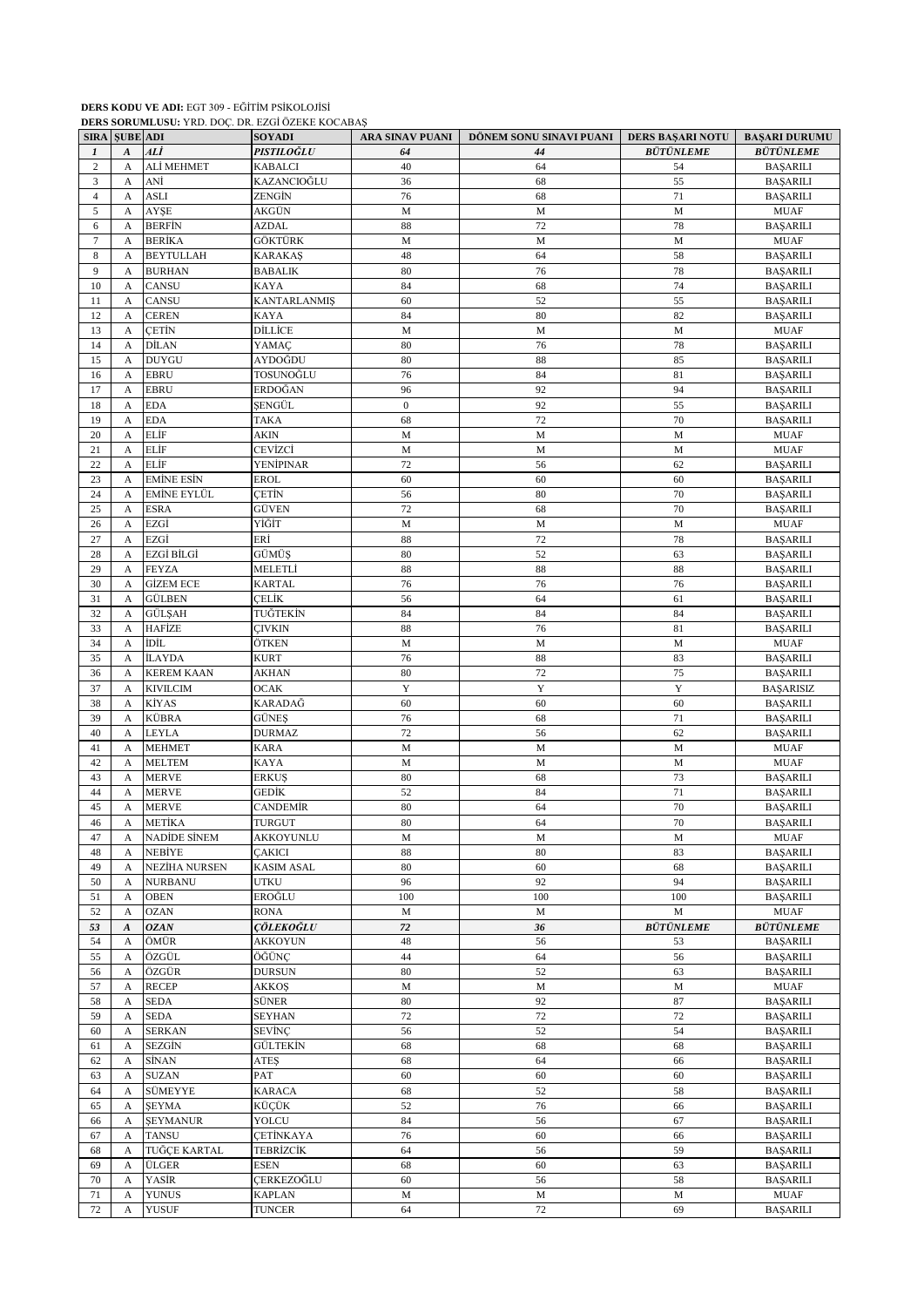#### **DERS KODU VE ADI:** EGT 309 - EĞİTİM PSİKOLOJİSİ **DERS SORUMLUSU:** YRD. DOÇ. DR. EZGİ ÖZEKE KOCABAŞ

|     | <b>SIRA SUBE ADI</b> | <b>DERO DOROMECOC.</b> TRD. DOÇ. DR. ELGI OLERE ROCHBIY | <b>SOYADI</b>    | ARA SINAV PUANI | DÖNEM SONU SINAVI PUANI | DERS BAŞARI NOTU | <b>BAŞARI DURUMU</b> |
|-----|----------------------|---------------------------------------------------------|------------------|-----------------|-------------------------|------------------|----------------------|
| 73  | B                    | <b>ALİCAN</b>                                           | <b>TEKMEN</b>    | 68              | 56                      | 61               | <b>BAŞARILI</b>      |
| 74  | B                    | <b>ASYA SEVDE</b>                                       | SARI             | $\mathbf Y$     | Y                       | Y                | <b>BAŞARISIZ</b>     |
| 75  | B                    | <b>BEGÜM</b>                                            | TELCİ            | 64              | 36                      | <b>BÜTÜNLEME</b> | <b>BÜTÜNLEME</b>     |
| 76  | B                    | BELİT                                                   | SAK              | 76              | 84                      | 81               | <b>BAŞARILI</b>      |
| 77  | B                    | <b>BERKE</b>                                            | <b>BARAMUK</b>   | 40              | 56                      | 50               | <b>BAŞARILI</b>      |
| 78  | B                    | <b>BETÜL</b>                                            | <b>BOLAT</b>     | 44              | 80                      | 66               | <b>BAŞARILI</b>      |
| 79  | $\mathbf B$          | <b>BİLGEHAN</b>                                         | ERSOY            | 64              | 76                      | 71               | <b>BAŞARILI</b>      |
| 80  | B                    | <b>BİLGEN</b>                                           | HERDEM           | 88              | 68                      | 76               | <b>BAŞARILI</b>      |
| 81  | B                    | <b>BURCU</b>                                            | <b>CETINTÜRK</b> | 76              | 80                      | 78               | <b>BAŞARILI</b>      |
| 82  | $\mathbf B$          | <b>BURCU TUĞCENAZ</b>                                   | ÜLKER            | 44              | 56                      | 51               | <b>BAŞARILI</b>      |
| 83  | $\pmb{B}$            | <b>BURCIN</b>                                           | BİCİOĞLU         | $\theta$        | 72                      | <b>BÜTÜNLEME</b> | <b>BÜTÜNLEME</b>     |
| 84  | B                    | <b>CAĞLAR</b>                                           | <b>SARGIN</b>    | 60              | 60                      | 60               | <b>BAŞARILI</b>      |
| 85  | B                    | <b>DEMET</b>                                            | ÖZKARTAL         | 80              | 52                      | 63               | <b>BAŞARILI</b>      |
| 86  | B                    | DENİZ                                                   | ABANA            | 52              | 56                      | 54               | <b>BAŞARILI</b>      |
| 87  | B                    | DOĞAN                                                   | DOĞANGÜN         | 64              | 60                      | 62               | <b>BAŞARILI</b>      |
| 88  | $\mathbf B$          | <b>ELCIN</b>                                            | POYRAZ           | 76              | 84                      | 81               | <b>BAŞARILI</b>      |
| 89  | B                    | <b>ELIF</b>                                             | <b>SEN</b>       | 52              | 52                      | 52               | <b>BAŞARILI</b>      |
| 90  | B                    | <b>ELIF</b>                                             | AÇIKGÖZ          | 72              | 84                      | 79               | <b>BAŞARILI</b>      |
| 91  | B                    | EYÜP                                                    | ÇAKMAK           | 72              | 60                      | 65               | <b>BAŞARILI</b>      |
| 92  | B                    | <b>FATIH</b>                                            | ÖZTÜRK           | 72              | 68                      | 70               | <b>BAŞARILI</b>      |
| 93  | B                    | <b>FATMA</b>                                            | TURĞUT           | 64              | 72                      | 69               | <b>BAŞARILI</b>      |
| 94  | B                    | <b>GAMZE</b>                                            | KÜÇÜK            | 68              | 92                      | 82               | <b>BAŞARILI</b>      |
| 95  | B                    | <b>GİZEM</b>                                            | TOSUN            | 52              | 68                      | 62               | <b>BAŞARILI</b>      |
| 96  | B                    | GÜLCE                                                   | <b>İNCELER</b>   | 64              | 76                      | 71               | <b>BAŞARILI</b>      |
| 97  | B                    | <b>GÜNES</b>                                            | <b>TERKOL</b>    | 72              | 52                      | 60               | <b>BAŞARILI</b>      |
| 98  | B                    | GÜZİN                                                   | ESER             | 56              | 52                      | 54               | <b>BAŞARILI</b>      |
| 99  | B                    | <b>HANİFE</b>                                           | SÜLÜN            | 56              | 68                      | 63               | <b>BAŞARILI</b>      |
| 100 | B                    | <b>HASAN</b>                                            | EKİNCİ           | 52              | 52                      | 52               | <b>BAŞARILI</b>      |
| 101 | B                    | HAYRİYE                                                 | ÖZCAN            | $\mathbf Y$     | $\mathbf Y$             | Y                | <b>BAŞARISIZ</b>     |
| 102 | B                    | İNCİ                                                    | AKKAR            | 76              | 56                      | 64               | <b>BAŞARILI</b>      |
| 103 | B                    | <b>KÜBRA</b>                                            | KUTAL YAPAR      | 60              | 60                      | 60               | <b>BAŞARILI</b>      |
| 104 | B                    | LİNDA                                                   | DEKOHEN          | 64              | 72                      | 69               | <b>BAŞARILI</b>      |
| 105 | B                    | <b>MEHMET</b>                                           | İŞCAN            | 80              | 68                      | 73               | <b>BAŞARILI</b>      |
| 106 | B                    | MELİS                                                   | ÖZTAŞ            | 64              | 88                      | 78               | <b>BAŞARILI</b>      |
| 107 | $\pmb{B}$            | <b>MELTEM</b>                                           | GÜNDOĞDU         | 64              | 44                      | <b>BÜTÜNLEME</b> | <b>BÜTÜNLEME</b>     |
| 108 | $\mathbf B$          | <b>MERT</b>                                             | <b>CINGIR</b>    | 80              | 76                      | 78               | <b>BAŞARILI</b>      |
| 109 | B                    | <b>MERVE</b>                                            | ÖZGÜR            | 60              | 52                      | 55               | <b>BAŞARILI</b>      |
| 110 | B                    | <b>MERVE</b>                                            | ÇELİK            | 56              | 60                      | 58               | <b>BAŞARILI</b>      |
| 111 | B                    | <b>MERVE</b>                                            | CAN              | 76              | 76                      | 76               | <b>BAŞARILI</b>      |
| 112 | B                    | <b>MERYEM</b>                                           | YAZICI           | 64              | 72                      | 69               | <b>BAŞARILI</b>      |
| 113 | $\, {\bf B}$         | MİRAY                                                   | DURGUT           | 56              | 64                      | 61               | <b>BAŞARILI</b>      |
| 114 | B                    | <b>MUKADDES</b>                                         | CAN              | 52              | 44                      | <b>BÜTÜNLEME</b> | <b>BÜTÜNLEME</b>     |
| 115 | B                    | $M\ddot{U}GE$                                           | KAYATAŞ          | 60              | 36                      | <b>BÜTÜNLEME</b> | <b>BÜTÜNLEME</b>     |
| 116 | B                    | MÜGE                                                    | SARIŞIN ÖZELGE   | 80              | 56                      | 66               | <b>BAŞARILI</b>      |
| 117 | B                    | NAGİHAN                                                 | HALATLI          | 68              | 52                      | 58               | <b>BAŞARILI</b>      |
| 118 | B                    | <b>NEVRA</b>                                            | KAYA             | $72\,$          | 64                      | 67               | <b>BAŞARILI</b>      |
| 119 | B                    | NİLÜFER                                                 | <b>YILDIZ</b>    | 64              | 72                      | 69               | <b>BAŞARILI</b>      |
| 120 | B                    | OYA                                                     | <b>ERSELCAN</b>  | Y               | $\mathbf Y$             | Y                | <b>BAŞARISIZ</b>     |
| 121 | B                    | ÖZGÜR UĞRAŞ                                             | ÖZASLAN          | $\mathbf M$     | M                       | $\mathbf M$      | <b>MUAF</b>          |
| 122 | B                    | ÖZKAN                                                   | EKİNCİ           | 52              | 56                      | 54               | <b>BAŞARILI</b>      |
| 123 | B                    | <b>PINAR</b>                                            | SENER            | 80              | 64                      | 70               | <b>BAŞARILI</b>      |
| 124 | B                    | PINAR                                                   | BAL ÖZALP        | 68              | 60                      | 63               | <b>BAŞARILI</b>      |
| 125 | B                    | <b>SAADET</b>                                           | BİLGESÜ          | $72\,$          | 72                      | 72               | <b>BAŞARILI</b>      |
| 126 | B                    | <b>SAFİYE</b>                                           | AKTAŞ            | 60              | $\boldsymbol{\theta}$   | <b>BÜTÜNLEME</b> | <b>BÜTÜNLEME</b>     |
| 127 | B                    | <b>SELAHATTİN</b>                                       | TOR              | 76              | 68                      | 71               | <b>BAŞARILI</b>      |
| 128 | B                    | SELEN GÜL                                               | <b>BOZKURT</b>   | Y               | $\mathbf Y$             | Y                | <b>BAŞARISIZ</b>     |
| 129 | B                    | <b>SELMA</b>                                            | SARIGÜZEL        | 44              | 56                      | 51               | <b>BAŞARILI</b>      |
| 130 | B                    | <b>SEMA</b>                                             | <b>DUMAN</b>     | 64              | 64                      | 64               | <b>BAŞARILI</b>      |
| 131 | B                    | SENİYE FERDAĞ                                           | KIRICI           | 72              | 52                      | 60               | <b>BAŞARILI</b>      |
| 132 | B                    | <b>SERDAR KEMAL</b>                                     | SARAK            | 68              | 44                      | <b>BÜTÜNLEME</b> | <b>BÜTÜNLEME</b>     |
| 133 | B                    | <b>SERHAT</b>                                           | SARIALİOĞLU      | 48              | 60                      | 55               | <b>BAŞARILI</b>      |
| 134 | $\pmb{B}$            | <b>SIBEL</b>                                            | DENİZ            | 68              | 40                      | <b>BÜTÜNLEME</b> | <b>BÜTÜNLEME</b>     |
| 135 | B                    | <b>TAYIS</b>                                            | YILDIZCI         | 88              | 52                      | 66               | <b>BAŞARILI</b>      |
| 136 | B                    | TÜNAY                                                   | TUNÇ             | 88              | 60                      | 71               | <b>BAŞARILI</b>      |
| 137 | B                    | <b>ÜLKER KAAN</b>                                       | <b>KAYIM</b>     | 64              | 44                      | <b>BÜTÜNLEME</b> | <b>BÜTÜNLEME</b>     |
| 138 | B                    | VİLDAN                                                  | YENTÜRK          | 60              | 76                      | 70               | <b>BAŞARILI</b>      |
| 139 | B                    | <b>YASEMİN</b>                                          | ÖZCAN            | 92              | 68                      | 78               | <b>BAŞARILI</b>      |
| 140 | B                    | YAVUZ                                                   | KULU             | M               | M                       | M                | <b>MUAF</b>          |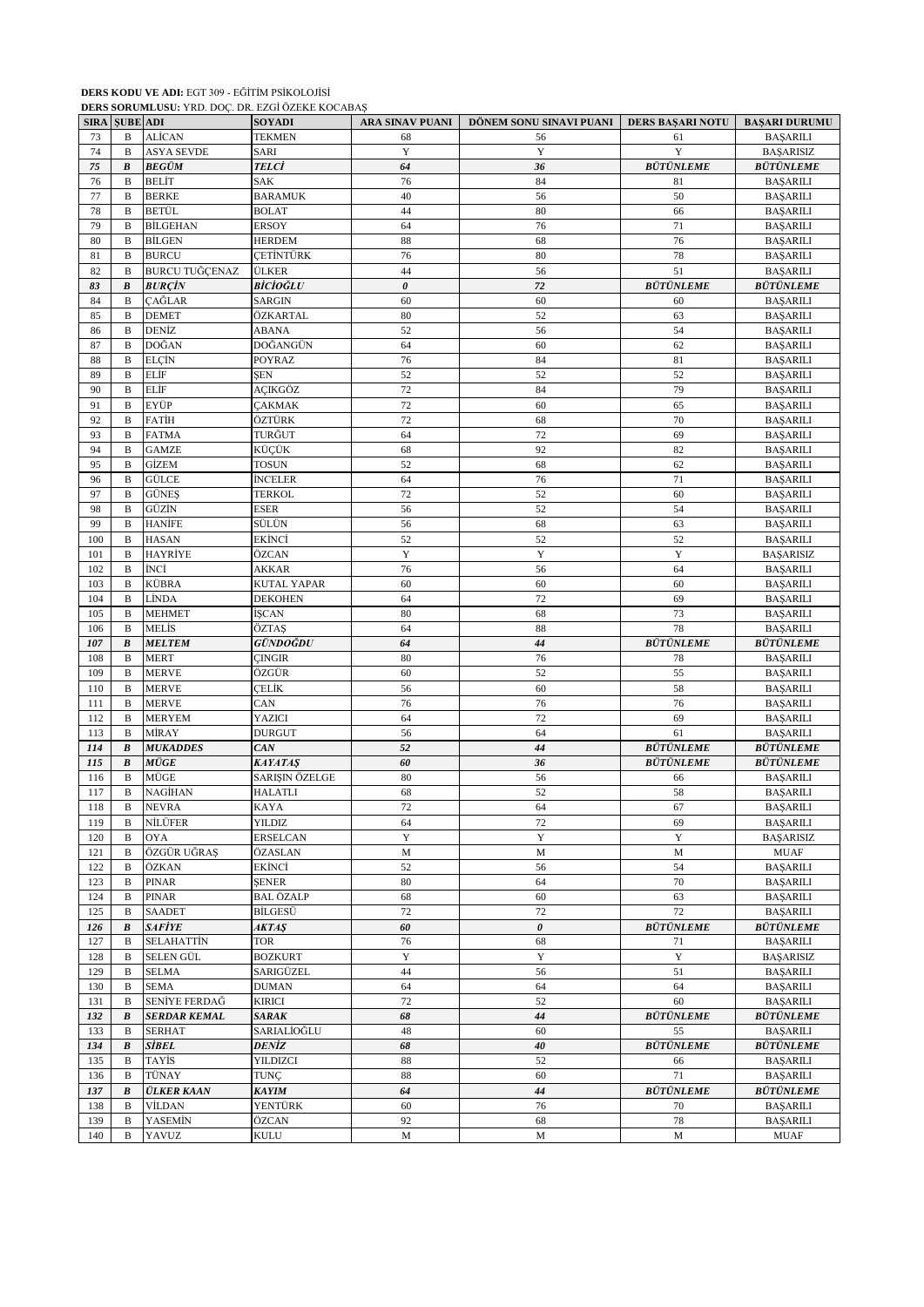#### **DERS KODU VE ADI:** EGT 309 - EĞİTİM PSİKOLOJİSİ **DERS SORUMLUSU:** YRD. DOÇ. DR. EZGİ ÖZEKE KOCABAŞ

|            | <b>SIRA SUBE ADI</b>         |                              | <b>DERO SORGIALOSO.</b> TRD. DOÇ. DR. LEGI OLERE ROCHBIRG<br><b>SOYADI</b> | ARA SINAV PUANI | DÖNEM SONU SINAVI PUANI | <b>DERS BAŞARI NOTU</b> | <b>BAŞARI DURUMU</b>                |
|------------|------------------------------|------------------------------|----------------------------------------------------------------------------|-----------------|-------------------------|-------------------------|-------------------------------------|
| 141        | $\mathsf{C}$                 | <b>ABDULKADİR</b>            | ÜNSAL                                                                      | 60              | 64                      | 62                      | <b>BAŞARILI</b>                     |
| 142        | $\mathsf{C}$                 | <b>ABDULLAH</b>              | YEŞİLBUDAK                                                                 | 56              | 64                      | 61                      | <b>BASARILI</b>                     |
| 143        | $\mathsf{C}$                 | ARİFE                        | KOÇ                                                                        | 68              | 56                      | 61                      | <b>BAŞARILI</b>                     |
| 144        | $\mathsf{C}$                 | <b>ARZU</b>                  | <b>ODABAŞ</b>                                                              | 84              | 84                      | 84                      | <b>BAŞARILI</b>                     |
| 145        | C                            | <b>ASENA</b>                 | <b>ULULAR</b>                                                              | 84              | 84                      | 84                      | <b>BAŞARILI</b>                     |
| 146        | $\mathsf{C}$                 | <b>ASENA</b>                 | <b>ERENAY</b>                                                              | 80              | 68                      | 73                      | <b>BAŞARILI</b>                     |
| 147        | $\mathsf{C}$                 | <b>ASLI</b>                  | YOLCU                                                                      | 88              | 96                      | 93                      | <b>BAŞARILI</b>                     |
| 148        | $\mathsf{C}$                 | <b>ASLI</b>                  | <b>ŞİMŞEK</b>                                                              | 64              | 60                      | 62                      | <b>BAŞARILI</b>                     |
| 149        | $\mathsf{C}$                 | <b>AYSU</b>                  | <b>BERBER</b>                                                              | 72              | 68                      | 70                      | <b>BAŞARILI</b>                     |
| 150        | $\mathsf{C}$                 | <b>AYSUN</b>                 | YILMAZ                                                                     | 52              | 64                      | 59                      | <b>BAŞARILI</b>                     |
| 151        | $\mathsf C$                  | <b>BETÜL</b>                 | ÖZKAN                                                                      | 68              | 68                      | 68                      | <b>BAŞARILI</b>                     |
| 152        | $\mathsf{C}$                 | BÜŞRA                        | YÜCE                                                                       | 68              | 56                      | 61                      | <b>BAŞARILI</b>                     |
| 153        | $\mathsf{C}$                 | DENİZ                        | <b>ESEN</b>                                                                | 76              | 68                      | 71                      | <b>BAŞARILI</b>                     |
| 154        | $\mathsf{C}$                 | <b>DERYA</b><br><b>DUYGU</b> | BEKİROĞLU                                                                  | 84              | 76                      | 79                      | <b>BAŞARILI</b>                     |
| 155<br>156 | $\mathsf{C}$<br>$\mathsf{C}$ | <b>DUYGUM ASYA</b>           | <b>SARIŞIN</b><br><b>BAHÇEKAPILI</b>                                       | 60<br>88        | 60<br>80                | 60<br>83                | <b>BAŞARILI</b><br><b>BAŞARILI</b>  |
| 157        | $\mathsf{C}$                 | <b>ECEHAN</b>                | YILMAZ                                                                     | 76              | 60                      | 66                      | <b>BAŞARILI</b>                     |
| 158        | $\mathsf{C}$                 | <b>EGE</b>                   | GÜNER                                                                      | 80              | 64                      | 70                      | <b>BAŞARILI</b>                     |
| 159        | $\mathcal{C}$                | <b>ELIF EVIN</b>             | ARAS ALBAYRAK                                                              | 84              | 80                      | 82                      | <b>BAŞARILI</b>                     |
| 160        | $\mathbf C$                  | <b>EMİNE</b>                 | <b>KIRIM</b>                                                               | 80              | 72                      | 75                      | <b>BAŞARILI</b>                     |
| 161        | $\mathsf{C}$                 | <b>EMİNE</b>                 | <b>CELİK</b>                                                               | 76              | 72                      | 74                      | <b>BAŞARILI</b>                     |
| 162        | $\mathcal C$                 | <b>EMRE</b>                  | <b>GÜLEC</b>                                                               | 68              | 44                      | <b>BÜTÜNLEME</b>        | <b>BÜTÜNLEME</b>                    |
| 163        | $\mathsf{C}$                 | <b>EREN</b>                  | <b>ERYOL</b>                                                               | 68              | 60                      | 63                      | <b>BAŞARILI</b>                     |
| 164        | C                            | <b>ERHAN</b>                 | YÜRÜTEN                                                                    | 52              | 52                      | 52                      | <b>BAŞARILI</b>                     |
| 165        | C                            | FATMA GÜLŞEN                 | <b>GENDIGELEN</b>                                                          | 76              | 68                      | 71                      | <b>BAŞARILI</b>                     |
| 166        | $\mathcal C$                 | <b>FERAY</b>                 | BİLGİN DÜDÜKCÜ                                                             | 64              | 44                      | <b>BÜTÜNLEME</b>        | <b>BÜTÜNLEME</b>                    |
| 167        | $\mathsf{C}$                 | <b>FIRAT</b>                 | KÖŞKER                                                                     | 76              | 84                      | 81                      | <b>BAŞARILI</b>                     |
| 168        | $\mathsf{C}$                 | <b>GİZEM</b>                 | KOÇAK                                                                      | 80              | 60                      | 68                      | <b>BAŞARILI</b>                     |
| 169        | $\mathcal{C}$                | GÖKSU                        | DEMİR                                                                      | 68              | 64                      | 66                      | <b>BAŞARILI</b>                     |
| 170        | $\mathsf{C}$                 | <b>GÜLSEN</b>                | DİRLİK                                                                     | 76              | 52                      | 62                      | <b>BAŞARILI</b>                     |
| 171        | $\mathsf C$                  | GÜVEN                        | GÖÇMEN                                                                     | 48              | 60                      | 55                      | <b>BAŞARILI</b>                     |
| 172        | $\mathsf{C}$                 | <b>HAKAN</b>                 | ÇAĞLAYAN                                                                   | 80              | 64                      | 70                      | <b>BAŞARILI</b>                     |
| 173        | $\mathcal{C}$                | HALİSE BETÜL                 | <b>KIRMIZI</b>                                                             | 84              | 68                      | 74                      | <b>BAŞARILI</b>                     |
| 174        | C                            | HÜMEYRA                      | <b>USLU</b>                                                                | 44              | 56                      | 51                      | <b>BAŞARILI</b>                     |
| 175        | $\mathbf C$                  | <b>ISIL TUANA</b>            | AKGÜL                                                                      | 44              | 68                      | 58                      | <b>BAŞARILI</b>                     |
| 176        | $\mathsf{C}$                 | İBRAHİM AHMET                | <b>DERİNDERE</b>                                                           | 60              | 68                      | 65                      | <b>BAŞARILI</b>                     |
| 177        | $\mathsf{C}$                 | İHSAN                        | <b>BAKIRHAN</b>                                                            | 64              | 76                      | 71                      | <b>BAŞARILI</b>                     |
| 178        | $\mathsf{C}$                 | İSMAİL                       | <b>TARHAN</b>                                                              | 56              | 56                      | 56                      | <b>BAŞARILI</b>                     |
| 179        | $\mathcal{C}$                | <b>JALE</b>                  | ABİDİNOĞLU                                                                 | 88              | 76                      | 81                      | <b>BAŞARILI</b>                     |
| 180        | $\mathbf C$                  | KÜBRA                        | <b>KUS</b>                                                                 | 84              | 72                      | 77                      | <b>BAŞARILI</b>                     |
| 181        | $\mathsf{C}$                 | <b>LEYLA</b>                 | TAYMUR                                                                     | 88              | 76                      | 81                      | BAŞARILI                            |
| 182        | $\mathsf{C}$                 | <b>MERVE</b>                 | AYAR                                                                       | 84              | 64                      | 72                      | <b>BAŞARILI</b>                     |
| 183        | $\epsilon$                   | <b>MUSTAFA</b>               | DAĞDELEN                                                                   | 40              | 40                      | <b>BÜTÜNLEME</b>        | <b>BÜTÜNLEME</b>                    |
| 184        | $\mathcal{C}$                | <b>NEJLA MELIS</b>           | <b>METE</b>                                                                | 76              | 80                      | 78                      | <b>BAŞARILI</b>                     |
| 185        | C                            | NERGIS                       | AYDOĞAN                                                                    | 88              | 64                      | 74                      | <b>BAŞARILI</b>                     |
| 186        | C                            | $_{\rm NUR}$                 | <b>BALCI</b>                                                               | 68              | $80\,$                  | 75                      | <b>BAŞARILI</b>                     |
| 187        | $\mathsf{C}$                 | <b>NURCAN</b>                | BİLİR                                                                      | 52              | 68                      | 62                      | <b>BAŞARILI</b>                     |
| 188        | $\mathsf{C}$                 | <b>NURSEDA</b>               | TATLİ                                                                      | 92              | 68                      | 78                      | <b>BAŞARILI</b>                     |
| 189        | $\mathsf{C}$                 | ÖNDER                        | <b>KANTARCI</b>                                                            | 76              | 80                      | 78                      | <b>BAŞARILI</b>                     |
| 190        | C<br>$\mathbf C$             | ÖYKÜ ERİNÇ<br>RÜYA NUREFŞAN  | KÜÇÜKÖZ<br><b>BAYRAK</b>                                                   | $88\,$<br>84    | 84                      | 86<br>79                | <b>BAŞARILI</b>                     |
| 191        |                              |                              |                                                                            |                 | 76                      |                         | <b>BAŞARILI</b>                     |
| 192        | $\mathsf{C}$<br>$\mathsf{C}$ | SADEGÜL<br><b>SEÇİL</b>      | <b>BAL</b><br>YONAR                                                        | 48              | 52<br>$72\,$            | 50<br>$70\,$            | <b>BAŞARILI</b>                     |
| 193<br>194 | $\mathcal C$                 | SEÇİL                        | SARIOĞLU                                                                   | 68<br>72        | 40                      | <b>BÜTÜNLEME</b>        | <b>BAŞARILI</b><br><b>BÜTÜNLEME</b> |
| 195        | $\mathsf{C}$                 | <b>SEDEN</b>                 | <b>ERSEN</b>                                                               |                 | 60                      |                         | <b>BAŞARILI</b>                     |
| 196        | $\mathbf C$                  | SEVGİ                        | <b>TURHAN</b>                                                              | 68<br>76        | 76                      | 63<br>76                | <b>BAŞARILI</b>                     |
| 197        | $\mathbf C$                  | ŞADAN GÜNER                  | ORHON                                                                      | $72\,$          | 60                      | 65                      | <b>BAŞARILI</b>                     |
| 198        | $\mathcal C$                 | ŞİMAL ŞÜKRAN                 | BİLGİÇ                                                                     | 36              | 52                      | <b>BÜTÜNLEME</b>        | <b>BÜTÜNLEME</b>                    |
| 199        | $\mathsf{C}$                 | <b>TUBA</b>                  | <b>ERCAN</b>                                                               | 60              | 60                      | 60                      | <b>BAŞARILI</b>                     |
| 200        | C                            | TUĞBA                        | <b>KARACA</b>                                                              | 68              | 68                      | 68                      | <b>BAŞARILI</b>                     |
| 201        | $\mathbf C$                  | <b>UMUT</b>                  | OĞUZ                                                                       | 68              | 72                      | 70                      | <b>BAŞARILI</b>                     |
| 202        | $\mathsf{C}$                 | <b>YAKUP</b>                 | <b>BOZAN</b>                                                               | $72\,$          | 56                      | 62                      | <b>BAŞARILI</b>                     |
| 203        | $\mathsf{C}$                 | <b>YEKBUN</b>                | KAYA                                                                       | 76              | 60                      | 66                      | <b>BAŞARILI</b>                     |
| 204        | C                            | ZEYNEP ŞENAY                 | <b>KIZMAZ</b>                                                              | 80              | 80                      | 80                      | <b>BAŞARILI</b>                     |
|            |                              | MUAF: M / YOKLAMASIZ: Y      |                                                                            |                 |                         |                         |                                     |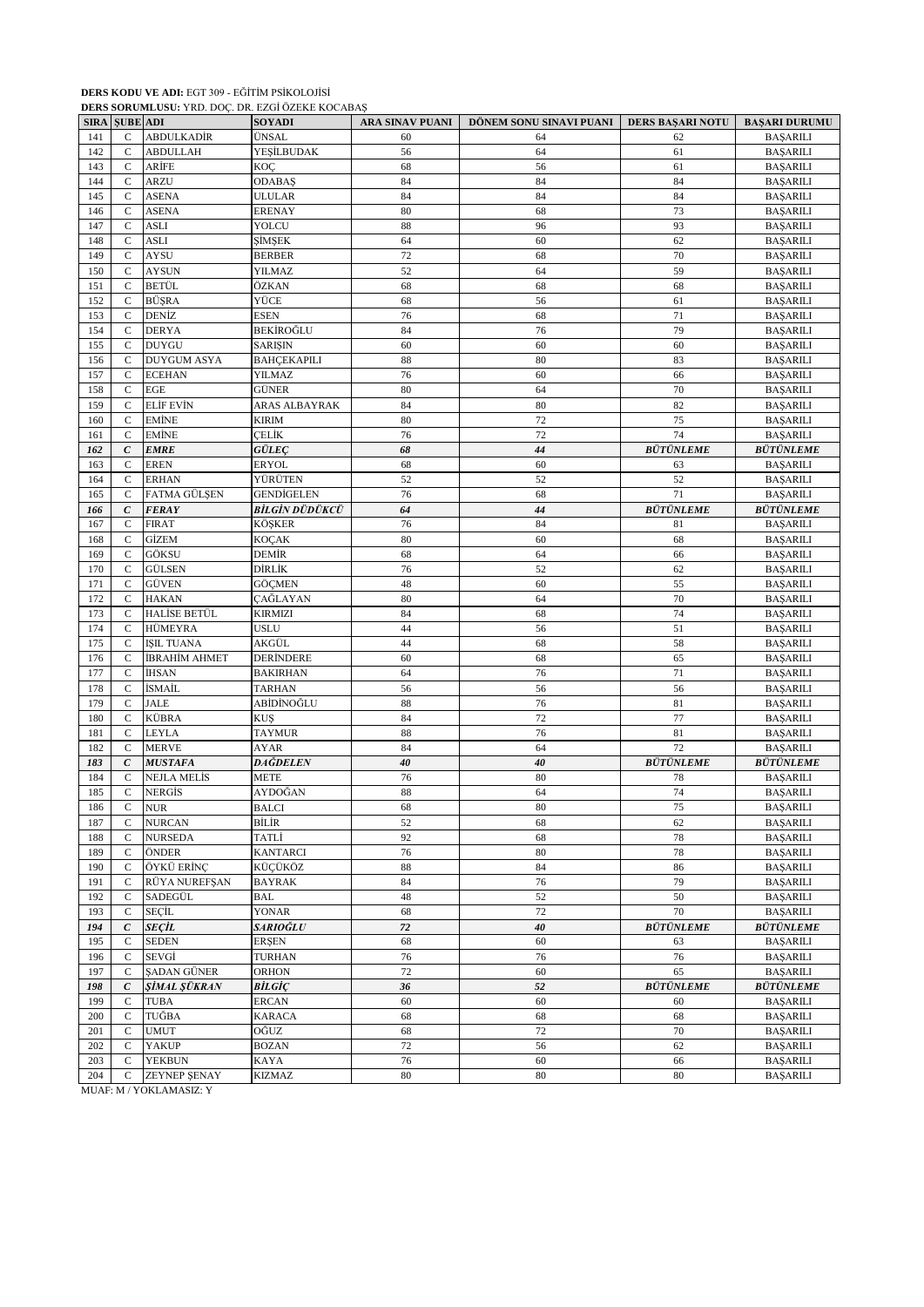# **DERS KODU VE ADI:** EGT 311 - ÖĞRETİM İLKE VE YÖNTEMLERİ

|                | <b>SIRA SUBE ADI</b>         |                                   | <b>SOYADI</b>                    |                   | ARA SINAV PUANI   DÖNEM SONU SINAVI PUANI   DERS BAŞARI NOTU |                  | <b>BAŞARI DURUMU</b>               |
|----------------|------------------------------|-----------------------------------|----------------------------------|-------------------|--------------------------------------------------------------|------------------|------------------------------------|
| 1              | A                            | ALİ                               | PISTILOĞLU                       | 52                | 56                                                           | 54               | <b>BAŞARILI</b>                    |
| $\overline{c}$ | A                            | ALİ MEHMET                        | <b>KABALCI</b>                   | 44                | 72                                                           | 61               | <b>BAŞARILI</b>                    |
| 3              | A                            | ANİ                               | KAZANCIOĞLU                      | 36                | 88                                                           | 67               | <b>BAŞARILI</b>                    |
| $\overline{4}$ | $\mathbf{A}$                 | <b>ASLI</b>                       | ZENGİN                           | 72                | 80                                                           | 77               | <b>BAŞARILI</b>                    |
| 5              | $\mathbf{A}$                 | AYŞE                              | AKGÜN                            | 44                | 56                                                           | 51               | <b>BAŞARILI</b>                    |
| 6              | $\mathbf{A}$                 | <b>BERFIN</b>                     | AZDAL                            | 84                | 96                                                           | 91               | <b>BAŞARILI</b>                    |
| $\tau$<br>8    | A                            | <b>BERİKA</b><br><b>BEYTULLAH</b> | GÖKTÜRK                          | 68<br>52          | 92<br>68                                                     | 82<br>62         | <b>BAŞARILI</b>                    |
| 9              | $\mathbf{A}$<br>$\mathbf{A}$ | <b>BURHAN</b>                     | <b>KARAKAS</b><br><b>BABALIK</b> | 76                | 100                                                          | 90               | <b>BAŞARILI</b><br><b>BAŞARILI</b> |
| 10             | $\mathbf{A}$                 | <b>CANSU</b>                      | KAYA                             | 56                | 88                                                           | 75               | <b>BAŞARILI</b>                    |
| 11             | A                            | <b>CANSU</b>                      | <b>KANTARLANMIŞ</b>              | 52                | 80                                                           | 69               | <b>BAŞARILI</b>                    |
| 12             | A                            | <b>CEREN</b>                      | <b>KAYA</b>                      | 84                | 92                                                           | 89               | <b>BAŞARILI</b>                    |
| 13             | $\mathbf{A}$                 | <b>CETIN</b>                      | DİLLİCE                          | 56                | 64                                                           | 61               | <b>BAŞARILI</b>                    |
| 14             | $\mathbf{A}$                 | <b>DİLAN</b>                      | YAMAÇ                            | 84                | 92                                                           | 89               | <b>BAŞARILI</b>                    |
| 15             | $\mathbf{A}$                 | <b>DUYGU</b>                      | AYDOĞDU                          | 88                | 100                                                          | 95               | <b>BAŞARILI</b>                    |
| 16             | A                            | <b>EBRU</b>                       | TOSUNOĞLU                        | 72                | 88                                                           | 82               | <b>BAŞARILI</b>                    |
| 17             | A                            | <b>EBRU</b>                       | ERDOĞAN                          | 92                | 100                                                          | 97               | <b>BAŞARILI</b>                    |
| 18             | A                            | <b>EDA</b>                        | ŞENGÜL                           | 80                | 96                                                           | 90               | <b>BAŞARILI</b>                    |
| 19             | $\mathbf{A}$                 | <b>EDA</b>                        | TAKA                             | 76                | 96                                                           | 88               | <b>BAŞARILI</b>                    |
| 20             | A                            | <b>ELIF</b>                       | AKIN                             | 84                | 92                                                           | 89               | <b>BAŞARILI</b>                    |
| 21             | A                            | <b>ELIF</b>                       | CEVİZCİ                          | 56                | 76                                                           | 68               | <b>BAŞARILI</b>                    |
| 22             | A                            | ELİF<br><b>EMİNE ESİN</b>         | YENİPINAR<br><b>EROL</b>         | 72<br>56          | 80<br>68                                                     | 77<br>63         | <b>BAŞARILI</b>                    |
| 23<br>24       | A<br>$\mathbf{A}$            | EMİNE EYLÜL                       | <b>CETIN</b>                     | 68                | 68                                                           | 68               | <b>BAŞARILI</b><br><b>BAŞARILI</b> |
| 25             | A                            | <b>ESRA</b>                       | GÜVEN                            | 72                | 88                                                           | 82               | <b>BAŞARILI</b>                    |
| 26             | $\mathbf{A}$                 | EZGİ                              | YİĞİT                            | 80                | 88                                                           | 85               | <b>BAŞARILI</b>                    |
| 27             | A                            | EZGİ                              | ERİ                              | 72                | 80                                                           | 77               | <b>BAŞARILI</b>                    |
| 28             | A                            | EZGİ BİLGİ                        | GÜMÜŞ                            | 76                | 88                                                           | 83               | <b>BAŞARILI</b>                    |
| 29             | $\mathbf{A}$                 | <b>FEYZA</b>                      | MELETLİ                          | 80                | 92                                                           | 87               | <b>BAŞARILI</b>                    |
| 30             | A                            | <b>GİZEM ECE</b>                  | <b>KARTAL</b>                    | 76                | 100                                                          | 90               | <b>BAŞARILI</b>                    |
| 31             | $\mathbf{A}$                 | <b>GÜLBEN</b>                     | CELİK                            | 60                | 84                                                           | 74               | <b>BAŞARILI</b>                    |
| 32             | A                            | GÜLŞAH                            | TUĞTEKİN                         | 84                | 92                                                           | 89               | <b>BAŞARILI</b>                    |
| 33             | $\mathbf{A}$                 | <b>HAFİZE</b>                     | <b>CIVKIN</b>                    | 76                | 84                                                           | 81               | <b>BAŞARILI</b>                    |
| 34             | $\mathbf A$                  | İDİL                              | ÖTKEN                            | 60                | 56                                                           | 58               | <b>BAŞARILI</b>                    |
| 35             | A                            | <b>İLAYDA</b>                     | <b>KURT</b>                      | 72                | 96                                                           | 86               | <b>BAŞARILI</b>                    |
| 36             | A                            | <b>KEREM KAAN</b>                 | AKHAN                            | 76                | 76                                                           | 76               | <b>BAŞARILI</b>                    |
| 37             | A                            | <b>KIVILCIM</b><br><b>KİYAS</b>   | <b>OCAK</b><br>KARADAĞ           | $\mathbf Y$<br>68 | Y<br>60                                                      | Y<br>63          | <b>BAŞARISIZ</b>                   |
| 38<br>39       | A<br>$\mathbf{A}$            | KÜBRA                             | <b>GÜNES</b>                     | 64                | 92                                                           | 81               | <b>BAŞARILI</b><br><b>BAŞARILI</b> |
| 40             | A                            | <b>LEYLA</b>                      | <b>DURMAZ</b>                    | 52                | 64                                                           | 59               | <b>BAŞARILI</b>                    |
| 41             | $\boldsymbol{A}$             | <b>MEHMET</b>                     | <b>KARA</b>                      | 48                | 40                                                           | <b>BÜTÜNLEME</b> | <b>BÜTÜNLEME</b>                   |
| 42             | A                            | <b>MELTEM</b>                     | <b>KAYA</b>                      | 72                | 100                                                          | 89               | <b>BAŞARILI</b>                    |
| 43             | A                            | <b>MERVE</b>                      | <b>ERKUS</b>                     | 80                | 76                                                           | 78               | <b>BAŞARILI</b>                    |
| 44             | $\mathbf{A}$                 | <b>MERVE</b>                      | GEDİK                            | 60                | 96                                                           | 82               | <b>BAŞARILI</b>                    |
| 45             | A                            | <b>MERVE</b>                      | <b>CANDEMIR</b>                  | 56                | 88                                                           | 75               | <b>BAŞARILI</b>                    |
| 46             | $\mathbf{A}$                 | <b>METİKA</b>                     | TURGUT                           | 52                | $\overline{\textbf{88}}$                                     | 74               | <b>BAŞARILI</b>                    |
| 47             | A                            | <b>NADİDE SİNEM</b>               | AKKOYUNLU                        | 92                | 100                                                          | 97               | <b>BAŞARILI</b>                    |
| 48             | A                            | <b>NEBİYE</b>                     | <b>ÇAKICI</b>                    | 72                | 92                                                           | 84               | <b>BAŞARILI</b>                    |
| 49             | $\mathbf{A}$                 | NEZİHA NURSEN                     | <b>KASIM ASAL</b>                | $72\,$            | 92                                                           | 84               | <b>BASARILI</b>                    |
| 50             | A                            | <b>NURBANU</b>                    | <b>UTKU</b>                      | 72                | $88\,$                                                       | 82               | <b>BAŞARILI</b>                    |
| 51             | A                            | <b>OBEN</b>                       | EROĞLU                           | 88                | 96                                                           | 93               | <b>BAŞARILI</b>                    |
| 52             | A                            | <b>OZAN</b>                       | <b>RONA</b><br>ÇÖLEKOĞLU         | $\mathbf M$       | $\mathbf M$                                                  | $\mathbf M$      | <b>MUAF</b>                        |
| 53<br>54       | A<br>$\mathbf{A}$            | <b>OZAN</b><br>ÖMÜR               | <b>AKKOYUN</b>                   | 56<br>52          | 92<br>72                                                     | 78<br>64         | <b>BAŞARILI</b><br><b>BAŞARILI</b> |
| 55             | A                            | ÖZGÜL                             | ÖĞÜNÇ                            | 44                | 80                                                           | 66               | <b>BAŞARILI</b>                    |
| 56             | A                            | ÖZGÜR                             | <b>DURSUN</b>                    | 44                | 68                                                           | 58               | <b>BAŞARILI</b>                    |
| 57             | A                            | <b>RECEP</b>                      | AKKOŞ                            | 96                | 96                                                           | 96               | <b>BAŞARILI</b>                    |
| 58             | A                            | <b>SEDA</b>                       | SÜNER                            | 80                | 100                                                          | 92               | <b>BAŞARILI</b>                    |
| 59             | $\mathbf A$                  | <b>SEDA</b>                       | <b>SEYHAN</b>                    | 64                | 92                                                           | $81\,$           | <b>BAŞARILI</b>                    |
| 60             | A                            | <b>SERKAN</b>                     | <b>SEVİNÇ</b>                    | 48                | 80                                                           | 67               | <b>BAŞARILI</b>                    |
| 61             | $\mathbf{A}$                 | <b>SEZGİN</b>                     | <b>GÜLTEKİN</b>                  | 52                | 68                                                           | 62               | <b>BAŞARILI</b>                    |
| 62             | A                            | SİNAN                             | ATES                             | 68                | 88                                                           | 80               | <b>BAŞARILI</b>                    |
| 63             | $\mathbf A$                  | <b>SUZAN</b>                      | PAT                              | 52                | 56                                                           | 54               | <b>BAŞARILI</b>                    |
| 64             | $\mathbf A$                  | SÜMEYYE                           | <b>KARACA</b>                    | 52                | 80                                                           | 69               | <b>BAŞARILI</b>                    |
| 65             | A                            | <b>ŞEYMA</b>                      | KÜÇÜK                            | 72                | 88                                                           | 82               | <b>BAŞARILI</b>                    |
| 66             | A                            | <b>ŞEYMANUR</b>                   | YOLCU                            | 56                | 88                                                           | 75               | <b>BAŞARILI</b>                    |
| 67             | A                            | <b>TANSU</b>                      | <b>CETINKAYA</b>                 | 64                | 68                                                           | 66               | <b>BAŞARILI</b>                    |
| 68             | A                            | TUĞÇE KARTAL                      | TEBRİZCİK                        | $72\,$            | 72                                                           | 72               | <b>BAŞARILI</b>                    |
| 69<br>70       | A<br>A                       | ÜLGER<br>YASİR                    | <b>ESEN</b><br><b>ÇERKEZOĞLU</b> | 60<br>64          | 88<br>84                                                     | $77\,$<br>76     | <b>BAŞARILI</b><br><b>BAŞARILI</b> |
| 71             | A                            | <b>YUNUS</b>                      | <b>KAPLAN</b>                    | 40                | 56                                                           | 50               | <b>BAŞARILI</b>                    |
| 72             | A                            | <b>YUSUF</b>                      | <b>TUNCER</b>                    | 68                | 76                                                           | 73               | <b>BAŞARILI</b>                    |

**DERS SORUMLUSU:** YRD. DOÇ. DR. ESMA ÇOLAK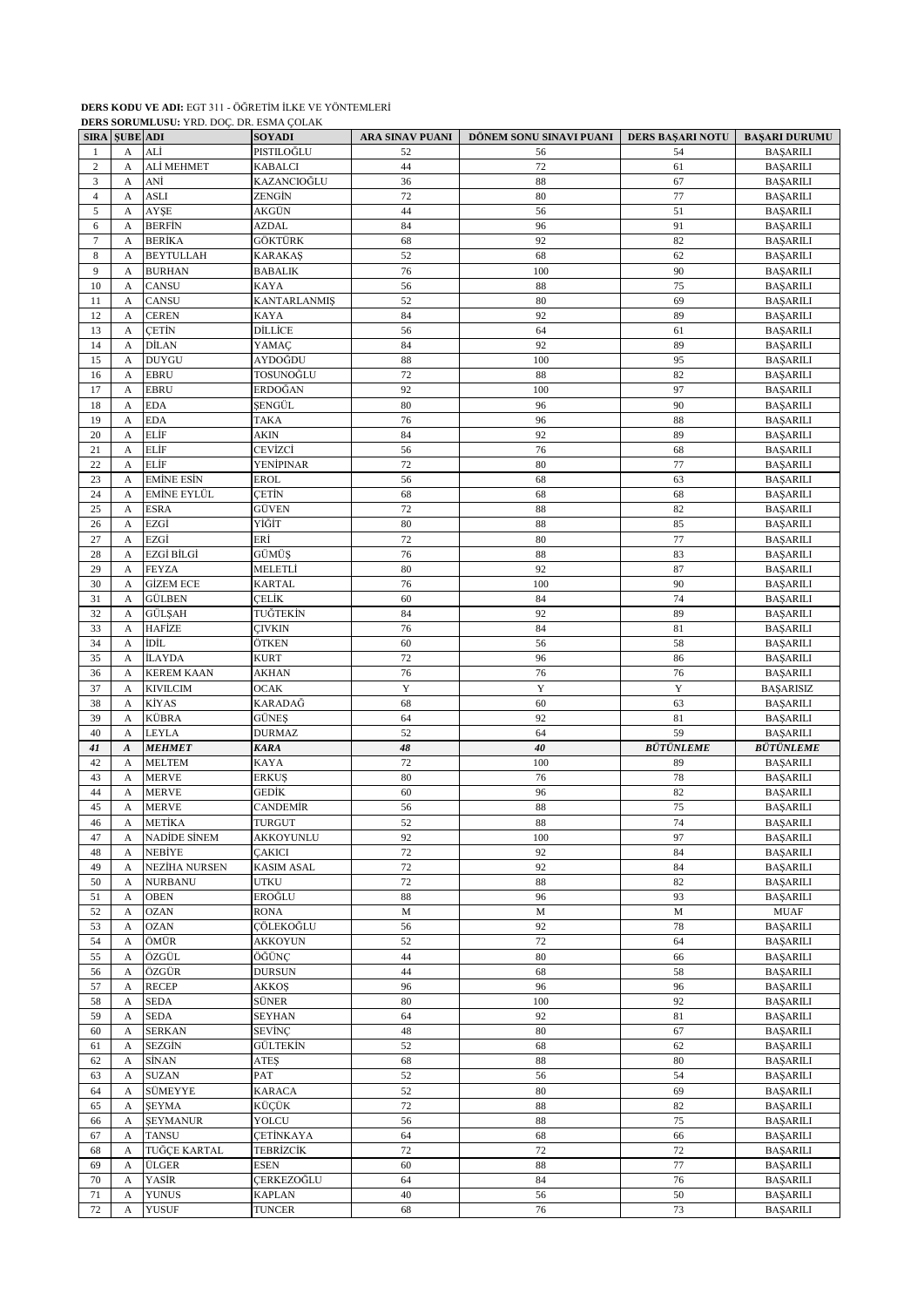## **DERS KODU VE ADI:** EGT 311 - ÖĞRETİM İLKE VE YÖNTEMLERİ

|             | DERS SORUMLUSU: YRD. DOC. DR. ESMA ÇOLAK |                       |                       |                  |                         |                  |                      |  |  |
|-------------|------------------------------------------|-----------------------|-----------------------|------------------|-------------------------|------------------|----------------------|--|--|
| <b>SIRA</b> | <b>SUBE ADI</b>                          |                       | <b>SOYADI</b>         | ARA SINAV PUANI  | DÖNEM SONU SINAVI PUANI | DERS BAŞARI NOTU | <b>BAŞARI DURUMU</b> |  |  |
| 73          | B                                        | ALİCAN                | <b>TEKMEN</b>         | 28               | 68                      | 52               | <b>BAŞARILI</b>      |  |  |
| 74          | B                                        | <b>ASYA SEVDE</b>     | <b>SARI</b>           | Y                | Y                       | Y                | <b>BASARISIZ</b>     |  |  |
| 75          | B                                        | <b>BEGÜM</b>          | TELCİ                 | 80               | 80                      | 80               | <b>BAŞARILI</b>      |  |  |
| 76          | B                                        | <b>BELIT</b>          | SAK                   | 92               | 80                      | 85               | <b>BAŞARILI</b>      |  |  |
| 77          | B                                        | <b>BERKE</b>          | <b>BARAMUK</b>        | 52               | 100                     | 81               | <b>BAŞARILI</b>      |  |  |
| 78          | B                                        | <b>BETÜL</b>          | <b>BOLAT</b>          | 52               | 68                      | 62               | <b>BAŞARILI</b>      |  |  |
| 79          | B                                        | <b>BİLGEHAN</b>       | <b>ERSOY</b>          | 48               | 84                      | 70               | <b>BAŞARILI</b>      |  |  |
| 80          | B                                        | <b>BİLGEN</b>         | <b>HERDEM</b>         | 60               | 92                      | 79               | <b>BAŞARILI</b>      |  |  |
| 81          | B                                        | <b>BURCU</b>          | CETİNTÜRK             | 84               | 84                      | 84               | <b>BAŞARILI</b>      |  |  |
| 82          | B                                        | <b>BURCU TUĞÇENAZ</b> | <b>ÜLKER</b>          | 56               | 96                      | 80               | <b>BAŞARILI</b>      |  |  |
| 83          | B                                        | <b>BURÇÎN</b>         | BİCİOĞLU              | $\boldsymbol{0}$ | 83                      | 50               | <b>BAŞARILI</b>      |  |  |
| 84          | $\mathbf B$                              | <b>CAĞLAR</b>         | <b>SARGIN</b>         | 64               | 84                      | 76               | <b>BAŞARILI</b>      |  |  |
| 85          | $\mathbf B$                              | <b>DEMET</b>          | ÖZKARTAL              | 76               | 84                      | 81               | <b>BAŞARILI</b>      |  |  |
| 86          | B                                        | DENİZ                 | ABANA                 | 44               | 84                      | 68               | <b>BAŞARILI</b>      |  |  |
| 87          | B                                        | DOĞAN                 | DOĞANGÜN              | 52               | 68                      | 62               | <b>BAŞARILI</b>      |  |  |
| 88          | B                                        | ELÇİN                 | POYRAZ                | 80               | 64                      | 70               | <b>BAŞARILI</b>      |  |  |
| 89          | $\mathbf B$                              | ELİF                  | <b>SEN</b>            | 44               | 64                      | 56               | <b>BAŞARILI</b>      |  |  |
| 90          | $\mathbf B$                              | ELİF                  | AÇIKGÖZ               | 68               | 96                      | 85               | <b>BAŞARILI</b>      |  |  |
| 91          | B                                        | EYÜP                  | <b>CAKMAK</b>         | 76               | 84                      | 81               | <b>BAŞARILI</b>      |  |  |
| 92          | B                                        | <b>FATIH</b>          | ÖZTÜRK                | 68               | 80                      | 75               |                      |  |  |
| 93          | B                                        |                       | TURĞUT                | 52               |                         |                  | <b>BAŞARILI</b>      |  |  |
|             |                                          | <b>FATMA</b>          |                       |                  | 72                      | 64               | <b>BAŞARILI</b>      |  |  |
| 94<br>95    | $\mathbf B$<br>$\mathbf B$               | <b>GAMZE</b><br>GİZEM | KÜÇÜK<br><b>TOSUN</b> | 68<br>64         | 92<br>76                | 82<br>71         | <b>BAŞARILI</b>      |  |  |
|             |                                          |                       |                       |                  |                         |                  | <b>BAŞARILI</b>      |  |  |
| 96          | B                                        | GÜLCE                 | <b>İNCELER</b>        | 80               | 80                      | 80               | <b>BAŞARILI</b>      |  |  |
| 97          | B                                        | <b>GÜNES</b>          | TERKOL                | 64               | 72                      | 69               | <b>BAŞARILI</b>      |  |  |
| 98          | B                                        | GÜZİN                 | ESER                  | 52               | 68                      | 62               | <b>BAŞARILI</b>      |  |  |
| 99          | $\mathbf B$                              | <b>HANİFE</b>         | SÜLÜN                 | 64               | 84                      | 76               | <b>BAŞARILI</b>      |  |  |
| 100         | B                                        | <b>HASAN</b>          | EKİNCİ                | 56               | 76                      | 68               | <b>BAŞARILI</b>      |  |  |
| 101         | B                                        | HAYRİYE               | ÖZCAN                 | $\mathbf Y$      | Y                       | $\mathbf Y$      | <b>BAŞARISIZ</b>     |  |  |
| 102         | B                                        | İNCİ                  | AKKAR                 | 60               | 80                      | 72               | <b>BAŞARILI</b>      |  |  |
| 103         | B                                        | KÜBRA                 | <b>KUTAL YAPAR</b>    | 52               | 84                      | 71               | <b>BAŞARILI</b>      |  |  |
| 104         | B                                        | LİNDA                 | <b>DEKOHEN</b>        | 60               | 80                      | 72               | <b>BAŞARILI</b>      |  |  |
| 105         | B                                        | <b>MEHMET</b>         | İŞCAN                 | 64               | 92                      | 81               | <b>BAŞARILI</b>      |  |  |
| 106         | B                                        | MELİS                 | ÖZTAŞ                 | 68               | 92                      | 82               | <b>BAŞARILI</b>      |  |  |
| 107         | B                                        | <b>MELTEM</b>         | GÜNDOĞDU              | 72               | 92                      | 84               | <b>BAŞARILI</b>      |  |  |
| 108         | B                                        | <b>MERT</b>           | ÇINGIR                | 68               | 64                      | 66               | <b>BAŞARILI</b>      |  |  |
| 109         | B                                        | <b>MERVE</b>          | ÖZGÜR                 | 52               | 72                      | 64               | <b>BAŞARILI</b>      |  |  |
| 110         | $\mathbf B$                              | <b>MERVE</b>          | ÇELİK                 | 64               | 50                      | 56               | <b>BAŞARILI</b>      |  |  |
| 111         | B                                        | <b>MERVE</b>          | CAN                   | 84               | 100                     | 94               | <b>BAŞARILI</b>      |  |  |
| 112         | B                                        | <b>MERYEM</b>         | YAZICI                | 72               | 56                      | 62               | <b>BAŞARILI</b>      |  |  |
| 113         | B                                        | MİRAY                 | <b>DURGUT</b>         | 60               | 60                      | 60               | <b>BAŞARILI</b>      |  |  |
| 114         | B                                        | <b>MUKADDES</b>       | CAN                   | 64               | 72                      | 69               | <b>BAŞARILI</b>      |  |  |
| 115         | B                                        | MÜGE                  | <b>KAYATAŞ</b>        | 56               | 80                      | 70               | <b>BAŞARILI</b>      |  |  |
| 116         | B                                        | MÜGE                  | SARIŞIN ÖZELGE        | 68               | 92                      | 82               | <b>BAŞARILI</b>      |  |  |
| 117         | <sub>B</sub>                             | <b>NAGİHAN</b>        | <b>HALATLI</b>        | 52               | 68                      | 62               | <b>BAŞARILI</b>      |  |  |
| 118         | B                                        | <b>NEVRA</b>          | KAYA                  | 56               | 92                      | 78               | <b>BAŞARILI</b>      |  |  |
| 119         | B                                        | NİLÜFER               | YILDIZ                | 60               | 60                      | 60               | <b>BAŞARILI</b>      |  |  |
| 120         | B                                        | OYA                   | <b>ERSELCAN</b>       | $\mathbf Y$      | $\mathbf Y$             | $\mathbf Y$      | <b>BAŞARISIZ</b>     |  |  |
| 121         | B                                        | ÖZGÜR UĞRAŞ           | ÖZASLAN               | $\mathbf M$      | $\mathbf M$             | $\mathbf M$      | MUAF                 |  |  |
| 122         | B                                        | ÖZKAN                 | EKİNCİ                | 52               | 72                      | 64               | <b>BAŞARILI</b>      |  |  |
| 123         | B                                        | PINAR                 | ŞENER                 | 64               | 80                      | 74               | <b>BAŞARILI</b>      |  |  |
| 124         | $\pmb{B}$                                | <b>PINAR</b>          | BAL ÖZALP             | 72               | $\boldsymbol{\theta}$   | <b>BÜTÜNLEME</b> | <b>BÜTÜNLEME</b>     |  |  |
| 125         | B                                        | <b>SAADET</b>         | BİLGESÜ               | 48               | 80                      | 67               | <b>BAŞARILI</b>      |  |  |
| 126         | B                                        | <b>SAFİYE</b>         | <b>AKTAŞ</b>          | 64               | $\boldsymbol{\theta}$   | <b>BÜTÜNLEME</b> | <b>BÜTÜNLEME</b>     |  |  |
| 127         | B                                        | <b>SELAHATTİN</b>     | TOR                   | $72\,$           | 76                      | 74               | <b>BAŞARILI</b>      |  |  |
| 128         | B                                        | SELEN GÜL             | <b>BOZKURT</b>        | $\mathbf Y$      | Y                       | $\mathbf Y$      | <b>BAŞARISIZ</b>     |  |  |
| 129         | $\pmb{B}$                                | <b>SELMA</b>          | SARIGÜZEL             | 24               | 36                      | <b>BÜTÜNLEME</b> | <b>BÜTÜNLEME</b>     |  |  |
| 130         | B                                        | <b>SEMA</b>           | <b>DUMAN</b>          | 56               | 72                      | 66               | <b>BAŞARILI</b>      |  |  |
| 131         | B                                        | SENİYE FERDAĞ         | <b>KIRICI</b>         | 44               | 64                      | 56               | <b>BAŞARILI</b>      |  |  |
| 132         | $\pmb{B}$                                | <b>SERDAR KEMAL</b>   | SARAK                 | 36               | 48                      | <b>BÜTÜNLEME</b> | <b>BÜTÜNLEME</b>     |  |  |
| 133         | B                                        | <b>SERHAT</b>         | SARIALİOĞLU           | 56               | 64                      | 61               | <b>BAŞARILI</b>      |  |  |
| 134         | B                                        | <b>SİBEL</b>          | DENİZ                 | 40               | 76                      | 62               | <b>BAŞARILI</b>      |  |  |
| 135         | B                                        | TAYİS                 | YILDIZCI              | 84               | 92                      | 89               | <b>BAŞARILI</b>      |  |  |
| 136         | B                                        | TÜNAY                 | TUNÇ                  | 76               | 84                      | 81               | <b>BAŞARILI</b>      |  |  |
| 137         | B                                        | <b>ÜLKER KAAN</b>     | <b>KAYIM</b>          | 40               | 80                      | 64               | <b>BAŞARILI</b>      |  |  |
| 138         | B                                        | VİLDAN                | YENTÜRK               | 48               | 72                      | 62               | <b>BAŞARILI</b>      |  |  |
| 139         | B                                        | <b>YASEMİN</b>        | ÖZCAN                 | 48               | 76                      | 65               | <b>BAŞARILI</b>      |  |  |
| 140         | B                                        | YAVUZ                 | KULU                  | M                | M                       | M                | MUAF                 |  |  |